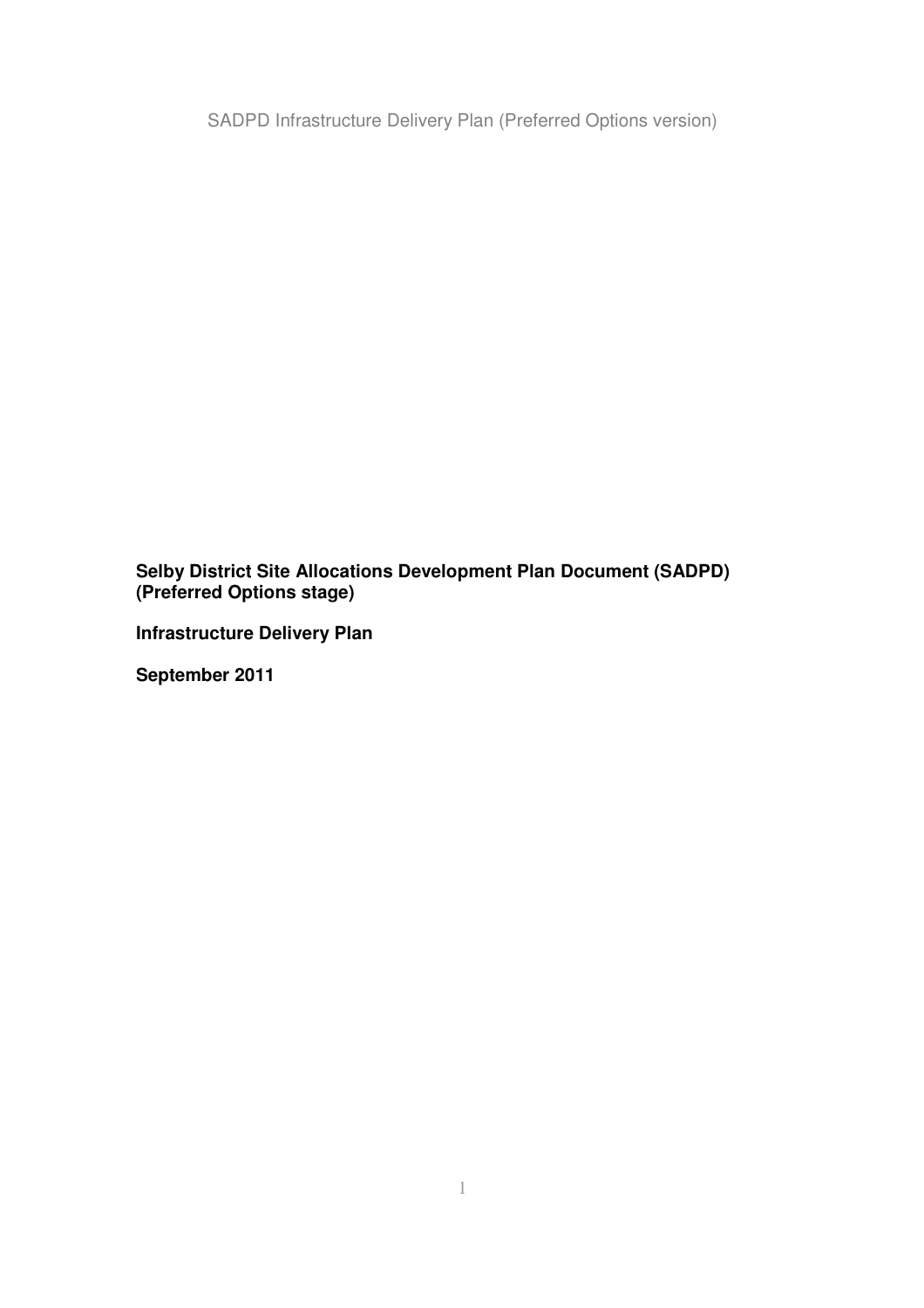### **Contents**

- 1. Introduction
- 2. Key Infrastructure Areas
- 3. Phasing
- 4. Estimated Costs of Infrastructure Improvements
- 5. Settlement Summaries
- 6. Conclusions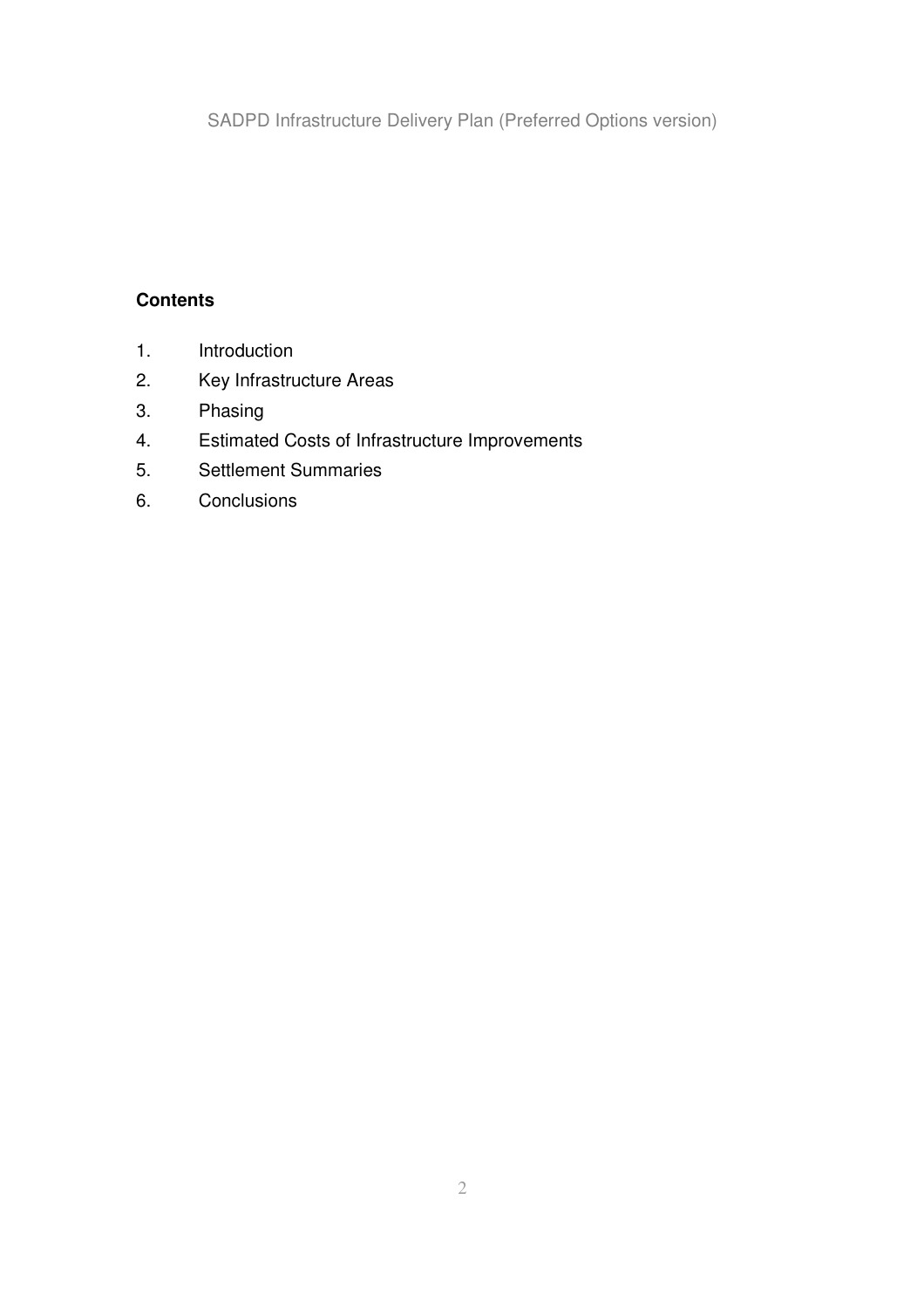# **1. Introduction**

1.1 The Infrastructure Delivery Plan (IDP) sets out the infrastructure needs and delivery plan to accommodate development through the SADPD plan period. The Infrastructure Delivery Plan is an evolving document and will be updated as appropriate to present the most up-to-date picture. The IDP is based on the Core Strategy IDP that has already been prepared, but this will add a greater level of detail as the SADPD evolves.

#### **Background**

- 1.2 The Core Strategy is the means for "orchestrating the necessary social, physical and green infrastructure required to ensure that sustainable communities are created" (PPS12 Local Spatial Planning). Through its own IDP it includes information on who will provide the infrastructure and when it will be provided. To avoid repetition, this document should be read in conjunction with that IDP.
- 1.3 The Infrastructure Delivery Plan includes information on
	- Needs and cost
	- Phasing of development
	- Funding sources
	- Responsibility for delivery
- 1.4 PPS12 recognises that due to the budgeting processes of different agencies whose projects are relevant to the Core Strategy, less information about future projects may be available than would be desired, especially for projects that are planned to take place after the first five years. The Council is satisfied that the Core Strategy IDP is sufficient, and will now seek greater clarity form infrastructure providers to support the SADPD.
- 1.5 The Council is committed to communicating on a regular basis with stakeholders and infrastructure providers through formal consultation, meetings and correspondence. Stakeholders and infrastructure providers are kept informed of the progress of new policy documents and of proposals that may impact on their service.

#### **Document Structure**

1.6 This IDP sets out the infrastructure requirements in the Principal Town, Local Service Centres and Designated Service Villages.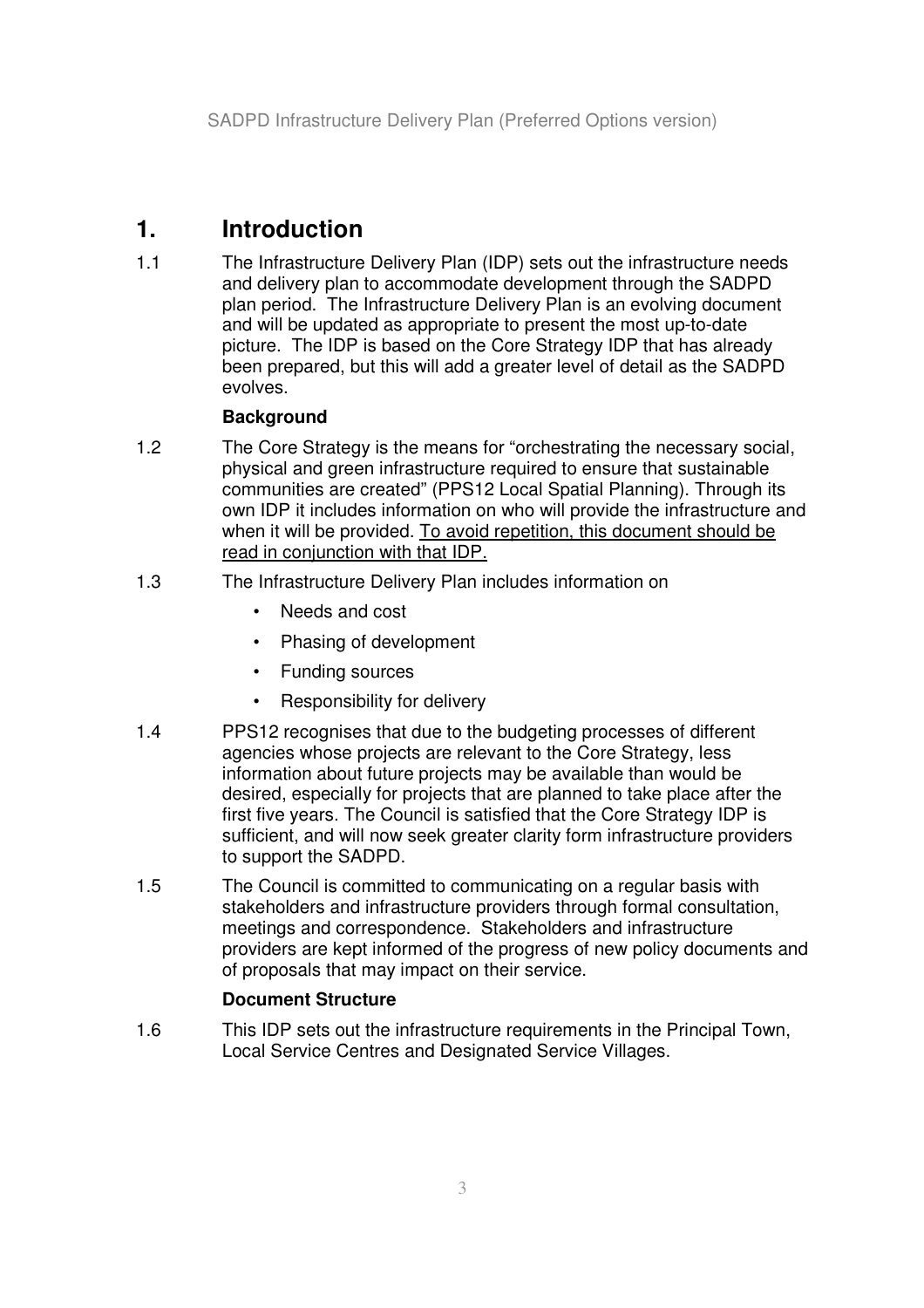## **2. The District-Wide Situation in Key Infrastructure Areas**

<sup>2.1</sup> The table below summarises the broad District Wide situation set out in the Core Strategy IDP.

| <b>Operator/Provider</b>                                                                                                                                         | <b>Documentation</b>                                                                                                                                                                                  | <b>Key Issues</b>                                                                                                                                                                                                                                                                                                                                                                                       | <b>Constraint on</b><br>development                                                                                                                                                                                                                                                                  |
|------------------------------------------------------------------------------------------------------------------------------------------------------------------|-------------------------------------------------------------------------------------------------------------------------------------------------------------------------------------------------------|---------------------------------------------------------------------------------------------------------------------------------------------------------------------------------------------------------------------------------------------------------------------------------------------------------------------------------------------------------------------------------------------------------|------------------------------------------------------------------------------------------------------------------------------------------------------------------------------------------------------------------------------------------------------------------------------------------------------|
| <b>Transport</b>                                                                                                                                                 |                                                                                                                                                                                                       |                                                                                                                                                                                                                                                                                                                                                                                                         |                                                                                                                                                                                                                                                                                                      |
| The Highways Agency<br>is responsible for the<br>national Strategic<br>Road Network (SRN)<br>North Yorkshire<br><b>County Council</b><br>(NYCC) Highways<br>Dept | Local Transport Plan<br>(LTP3)<br>April 2011 to March<br>2016                                                                                                                                         | M62, A1 and A64.<br>No issues in the District,<br>some cross boundary rush<br>hour effects<br>Funding in place for<br>maintenance and minor<br>improvements.                                                                                                                                                                                                                                            | Cumulative impact to be<br>assessed. Localised junction<br>capacity to be assessed.<br>No strategic deficiency has<br>been highlighted that cannot<br>be accommodated through<br>the planning process.                                                                                               |
| Buses operated by<br>Arriva (main operator),<br>Metro, Transdev<br>Coastliner, Thornes,<br>Utopia and York<br>Pullman                                            |                                                                                                                                                                                                       | Reductions in frequency from<br>17 April 2011                                                                                                                                                                                                                                                                                                                                                           | Arriva and other bus service<br>companies provide services<br>where they are economically<br>viable, and estimate that<br>services can be added to in<br>the future, provided that they<br>are viable to the business and<br>begin with start up funding<br>secured through the planning<br>process. |
| Network Rail<br><b>Trans Pennine</b><br>Express, Northern<br>Rail, Hull trains                                                                                   | <b>Draft Northern Route</b><br><b>Utilisation Strategy</b><br>$(RUS)$ .<br>Route Plan (2008) for<br>North Trans-Pennine,<br>North and West<br>Yorkshire<br>Yorkshire and<br>Humber RUS (July<br>2009) | Forecasts significantly more<br>growth in rail usage over the<br>next ten to twenty years.<br>Additional car parking at<br>South Milford (estimated cost<br>excluding land acquisition is<br>£500,000) and installation of<br>lifts at Selby (estimated cost<br>is £1.5 million).<br>Enlarged, parkway station at<br>Micklefield.<br>Extra carriages on existing<br>trains.<br>Level crossing capacity. | No strategic deficiency has<br>been highlighted that cannot<br>be accommodated through<br>the planning process.                                                                                                                                                                                      |
| <b>Energy</b>                                                                                                                                                    |                                                                                                                                                                                                       |                                                                                                                                                                                                                                                                                                                                                                                                         |                                                                                                                                                                                                                                                                                                      |
| <b>National Grid</b><br><b>CE Electric UK</b><br><b>Yorkshire Electric</b><br>Distribution (YEDL)<br>Northern Gas<br><b>Networks</b>                             | Yorkshire Electricity<br>Long Term<br>Development<br>Statement                                                                                                                                        | Gas not available across<br>whole District.<br>Gar transmission pipeline<br>route to be agreed.                                                                                                                                                                                                                                                                                                         | No strategic deficiencies in<br>delivering energy have been<br>highlighted.                                                                                                                                                                                                                          |
| <b>Water and Drainage</b>                                                                                                                                        |                                                                                                                                                                                                       |                                                                                                                                                                                                                                                                                                                                                                                                         |                                                                                                                                                                                                                                                                                                      |
| Yorkshire Water (YW)                                                                                                                                             |                                                                                                                                                                                                       | New abstraction licences will                                                                                                                                                                                                                                                                                                                                                                           | YW advises that supply is                                                                                                                                                                                                                                                                            |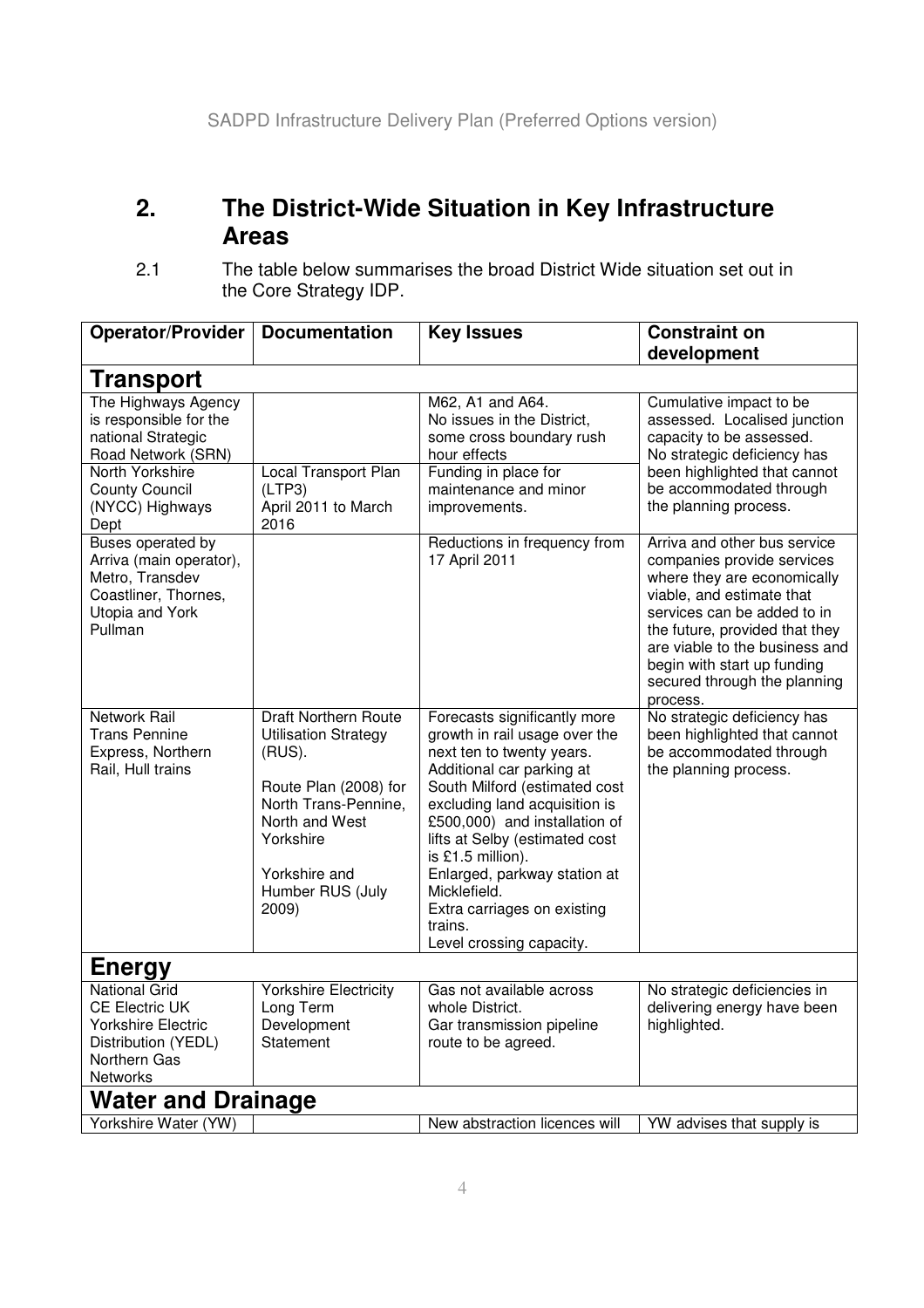| <b>Operator/Provider</b>                                                                                       | <b>Documentation</b>                                                                                                                | <b>Key Issues</b>                                                                                                                                                                                      | <b>Constraint on</b>                                                                                                                                                                          |  |
|----------------------------------------------------------------------------------------------------------------|-------------------------------------------------------------------------------------------------------------------------------------|--------------------------------------------------------------------------------------------------------------------------------------------------------------------------------------------------------|-----------------------------------------------------------------------------------------------------------------------------------------------------------------------------------------------|--|
|                                                                                                                |                                                                                                                                     |                                                                                                                                                                                                        | development                                                                                                                                                                                   |  |
| <b>Environment Agency</b><br>(EA)                                                                              |                                                                                                                                     | only be granted from the<br>River Aire or Selby Canal                                                                                                                                                  | unlikely to be a constraint, as<br>powers exist and measures<br>are in place to ensure supply.                                                                                                |  |
| Internal Drainage<br>Boards (IDB), York<br>Consortium of<br>Drainage Boards,<br>Selby Drainage Board           |                                                                                                                                     | <b>Pumping Stations are</b><br>generally at capacity, and<br>cannot accept increased flows<br>to them. Developer<br>contributions will be required<br>to accommodate additional<br>capacity.           | No strategic deficiency in<br>relation to water supply,<br>waste water treatment and<br>land drainage has been<br>highlighted that cannot be<br>accommodated through the<br>planning process. |  |
| <b>Environment Agency</b><br>Selby District Council                                                            | Selby District Council<br><b>Strategic Flood Risk</b><br>Assessment.<br>EA action plans for 0-<br>5, 5-10 and 10-15<br>year periods | Tadcaster, Cawood &<br><b>Ulleskelf Flood Defences.</b><br>Selby Dam Pumping Station                                                                                                                   | Anticipated that schemes<br>planned for delivery from<br>2016 onwards will require<br>external contributions.                                                                                 |  |
| <b>Yorkshire Water</b>                                                                                         | 2015-2020 Business<br>Plan                                                                                                          | Completion of necessary<br>investment is scheduled up to<br>March 2020.                                                                                                                                | Growth of an adopted Core<br>Strategy can be accounted<br>for and capacity be made<br>available. Developer<br>Contributions may be<br>necessary                                               |  |
| <b>Waste Management</b>                                                                                        |                                                                                                                                     |                                                                                                                                                                                                        |                                                                                                                                                                                               |  |
| North Yorkshire Waste<br>Partnership                                                                           | Lets Talk Less<br>Rubbish'                                                                                                          | The Partnership has secured<br>land to accommodate a<br>Waste Transfer Station close<br>to Selby Town, which will<br>need to be in operation from<br>2015. Finance available<br>already.               | Not anticipated that there any<br>strategic issues relating to the<br>supply of this infrastructure.                                                                                          |  |
| <b>Education</b>                                                                                               |                                                                                                                                     |                                                                                                                                                                                                        |                                                                                                                                                                                               |  |
| North Yorkshire<br>County Council is the<br><b>Local Education</b><br>Authority<br><b>Early Years Services</b> | Government review of<br>the Department for<br>Education's capital<br>investment in schools                                          | Capacity issues at some<br>primary schools.<br>Barlby High School capacity<br>limited.                                                                                                                 | Developer contributions will<br>be necessary to ensure<br>adequate capacity is<br>provided.                                                                                                   |  |
|                                                                                                                |                                                                                                                                     | It is likely that the amount of<br>developer contributions 'likely<br>to be available' or 'which can<br>reasonably be sought' will not<br>be sufficient to deliver the<br>necessary expansion in local | Delivery will be achieved, but<br>there may be time constraints<br>on delivery that place<br>restrictions on development<br>coming forward.                                                   |  |
|                                                                                                                |                                                                                                                                     | schools capacity and as such<br>NYCC would need to<br>supplement this by prioritising<br>capital for additional school<br>places (either at existing sites<br>where appropriate or new<br>sites).      | No strategic deficiency has<br>been highlighted in relation to<br>primary and secondary<br>education that cannot be<br>accommodated through the<br>planning process.                          |  |
| North Yorkshire<br><b>County Council</b>                                                                       | Strategic<br>Commissioning Plan<br>for Adult and                                                                                    |                                                                                                                                                                                                        | No strategic deficiency has<br>been highlighted that cannot<br>be accommodated through                                                                                                        |  |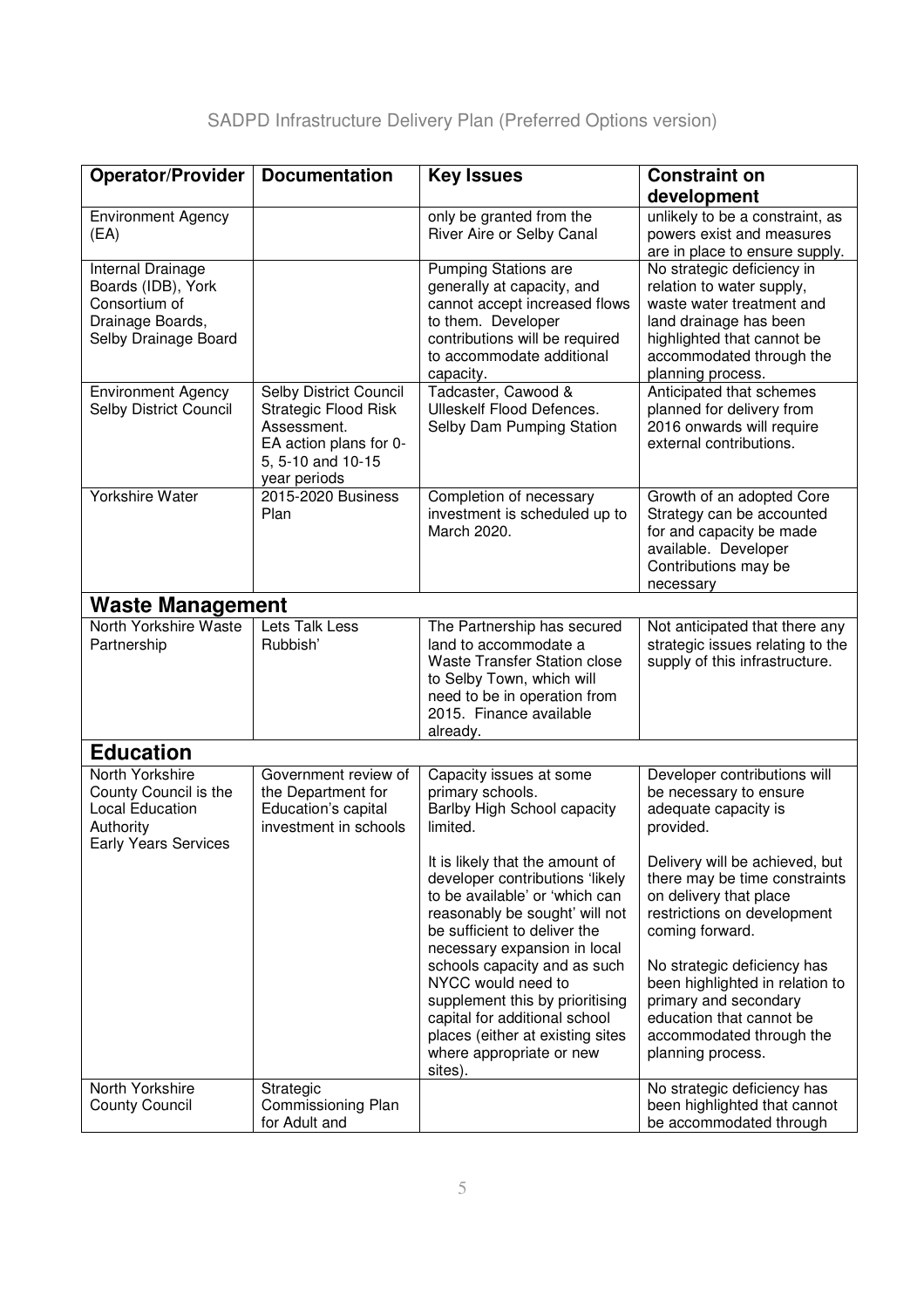| <b>Operator/Provider</b>                                                                                                                                                                               | <b>Documentation</b>                                                                                          | <b>Key Issues</b>                                                                                                                   | <b>Constraint on</b>                                                                                           |  |
|--------------------------------------------------------------------------------------------------------------------------------------------------------------------------------------------------------|---------------------------------------------------------------------------------------------------------------|-------------------------------------------------------------------------------------------------------------------------------------|----------------------------------------------------------------------------------------------------------------|--|
|                                                                                                                                                                                                        |                                                                                                               |                                                                                                                                     |                                                                                                                |  |
|                                                                                                                                                                                                        |                                                                                                               |                                                                                                                                     | development                                                                                                    |  |
|                                                                                                                                                                                                        | <b>Community Services</b>                                                                                     |                                                                                                                                     | the planning process.                                                                                          |  |
| <b>Health</b>                                                                                                                                                                                          |                                                                                                               |                                                                                                                                     |                                                                                                                |  |
| North Yorkshire and<br><b>York Primary Care</b><br>Trust (NYYPCT)                                                                                                                                      | <b>NYYPCT Strategic</b><br>Plan                                                                               | New hospital now delivered.<br>Posterngate Surgery, Beech<br>tree Surgery and Scott Road<br>Medical Centre have capacity<br>issues. | No strategic deficiency has<br>been highlighted that cannot<br>be accommodated through<br>the planning process |  |
| <b>Emergency Services</b>                                                                                                                                                                              |                                                                                                               |                                                                                                                                     |                                                                                                                |  |
| North Yorkshire<br>Constabulary                                                                                                                                                                        | "Planning out crime"                                                                                          | Any requirements for<br>increased policing capacity<br>will be met as required                                                      | No constraint on<br>development.                                                                               |  |
| North Yorkshire Fire<br>and Rescue Service                                                                                                                                                             |                                                                                                               |                                                                                                                                     |                                                                                                                |  |
| North Yorkshire<br><b>Ambulance Service</b>                                                                                                                                                            | Business Plan 2007-<br>2010                                                                                   |                                                                                                                                     |                                                                                                                |  |
| Leisure/Recreation/Open Space                                                                                                                                                                          |                                                                                                               |                                                                                                                                     |                                                                                                                |  |
| Wigan Leisure &<br>Cultural Trust.<br>Selby College<br>Community<br><b>Engagement Forum</b><br>(CEF) areas in the<br>District. NYCC<br>Libraries.<br>Leeds City Region<br>$(LCR)$ .<br>Natural England | PPG17 compliant<br>study.<br>LCR green<br>infrastructure strategy.<br>North Yorkshire<br>Countryside Strategy | Study to identify needs for<br>leisure & recreation.<br>Library closure threat.                                                     | May require developer<br>contributions (land or<br>financial)                                                  |  |

### **3. Phasing**

- 3.1 It is not proposed to phase the release of housing land arbitrarily. In such a fragile economic situation and a time of housing need, it is not considered appropriate to place artificial limits on sites that could otherwise legitimately come forward. (Olympia Park Strategic Site is dealt with in the Core Strategy, not SADPD).
- 3.2 An element of phasing will be achieved through the market adjusting itself, and also where infrastructure projects are required there will be natural delays in delivery.

### **4. Estimated costs of infrastructure improvements**

4.1 The table below lists only the range of infrastructure projects that have estimated cost attributed to them. A range of other infrastructure projects are likely to be necessary in implementing the scale and distribution of development planned through the Core Strategy. Those known at this stage are listed throughout the document, and more will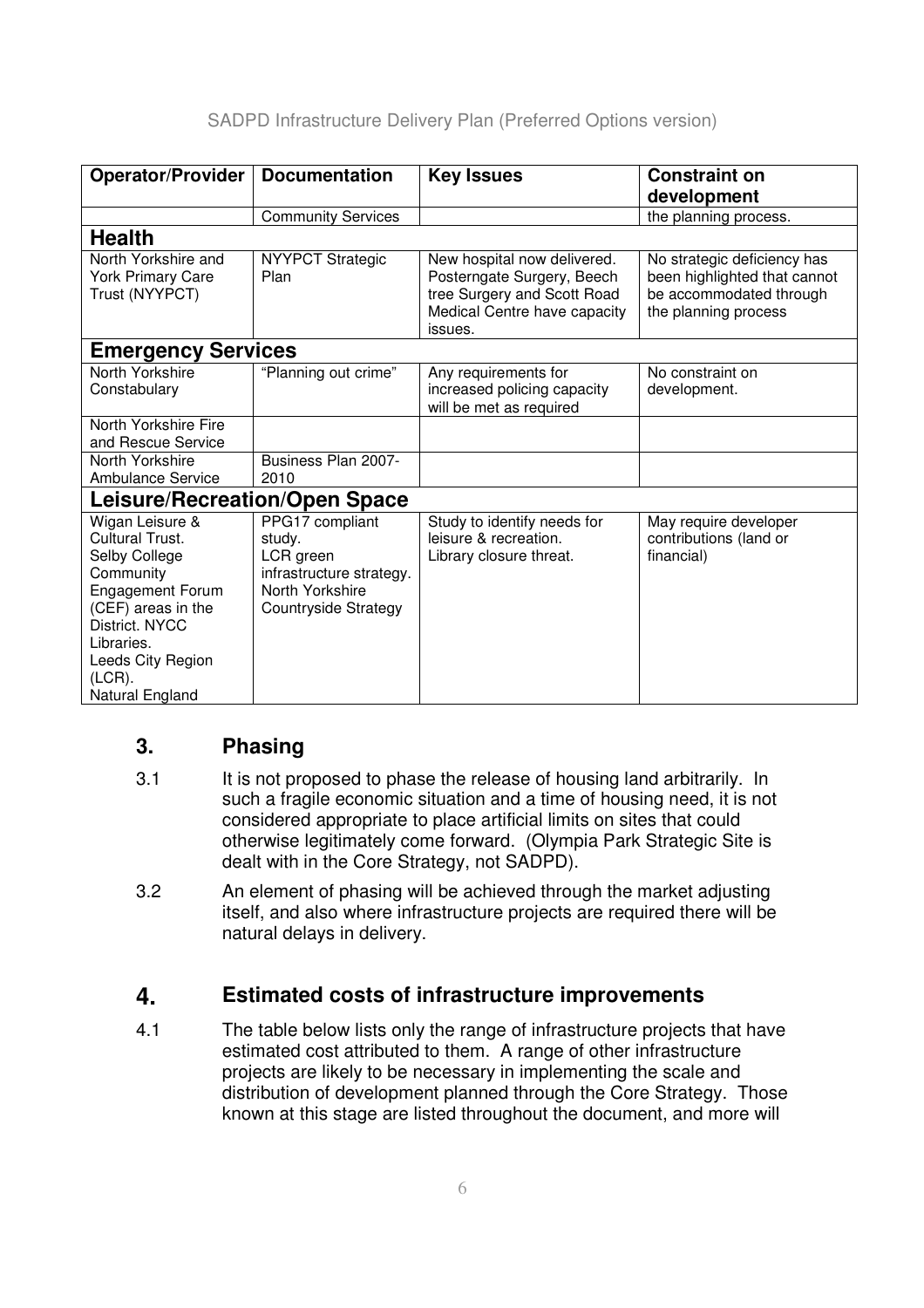emerge throughout the Site Allocations DPD.

| <b>Infrastructure Type</b>      | <b>Project</b>                                             | Cost (approx)   |
|---------------------------------|------------------------------------------------------------|-----------------|
| <b>Bus</b>                      | Route through a<br>developing site in<br>Selby             | £2,500 per week |
| Rail                            | 150 space car park at<br>South Milford Station             | £500,000        |
| Rail                            | Passenger lifts at<br><b>Selby Station</b>                 | £1.5 million    |
| <b>Flood Risk</b><br>Management | Improvements to<br>defences in Tadcaster                   | £5 million      |
| <b>Flood Risk</b><br>Management | Pumping station<br>improvements at<br>Selby Dam            | £3 million      |
| <b>Flood Risk</b><br>Management | Improvements to<br>defences at Cawood                      | £10 million     |
| <b>Flood Risk</b><br>Management | Rebuilding defences<br>at Ulleskelf                        | £10 million     |
| Health                          | <b>Extension to Scott</b><br>Road Medical Centre,<br>Selby | £500,000        |
| Health                          | Extension to Beech<br>Tree Surgery, Selby                  | £750,000        |

This table will be updated through the consultation process.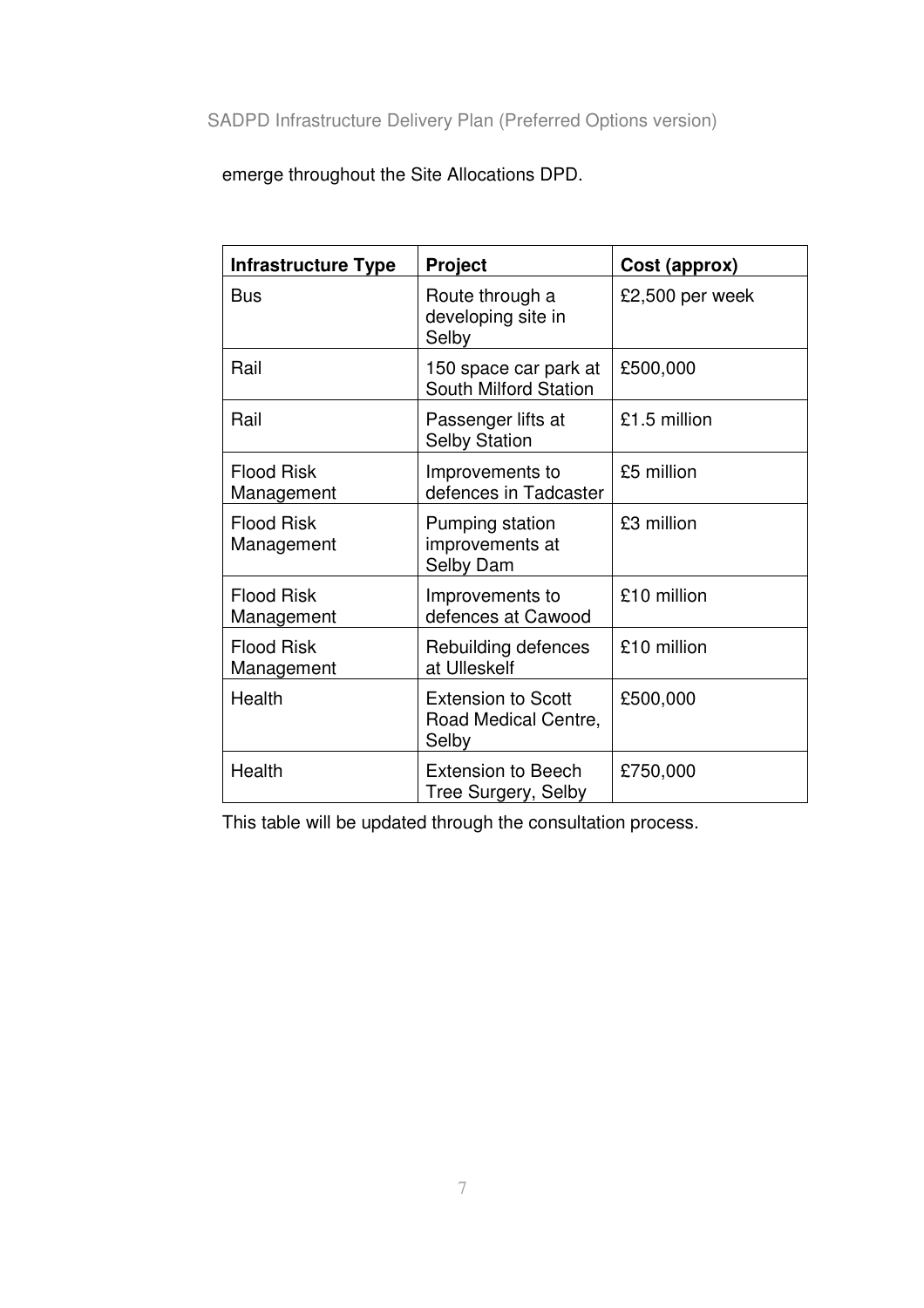## **5. Settlement summaries**

5.1 Details of the existing and necessary infrastructure for the three towns and Designated Service Villages, (excluding the Olympia Park Strategic Development Site) are presented below. The following summaries provide a checklist of the most important infrastructure delivery issues that are currently known of and that need to be addressed in planning to accommodate new development proposed through the SADPD. This document focuses on infrastructure requirements of strategic significance to the delivery of development proposed through the SADPD. Identifying infrastructure requirements help give certainty to future plans, but it is unavoidable that gaps in data will exist until development levels and precise locations emerge.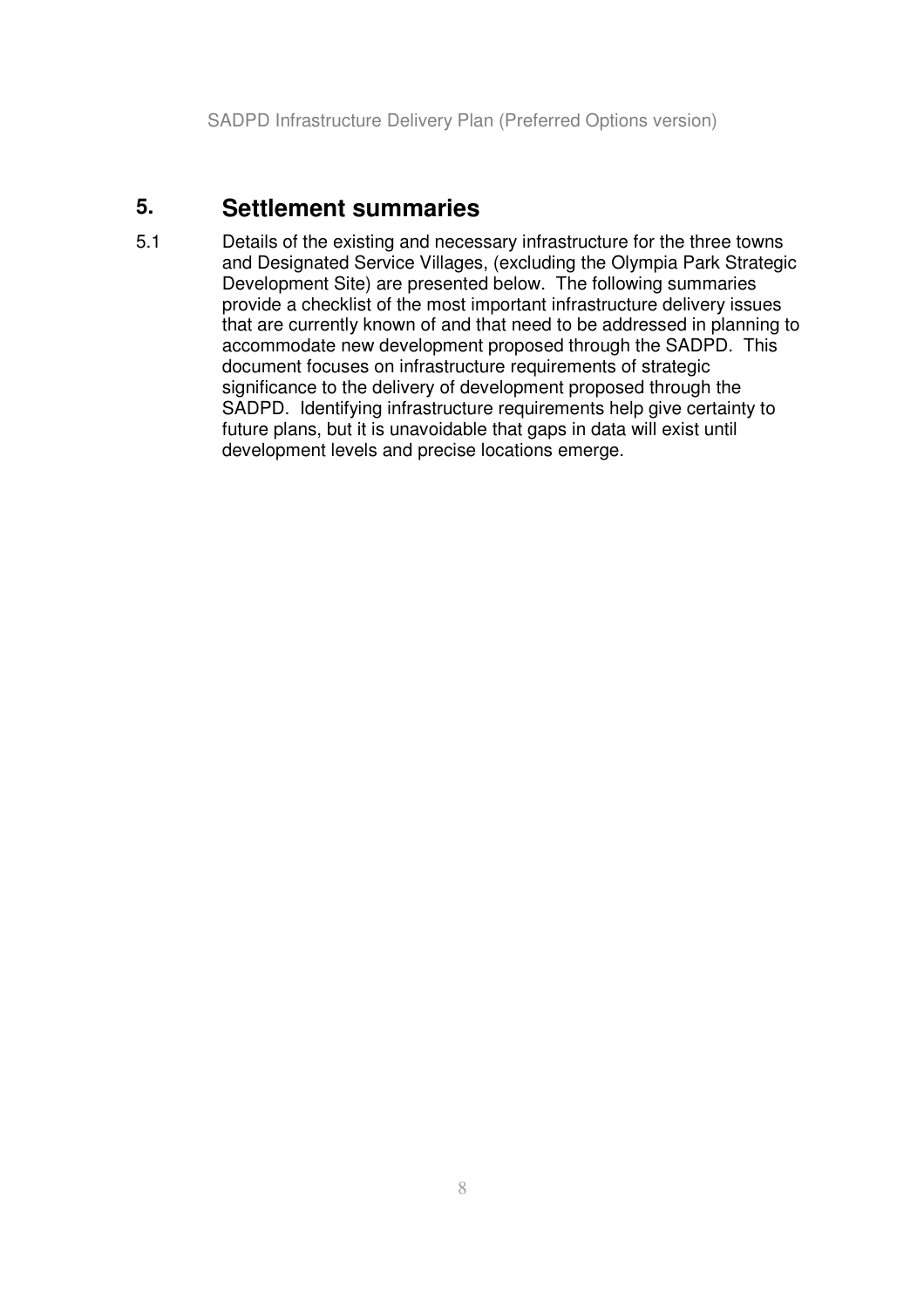**Selby Town -** is the largest, most self-contained settlement, and therefore the best placed to accommodate the highest level of growth. Selby town is well linked by road, rail and bus services, is protected by new flood defences and is served by an appropriate level of healthcare, education facilities and services. The additional infrastructure provision necessary to support development in the town, that is currently known includes: additions to schools and healthcare facilities, highways improvements and mitigation works, Extra Care housing, start up funds to support any new bus routes, and the provision of lifts at the Rail Station.

| <b>Infrastructure</b>      | <b>Lead Organisation</b>                                                               | <b>Existing</b>                                                                                                                                                                                                                                     | <b>Improvements Required</b>                                                                                                                                                                                                                                                                                                                                                                                                                                                                              | <b>Funding Sources</b>                            |
|----------------------------|----------------------------------------------------------------------------------------|-----------------------------------------------------------------------------------------------------------------------------------------------------------------------------------------------------------------------------------------------------|-----------------------------------------------------------------------------------------------------------------------------------------------------------------------------------------------------------------------------------------------------------------------------------------------------------------------------------------------------------------------------------------------------------------------------------------------------------------------------------------------------------|---------------------------------------------------|
| Category                   |                                                                                        |                                                                                                                                                                                                                                                     |                                                                                                                                                                                                                                                                                                                                                                                                                                                                                                           |                                                   |
| <b>Transport</b>           | <b>Network Rail</b><br>Bus and Rail operators<br><b>NYCC</b><br><b>Highways Agency</b> | - Train station - with a range of service<br>to settlements and employment<br>opportunities in the District and beyond<br>- Bus services - Well serviced,<br>providing regular services throughout<br>the District and links to the wider<br>region | - Rail authority keen to gain funds<br>to enable the provision of a lift to<br>assist accessibility at Selby<br>Station – estimated costs = £1.5<br>million.<br>- To kick start a bus route through<br>a developing housing site will cost<br>in the region of £2,500 per week.<br>- parking at Station needs<br>addressing<br>- parking provision (incl coach<br>parking)<br>- bottlenecks at Millgate and New<br>Street need addressing<br>-cycle links to neighbouring<br>settlements needed/improving | Developer contributions<br>Government             |
| <b>Energy</b>              | <b>National Grid</b><br><b>CE Electric UK</b><br>Northern Gas Networks                 | - Energy supply                                                                                                                                                                                                                                     | - No capacity issues have been<br>identified<br>- Investment is driven by demand<br>and improvement plans<br>- Not known                                                                                                                                                                                                                                                                                                                                                                                  | Developer contributions                           |
| Water &<br><b>Drainage</b> | <b>Yorkshire Water</b><br><b>Environment Agency</b><br>Internal Drainage Boards        | - Water Supply<br>- Sewerage network for foul and<br>surface water. Capacity to<br>accommodate growth indicated in the<br>Core Strategy.<br>- Benefits from Flood Defences                                                                          | Sustainable drainage techniques<br>to be employed                                                                                                                                                                                                                                                                                                                                                                                                                                                         | Developer contributions<br><b>Yorkshire Water</b> |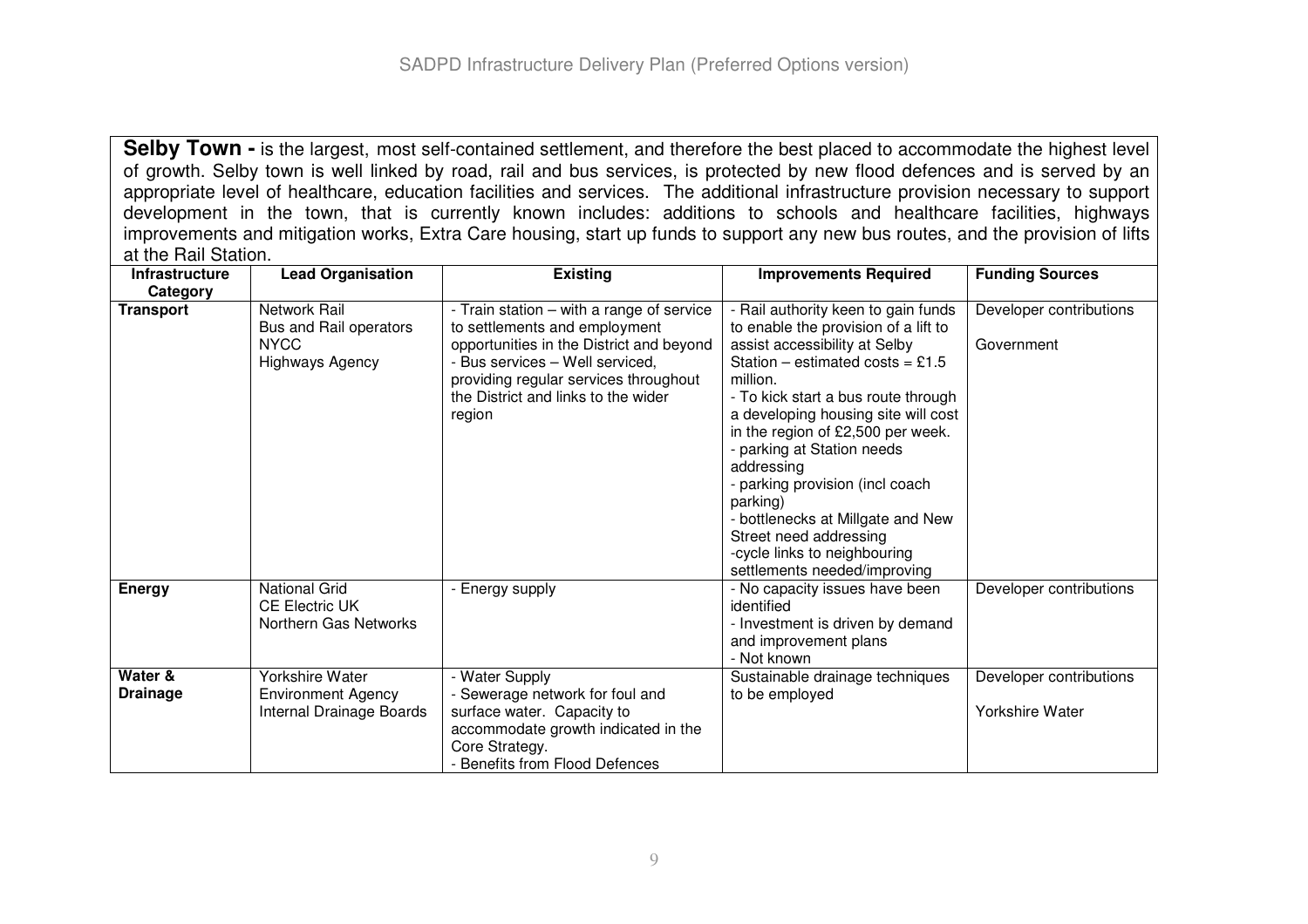|                   |                            | completed in 2008.                    |                                     |                         |
|-------------------|----------------------------|---------------------------------------|-------------------------------------|-------------------------|
| <b>Education</b>  | <b>NYCC</b>                | - 5x Primary school                   | Additional school capacity will be  | <b>NYCC</b>             |
|                   | <b>Education Providers</b> | Selby high school                     | required in various forms.          |                         |
|                   |                            | Selby college                         |                                     | Developer contributions |
| <b>Health</b>     | York & North Yorkshire     | - Hospital                            | Additional GP Surgery capacity      |                         |
|                   | <b>Primary Care Trust</b>  | - 3x Doctors' surgery                 | required. 3x existing surgeries all |                         |
|                   | NHS.                       | - 5x Dental surgery                   | need extension, or new provision.   |                         |
|                   | <b>GP Practices</b>        |                                       | - Extra Care Housing                |                         |
| Emergency         | North Yorkshire            | - Police station                      | No information supplied             | Government              |
| <b>Services</b>   | Constabulary               | - Ambulance station                   |                                     |                         |
|                   | North Yorkshire Fire &     | - Fire Station                        |                                     |                         |
|                   | <b>Rescue Service</b>      |                                       |                                     |                         |
| Leisure           | Parish & Town Councils     | - Various Recreation Open Spaces      | Some woodland to be retained        | Developer contributions |
|                   | Selby District Council     | (sport and play)                      | and enhanced.                       |                         |
|                   | Private organisations      | - Abbey leisure centre, with pool and | Need for local open space           | <b>SDC</b>              |
|                   |                            | gym                                   | (kickabout) in each development.    | <b>NYCC</b>             |
|                   |                            |                                       | Improved access to the              | PC & TC                 |
|                   |                            |                                       | waterways                           | <b>Businesses</b>       |
| <b>Community</b>  | Selby District Council     | - 7x Church                           | Growth of visitor attractions and   | Developer contributions |
| <b>Facilities</b> | Various groups and         | - Town hall                           | facilities                          | Various funding sources |
|                   | organisations within the   | - Community centre                    | Small scale retail - not national   |                         |
|                   | community                  |                                       | multiples.                          |                         |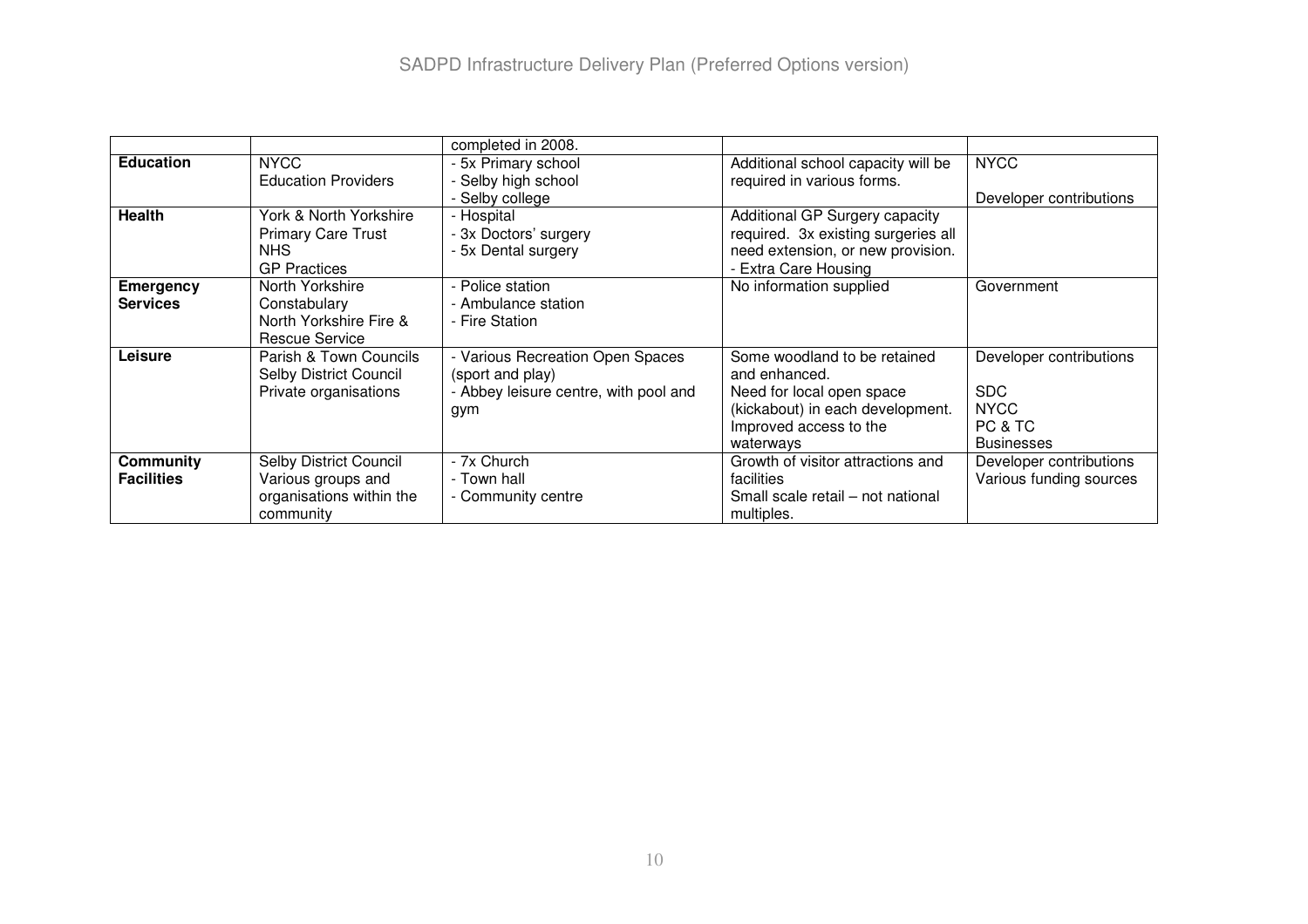**Sherburn-in-Elmet -** is one of the next tier of settlements that provides good access to employment, services and homes and is well situated to access additional employment in York and the rest of Yorkshire with good rail, bus and road links. It is anticipated that development would need to be in step with growth in infrastructure across the board, with stakeholders highlighting the need to accommodate primary school growth and to manage the need to add traffic onto the Strategic Road Network.

| <b>Infrastructure</b>      | <b>Lead Organisation</b>                                                        | <b>Existing</b>                                                                                                                                                                                                                | <b>Improvements Required</b>                                                                                                                                                                                                                                                                                                                          | <b>Funding Sources</b>                            |
|----------------------------|---------------------------------------------------------------------------------|--------------------------------------------------------------------------------------------------------------------------------------------------------------------------------------------------------------------------------|-------------------------------------------------------------------------------------------------------------------------------------------------------------------------------------------------------------------------------------------------------------------------------------------------------------------------------------------------------|---------------------------------------------------|
| Category                   |                                                                                 |                                                                                                                                                                                                                                |                                                                                                                                                                                                                                                                                                                                                       |                                                   |
| <b>Transport</b>           | Network Rail<br>Bus and Rail operators<br><b>NYCC</b><br><b>Highways Agency</b> | - Rail station (South Milford Parish) -<br>with direct service to York and Sheffield<br>and links to Selby and Leeds<br>- Bus services – with regular daytime<br>services to Selby, Leeds, Tadcaster and<br>Pontefract<br>- A1 | Development to make best use of<br>existing sustainable transport<br>infrastructure. Also demand<br>management measures to be<br>incorporated in development<br>proposals.<br>Improved bus and rail links<br>needed to major centres incl<br>Selby.<br>Employment area needs better<br>road links with A1<br>South Milford station car park<br>needed | Developer contributions<br>Government             |
| <b>Energy</b>              | National Grid<br><b>CE Electric UK</b><br>Northern Gas Networks                 | - Energy supply                                                                                                                                                                                                                | - No capacity issues have been<br>identified<br>- Investment is driven by demand<br>and improvement plans<br>- Not known                                                                                                                                                                                                                              |                                                   |
| Water &<br><b>Drainage</b> | Yorkshire Water<br><b>Environment Agency</b><br>Internal Drainage Boards        | - Water Supply<br>- Sewerage network for foul and surface<br>water.<br>- Capacity in waste water treatment to<br>accommodate approx 50 dwellings per<br>year.                                                                  | - methods to dispose of surface<br>water, as no capacity in existing<br>drainage<br>- foul flows can be<br>accommodated                                                                                                                                                                                                                               | Developer contributions<br><b>Yorkshire Water</b> |
| <b>Education</b>           | <b>NYCC</b><br><b>Education Providers</b>                                       | - 2x Primary school<br>- Secondary school                                                                                                                                                                                      | - There is capacity to<br>accommodate 40 additional<br>dwellings within Primary Schools                                                                                                                                                                                                                                                               |                                                   |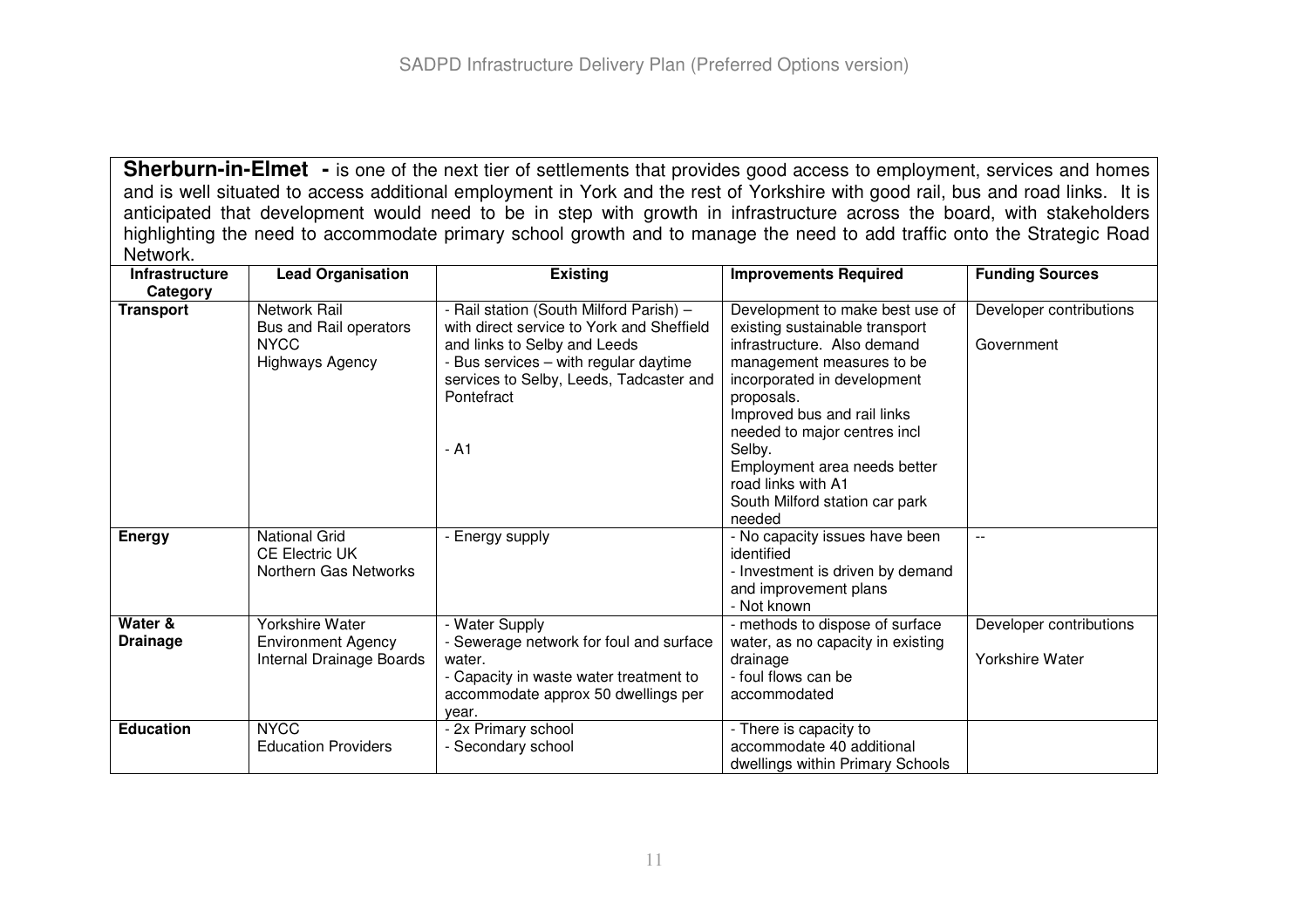|                                       |                                                                                       |                                                                        | and 1800 within the catchment of<br>the Secondary School.<br>Development beyond this will<br>require extensions. |                                       |
|---------------------------------------|---------------------------------------------------------------------------------------|------------------------------------------------------------------------|------------------------------------------------------------------------------------------------------------------|---------------------------------------|
| <b>Health</b>                         | York & North Yorkshire<br><b>Primary Care Trust</b><br>NHS.<br><b>GP Practices</b>    | - Doctors' surgery<br>- 3x Dentist surgery                             | - Extra Care Housing                                                                                             | Developer contributions<br><b>RSL</b> |
| <b>Emergency</b><br><b>Services</b>   | North Yorkshire<br>Constabulary<br>North Yorkshire Fire &<br>Rescue Service           | - Police station (restricted hours)                                    | $- - -$                                                                                                          | $- -$                                 |
| Leisure                               | Parish & Town Councils<br>Selby District Council<br>Private organisations             | - Various Recreation Open Spaces<br>(play and sports)<br>- flying club | Additional sports facilities - no<br>access to School pool at present.                                           |                                       |
| <b>Community</b><br><b>Facilities</b> | Selby District Council<br>Various groups and<br>organisations within the<br>community | - Community hall<br>- 3x Church Hall                                   | Household waste recycling facility<br>Retention of market and village<br>character<br>Fire station wanted        | $- -$                                 |

**Tadcaster –** has <sup>a</sup> traditional centre, longstanding businesses and <sup>a</sup> range of services. Tadcaster is popular as <sup>a</sup> home for those who commute to nearby cities and towns, but has suffered from limited growth in the past. For the town to accommodate the growth indicated in the Core Strategy and keep pace with the rest of the District – water, drainage and flood alleviation need to be supplemented, together with the need for additions to education facilities and Extra Care housing.

| <b>Infrastructure</b> | <b>Lead Organisation</b>                               | <b>Existing</b>                                                    | <b>Improvements Required</b>                                                    | <b>Funding Sources</b>   |
|-----------------------|--------------------------------------------------------|--------------------------------------------------------------------|---------------------------------------------------------------------------------|--------------------------|
| Category              |                                                        |                                                                    |                                                                                 |                          |
| Transport             | Bus operators<br><b>NYCC</b><br><b>Highways Agency</b> | - Bus services - with regular travel to<br>York and West Yorkshire |                                                                                 | Developer contributions  |
|                       |                                                        | - A64                                                              | - Demand management<br>measures to be incorporated in<br>development proposals. |                          |
| Energy                | <b>National Grid</b><br><b>CE Electric UK</b>          | - Energy provision                                                 | - No capacity issues have been<br>identified                                    | $\overline{\phantom{m}}$ |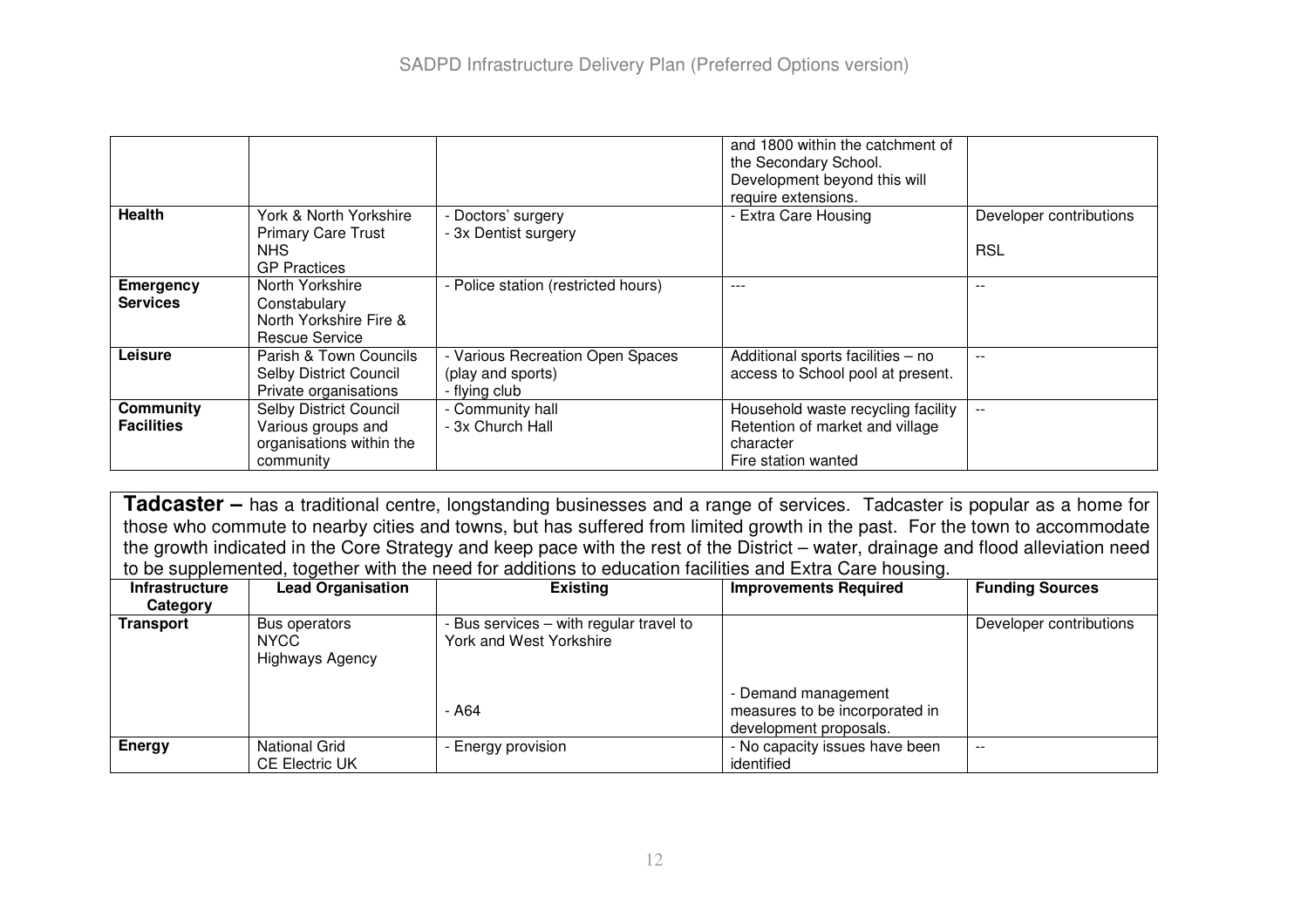|                                     | Northern Gas Networks                                                                    |                                                                                                                                                                                                                                                                               | - Investment is driven by demand<br>and improvement plans                                                                                                                                                                                                                                 |                                            |
|-------------------------------------|------------------------------------------------------------------------------------------|-------------------------------------------------------------------------------------------------------------------------------------------------------------------------------------------------------------------------------------------------------------------------------|-------------------------------------------------------------------------------------------------------------------------------------------------------------------------------------------------------------------------------------------------------------------------------------------|--------------------------------------------|
|                                     |                                                                                          |                                                                                                                                                                                                                                                                               | - Not known                                                                                                                                                                                                                                                                               |                                            |
| Water &<br><b>Drainage</b>          | <b>Yorkshire Water</b><br><b>Environment Agency</b><br>Internal Drainage Boards          | - Water Supply<br>- Sewerage network for foul and surface<br>water<br>- Flood defence to 1:30 standard                                                                                                                                                                        | - Improvements to Tadcaster<br>WWTW required & development<br>needs to be in phase with<br>investment in infrastructure,<br>including foul and surface water<br>drainage.<br>-Capacity for known commitments<br>- A new Flood Alleviation Scheme<br>will cost in the region of £5 million | Developer contributions<br>Yorkshire Water |
| <b>Education</b>                    | <b>NYCC</b><br><b>Education Providers</b>                                                | - 3x Primary school<br>- Grammar school<br>- Manor Farm Youth Centre                                                                                                                                                                                                          | - Primary Schools at capacity,<br>extensions required of various<br>forms.<br>- Grammar School can<br>accommodate up to 200<br>additional households                                                                                                                                      | <b>NYCC</b><br>Developer contributions     |
| <b>Health</b>                       | York & North Yorkshire<br><b>Primary Care Trust</b><br><b>NHS</b><br><b>GP Practices</b> | - Medical centre<br>- Health Centre<br>- 2x Dental surgery                                                                                                                                                                                                                    | - Extra Care Housing                                                                                                                                                                                                                                                                      | <b>NHS</b><br>Developer contributions      |
| <b>Emergency</b><br><b>Services</b> | North Yorkshire<br>Constabulary<br>North Yorkshire Fire &<br><b>Rescue Service</b>       | - Police station (restricted hours)<br>- Fire station                                                                                                                                                                                                                         | No information supplied                                                                                                                                                                                                                                                                   | $\sim$ $\sim$                              |
| Leisure                             | Parish & Town Councils<br>Selby District Council<br>Private organisations                | - Various Recreation Open Spaces<br>(play and sports)<br>- Leisure centre, including pool and gym<br>- Tennis Courts, Polo Ground, Football<br>Club, Bowling Club, Cricket School,<br>sports & social club activities.<br>- emphasis on riverside setting as a<br>focal point | Not known                                                                                                                                                                                                                                                                                 |                                            |
| Community                           | <b>Selby District Council</b>                                                            | - 4x Churches                                                                                                                                                                                                                                                                 | - Visitor accommodation                                                                                                                                                                                                                                                                   |                                            |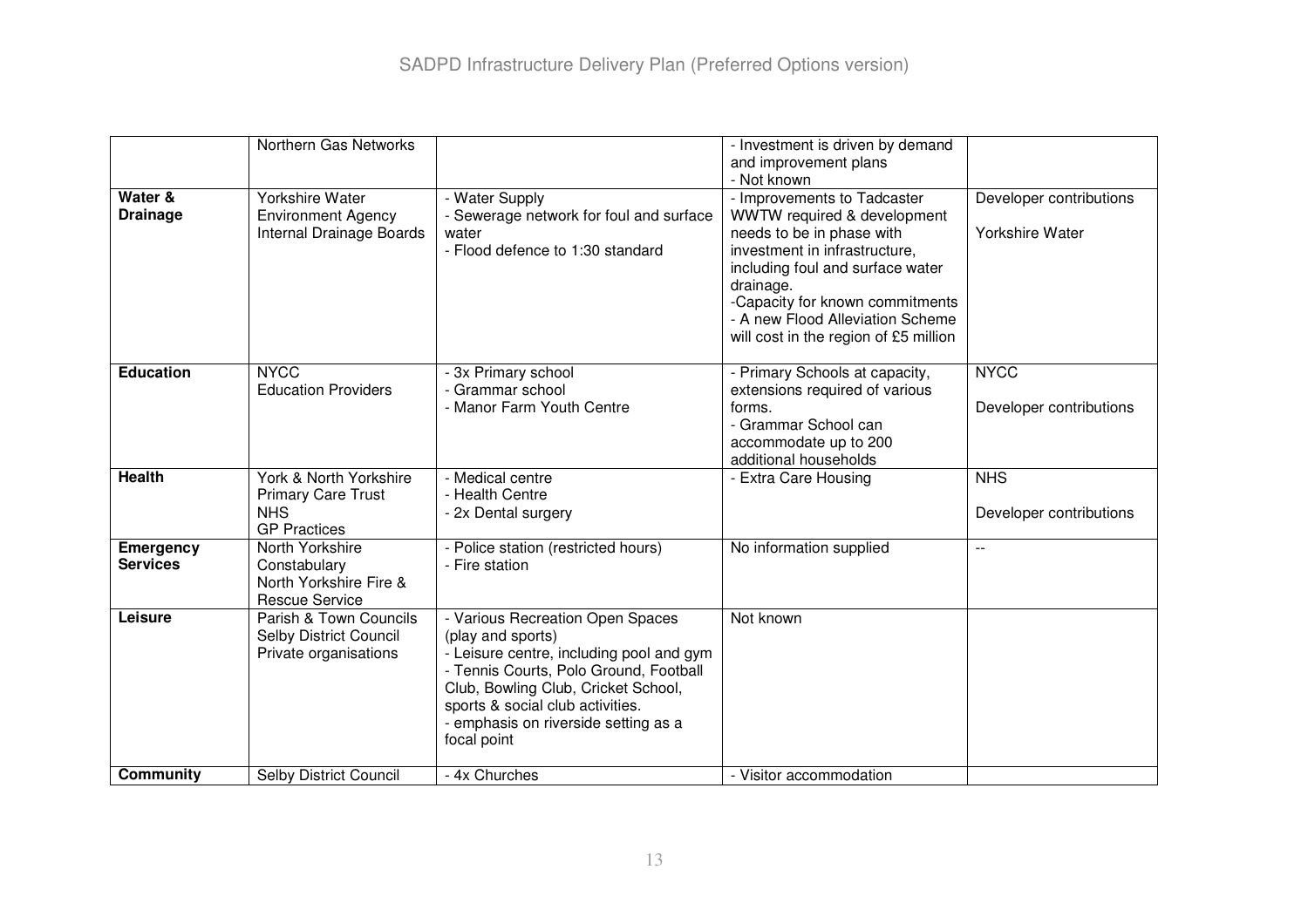| <b>Facilities</b> | Various groups and<br>organisations within the | 3x Community Centres<br><b>Riley Smith Hall</b> | retail facilities<br>office accommodation |  |
|-------------------|------------------------------------------------|-------------------------------------------------|-------------------------------------------|--|
|                   | community                                      | .<br>∟ibrarv                                    |                                           |  |

**Appleton Roebuck –** Is the larger settlement in <sup>a</sup> network of villages in this rural part of the District and is striving to improve services which will support <sup>a</sup> level of growth. Water and drainage improvements will need planning in, together with possible extensions to the primary school.

| <b>Infrastructure</b>      | <b>Lead Organisation</b>                                                                 | <b>Existing</b>                                                                                | <b>Improvements Required</b>                                                                                                                                                                                                                        | <b>Funding Sources</b>                     |
|----------------------------|------------------------------------------------------------------------------------------|------------------------------------------------------------------------------------------------|-----------------------------------------------------------------------------------------------------------------------------------------------------------------------------------------------------------------------------------------------------|--------------------------------------------|
| Category                   |                                                                                          |                                                                                                |                                                                                                                                                                                                                                                     |                                            |
| <b>Transport</b>           | Bus operators<br><b>NYCC</b><br><b>Highways Agency</b>                                   | Bus service - every 2 hrs to York until<br>early evening                                       | $\mathbf{u}$                                                                                                                                                                                                                                        | $\frac{1}{2}$                              |
| <b>Energy</b>              | <b>National Grid</b><br><b>CE Electric UK</b><br>Northern Gas Networks                   | Energy supply                                                                                  | - No capacity issues have been<br>identified<br>- Investment is driven by demand<br>and improvement plans                                                                                                                                           | $\sim$ $\sim$                              |
| Water &<br><b>Drainage</b> | Yorkshire Water<br><b>Environment Agency</b><br>Internal Drainage Boards                 | - Fleet Pumping Station<br>- Water Supply<br>- Sewerage network for foul and surface<br>water. | - Pumping station at capacity, in<br>need of refurbishment to prevent<br>failure and flooding.<br>- Tadcaster WWTW at capacity,<br>Improvements required.<br>- No capacity to accommodate<br>foul and surface water from<br>Greenfield development. | Developer contributions<br>Yorkshire Water |
| <b>Education</b>           | <b>NYCC</b><br><b>Education Providers</b>                                                | - Primary school<br>- Pre-school group                                                         | - Limited capacity at Primary<br>School (approx 20 dwellings),<br>extensions may be required for<br>further growth.                                                                                                                                 | <b>NYCC</b><br>Developer contributions     |
| <b>Health</b>              | York & North Yorkshire<br><b>Primary Care Trust</b><br><b>NHS</b><br><b>GP Practices</b> |                                                                                                | No information supplied                                                                                                                                                                                                                             |                                            |
| <b>Emergency</b>           | North Yorkshire                                                                          |                                                                                                | No information supplied                                                                                                                                                                                                                             |                                            |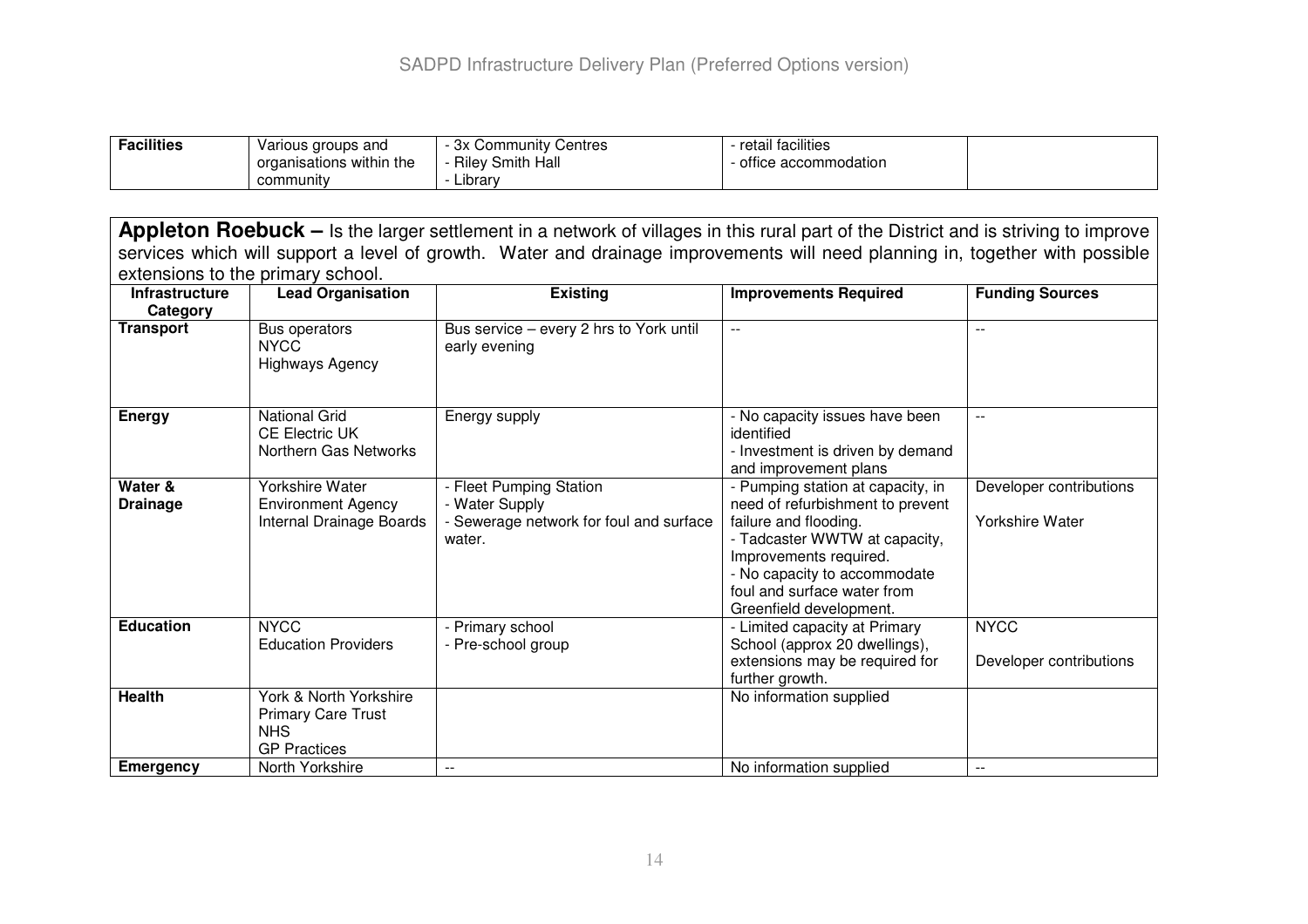| <b>Services</b>                | Constabulary<br>North Yorkshire Fire &<br><b>Rescue Service</b>                       |                                 |           |       |
|--------------------------------|---------------------------------------------------------------------------------------|---------------------------------|-----------|-------|
| <b>Leisure</b>                 | Parish & Town Councils<br>Selby District Council<br>Private organisations             | - Tennis courts                 | Not known | $- -$ |
| Community<br><b>Facilities</b> | Selby District Council<br>Various groups and<br>organisations within the<br>community | - 2x Churches<br>- Village Hall | Not known | $- -$ |

**Barlby/Osgodby** – Have a good level of combined services and infrastructure, but is also in close proximity to what is on offer in Selby town. It is anticipated that water and drainage issues will need to be addressed, together with the need for additional education capacity in order to keep pace with development. This excludes the requirements of Olympia Park Strategic Site, which is dealt with separately in the ore Strategy. A19/A63 junction improvements have now been committed by NUYCC Highways

| <b>Infrastructure</b>      | <b>Lead Organisation</b>                                                 | <b>Existing</b>                                                                                                                 | <b>Improvements Required</b>                                                                                                                                           | <b>Funding Sources</b>                     |
|----------------------------|--------------------------------------------------------------------------|---------------------------------------------------------------------------------------------------------------------------------|------------------------------------------------------------------------------------------------------------------------------------------------------------------------|--------------------------------------------|
| Category                   |                                                                          |                                                                                                                                 |                                                                                                                                                                        |                                            |
| <b>Transport</b>           | Bus operators<br>NYCC<br><b>Highways Agency</b>                          | - Bus – Selby to York approx every<br>20mins daily, Evenings hourly, Sunday<br>half hourly                                      | $-$                                                                                                                                                                    | $- -$                                      |
| <b>Energy</b>              | <b>National Grid</b><br><b>CE Electric UK</b><br>Northern Gas Networks   | Energy supply                                                                                                                   | - No capacity issues have been<br>identified<br>- Investment is driven by demand<br>and improvement plans<br>- Not known                                               |                                            |
| Water &<br><b>Drainage</b> | Yorkshire Water<br><b>Environment Agency</b><br>Internal Drainage Boards | - Protected from flooding to an<br>appropriate standard.<br>- Water Supply<br>- Sewerage network for foul and surface<br>water. | - Waste water treatment capacity<br>needs improvement in Barlby<br>- Capacity at WWTW does not<br>extend beyond 550 additional<br>dwellings.<br>- Sustainable drainage | Developer contributions<br>Yorkshire Water |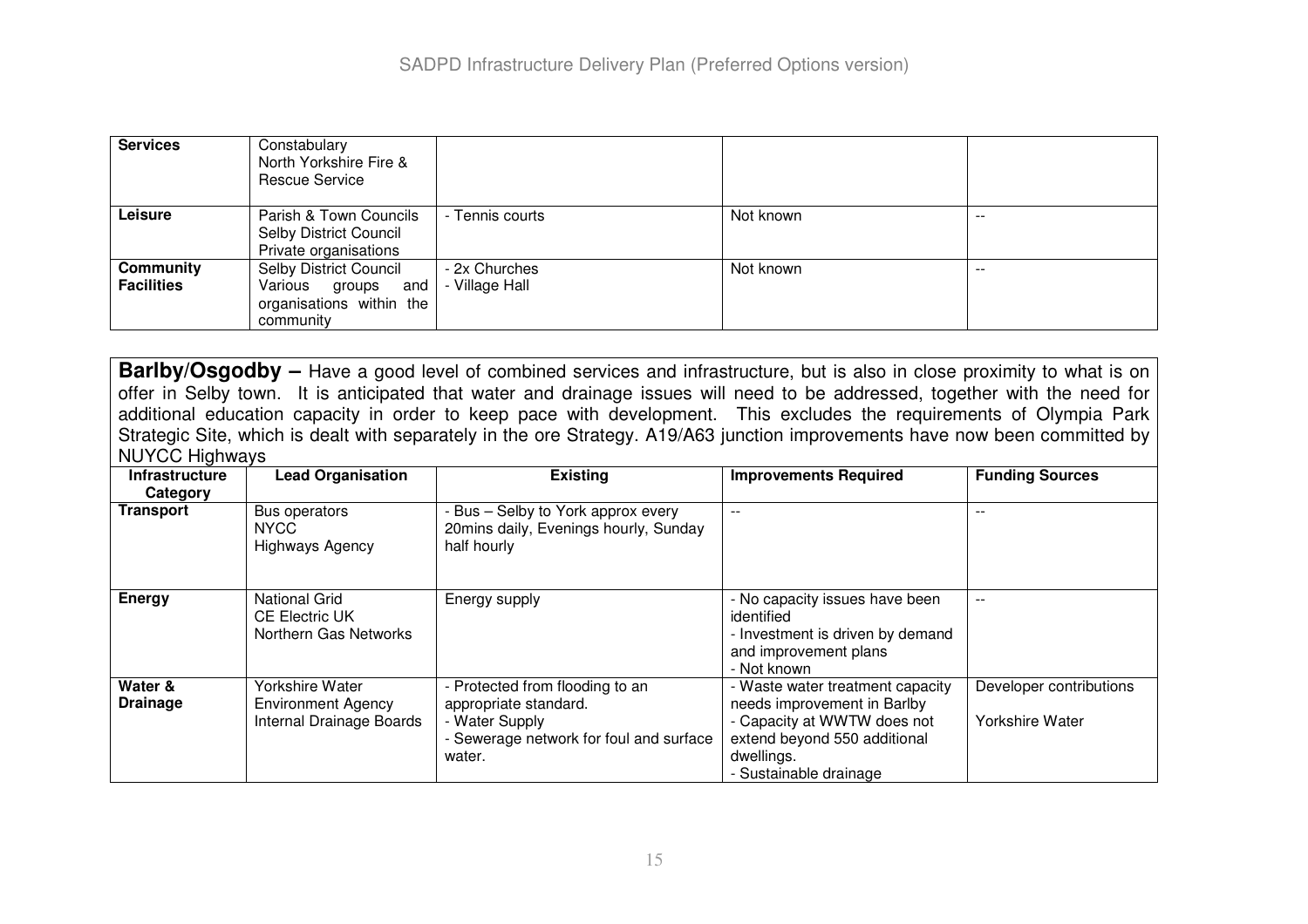|                                       |                                                                                          |                                                                       | techniques to be employed                                                                                                                                                                                                                                                                       |                                        |
|---------------------------------------|------------------------------------------------------------------------------------------|-----------------------------------------------------------------------|-------------------------------------------------------------------------------------------------------------------------------------------------------------------------------------------------------------------------------------------------------------------------------------------------|----------------------------------------|
| <b>Education</b>                      | <b>NYCC</b><br><b>Education Providers</b>                                                | - 2x Primary school<br>Secondary school<br>- Day nursery<br>- Library | - Primary Schools capable of 100<br>dwellings<br>-Possible need for replacement<br>school at Barlby Bridge.<br>-NYCC working with Olympia<br>Park developer re a new<br>facility/capacity.<br>- Secondary School will require<br>extensions to cope with more<br>than 600 additional dwellings. | <b>NYCC</b><br>Developer contributions |
| <b>Health</b>                         | York & North Yorkshire<br><b>Primary Care Trust</b><br><b>NHS</b><br><b>GP Practices</b> |                                                                       | No information supplied                                                                                                                                                                                                                                                                         |                                        |
| <b>Emergency</b><br><b>Services</b>   | North Yorkshire<br>Constabulary<br>North Yorkshire Fire &<br>Rescue Service              |                                                                       | No information supplied                                                                                                                                                                                                                                                                         |                                        |
| Leisure                               | Parish & Town Councils<br><b>Selby District Council</b><br>Private organisations         | - Various Recreation Open Spaces<br>(sport and play)                  | Some woodland to be retained<br>and enhanced.                                                                                                                                                                                                                                                   |                                        |
| <b>Community</b><br><b>Facilities</b> | Selby District Council<br>Various groups and<br>organisations within the<br>community    | - Village hall<br>- Village institute<br>- 2x Church                  | Not known                                                                                                                                                                                                                                                                                       |                                        |

**Brayton –** The village lies adjacent to Selby Town, with good local services. There is <sup>a</sup> need for improved education facilities at primary and secondary levels to cater for the growth in housing.

| <b>Infrastructure</b><br>Category | <b>Lead Organisation</b>                               | <b>Existing</b>                                                                         | Improvements Required | <b>Funding Sources</b> |
|-----------------------------------|--------------------------------------------------------|-----------------------------------------------------------------------------------------|-----------------------|------------------------|
| Transport                         | Bus operators<br><b>NYCC</b><br><b>Highways Agency</b> | - Bus Service – hourly frequency to<br>Selby, Pontefract and Wakefield (not<br>Sundavs) | $-$                   |                        |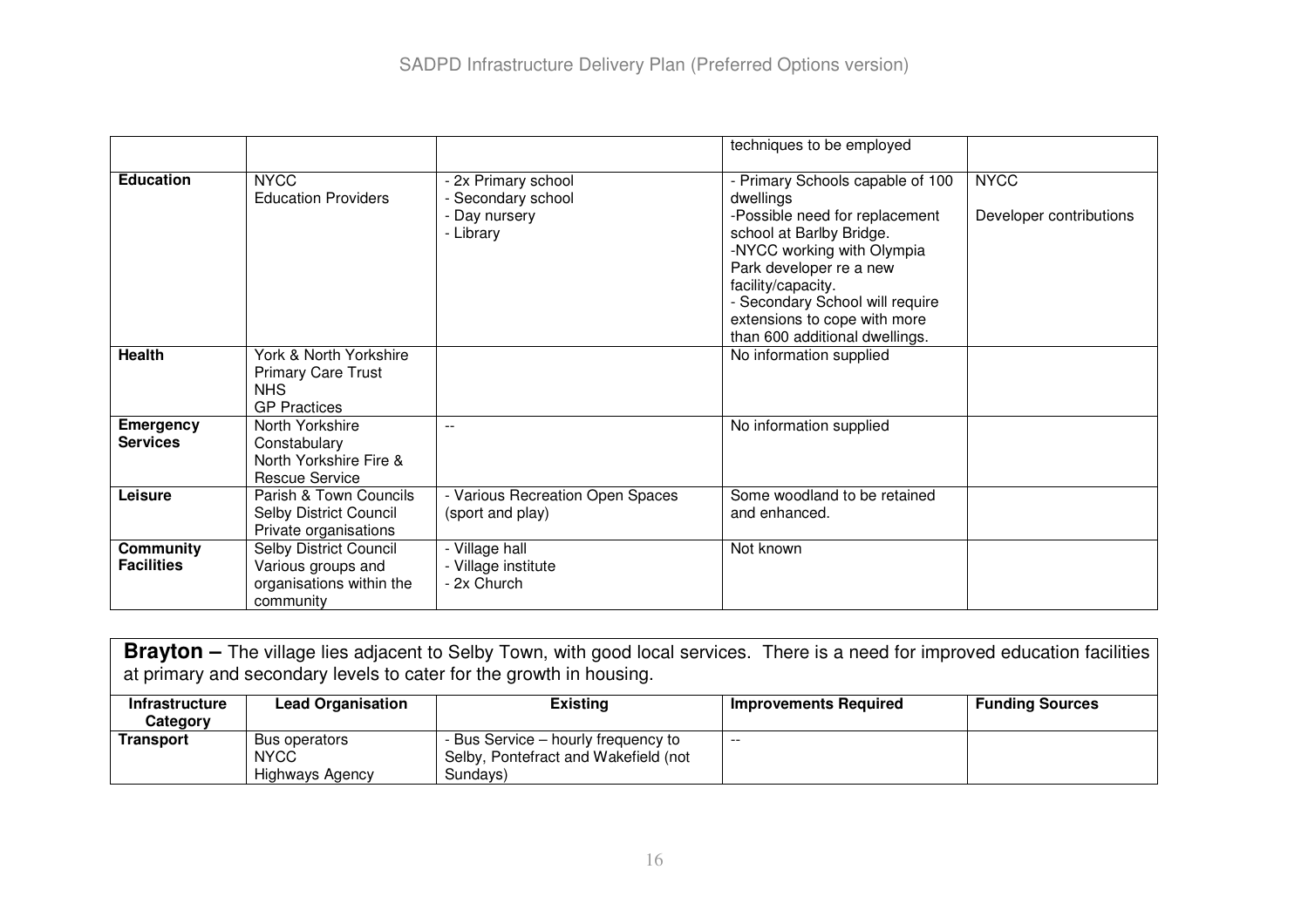| <b>Energy</b>                         | <b>National Grid</b><br><b>CE Electric UK</b><br>Northern Gas Networks                   | Energy supply                                                                                                                                           | - No capacity issues have been<br>identified<br>- Investment is driven by demand<br>and improvement plans<br>- Not known                                                                                                            | $\sim$ $\sim$                              |
|---------------------------------------|------------------------------------------------------------------------------------------|---------------------------------------------------------------------------------------------------------------------------------------------------------|-------------------------------------------------------------------------------------------------------------------------------------------------------------------------------------------------------------------------------------|--------------------------------------------|
| Water &<br><b>Drainage</b>            | Yorkshire Water<br><b>Environment Agency</b><br>Internal Drainage Boards                 | - Water Supply<br>- Sewerage network for foul and surface<br>water.<br>- WWTW capacity at Selby to<br>accommodate growth indicated in Core<br>Strategy. | - Sustainable drainage<br>techniques to be employed                                                                                                                                                                                 | Developer contributions<br>Yorkshire Water |
| <b>Education</b>                      | <b>NYCC</b><br><b>Education Providers</b>                                                | - 3x Junior/Infants schools<br>- Brayton College<br>- Day nursery and play group                                                                        | - Primary Schools approaching<br>capacity (100 dwellings capacity)<br>- extensions of various forms<br>required.<br>- Secondary school will require<br>extensions if development in its<br>catchment exceeds 2000 new<br>dwellings. | <b>NYCC</b><br>Developer contributions     |
| <b>Health</b>                         | York & North Yorkshire<br><b>Primary Care Trust</b><br><b>NHS</b><br><b>GP Practices</b> | Doctors' surgery                                                                                                                                        | No information supplied                                                                                                                                                                                                             |                                            |
| <b>Emergency</b><br><b>Services</b>   | North Yorkshire<br>Constabulary<br>North Yorkshire Fire &<br><b>Rescue Service</b>       | $-$                                                                                                                                                     | No information supplied                                                                                                                                                                                                             | $\overline{a}$                             |
| Leisure                               | Parish & Town Councils<br>Selby District Council<br>Private organisations                | - Various Recreation Open Spaces<br>(sport and play)                                                                                                    | Not known                                                                                                                                                                                                                           |                                            |
| <b>Community</b><br><b>Facilities</b> | Selby District Council<br>Various groups and<br>organisations within the<br>community    | - 2x Churches                                                                                                                                           | Not known                                                                                                                                                                                                                           |                                            |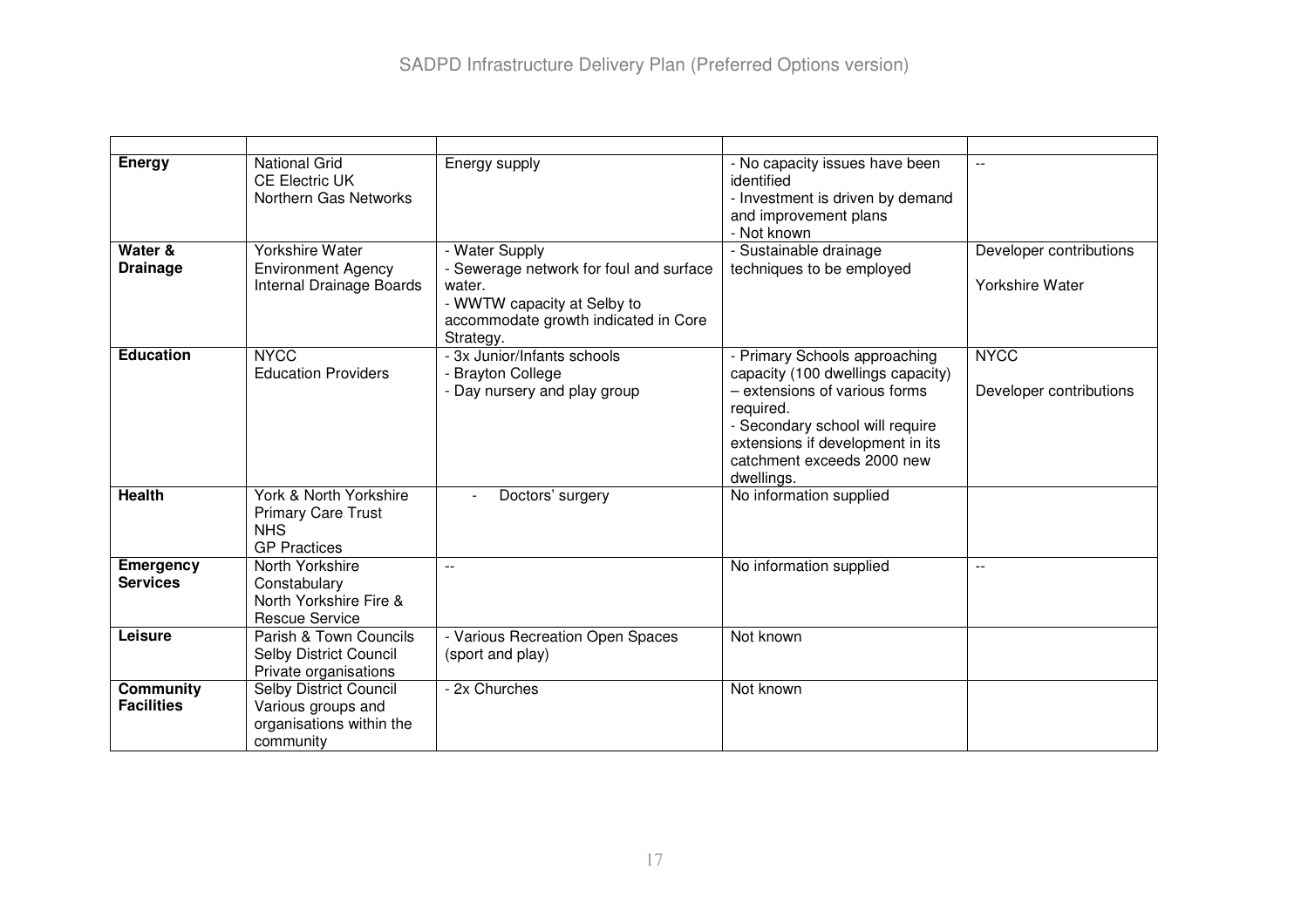**Brotherton/Byram –** These villages have good local services and access to larger centres outside of the District. The infrastructure that needs to be improved to accommodate growth includes water and drainage and primary education.

| <b>Parish Council</b> – no further facilities are required for the community. |                                                                                          |                                                                                                                                        |                                                                                                                                                                                                                                   |                                                          |
|-------------------------------------------------------------------------------|------------------------------------------------------------------------------------------|----------------------------------------------------------------------------------------------------------------------------------------|-----------------------------------------------------------------------------------------------------------------------------------------------------------------------------------------------------------------------------------|----------------------------------------------------------|
| <b>Infrastructure</b><br>Category                                             | <b>Lead Organisation</b>                                                                 | <b>Existing</b>                                                                                                                        | <b>Improvements Required</b>                                                                                                                                                                                                      | <b>Funding Sources</b>                                   |
| <b>Transport</b>                                                              | Bus operators<br><b>NYCC</b><br><b>Highways Agency</b>                                   | Bus Service – frequency of several<br>times per day (none commuter) to<br>Pontefract and Sherburn.                                     | $\sim$ $\sim$                                                                                                                                                                                                                     |                                                          |
| <b>Energy</b>                                                                 | <b>National Grid</b><br><b>CE Electric UK</b><br>Northern Gas Networks                   | Energy supply                                                                                                                          | - No capacity issues have been<br>identified<br>- Investment is driven by demand<br>and improvement plans<br>- Not known                                                                                                          |                                                          |
| Water &<br><b>Drainage</b>                                                    | Yorkshire Water<br><b>Environment Agency</b><br>Internal Drainage Boards                 | - Area protected by flood banks and<br>flood storage reservoir.<br>- Water Supply<br>- Sewerage network for foul and surface<br>water. | - EA assessing the areas through<br>the Lower Aire Strategy.<br>- Sutton WWTW currently being<br>upgraded, to meet existing<br>applications/allocations but<br>insufficient to serve future<br>allocations - investment required. | Yorkshire Water<br>Env Agency<br>Developer contributions |
| <b>Education</b>                                                              | <b>NYCC</b><br><b>Education Providers</b>                                                | - Brotherton & Byram County Primary<br>School<br>- Childrens Centre                                                                    | - Primary School at limit of<br>capacity (scope for 4 additional<br>dwellings) - extensions of some<br>form will be required.                                                                                                     | <b>NYCC</b><br>Developer contributions                   |
| <b>Health</b>                                                                 | York & North Yorkshire<br><b>Primary Care Trust</b><br><b>NHS</b><br><b>GP</b> Practices |                                                                                                                                        | No information supplied                                                                                                                                                                                                           |                                                          |
| <b>Emergency</b><br><b>Services</b>                                           | North Yorkshire<br>Constabulary<br>North Yorkshire Fire &                                | $\overline{a}$                                                                                                                         | No information supplied                                                                                                                                                                                                           | $-$                                                      |

**ParishCouncil –** no further facilities are required for the community.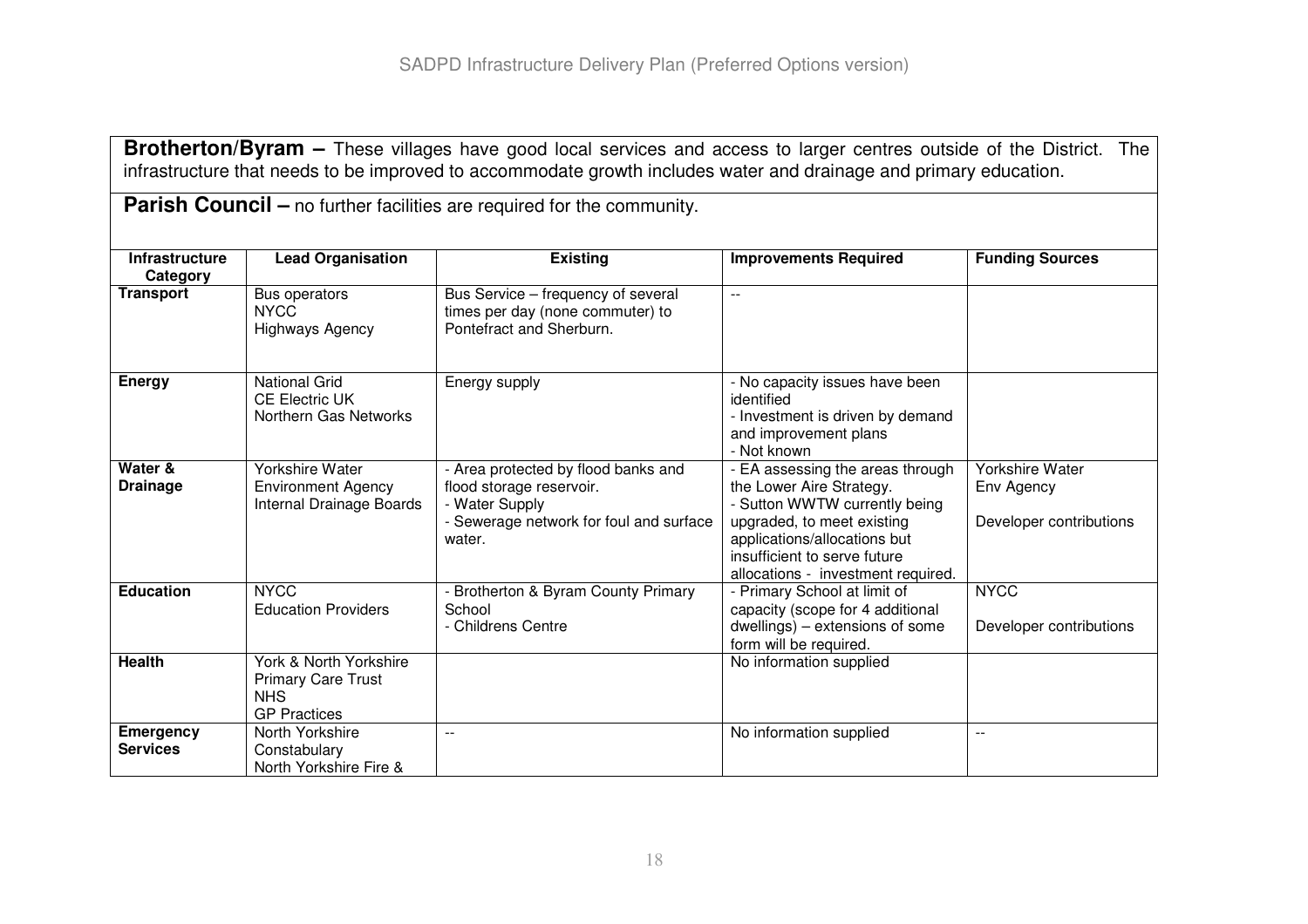|                                | Rescue Service                                                                        |                                                                                         |                                                                                                                                                                                         |  |
|--------------------------------|---------------------------------------------------------------------------------------|-----------------------------------------------------------------------------------------|-----------------------------------------------------------------------------------------------------------------------------------------------------------------------------------------|--|
| Leisure                        | Parish & Town Councils<br>Selby District Council<br>Private organisations             | Various Recreation Open Spaces<br>(play and sports) and community<br>motocross facility | Biodiversity improvements at<br>former Magnesian Limestone<br>quarries.<br>Woodland plan required to<br>improve woodland and access to<br>Some woodland to be retained<br>and enhanced. |  |
| Community<br><b>Facilities</b> | Selby District Council<br>Various groups and<br>organisations within the<br>community | - Community House/village hall<br>- Social club<br>- 2x Churches                        | Not known                                                                                                                                                                               |  |

| <b>Carlton</b> – village has a good level of local services, and in order to accommodate a level of growth primary education will<br>need to be supplemented, and water and drainage capacity will need to be enhanced in phase with development. |                                                                          |                                                                                                 |                                                                                                                                                                                                      |                                                          |
|---------------------------------------------------------------------------------------------------------------------------------------------------------------------------------------------------------------------------------------------------|--------------------------------------------------------------------------|-------------------------------------------------------------------------------------------------|------------------------------------------------------------------------------------------------------------------------------------------------------------------------------------------------------|----------------------------------------------------------|
| <b>Infrastructure</b><br>Category                                                                                                                                                                                                                 | <b>Lead Organisation</b>                                                 | <b>Existing</b>                                                                                 | <b>Improvements Required</b>                                                                                                                                                                         | <b>Funding Sources</b>                                   |
| Transport                                                                                                                                                                                                                                         | Bus operators<br><b>NYCC</b><br><b>Highways Agency</b>                   | - Bus service - hourly frequency to<br>Selby and Goole - six days a week until<br>early evening |                                                                                                                                                                                                      |                                                          |
| <b>Energy</b>                                                                                                                                                                                                                                     | <b>National Grid</b><br><b>CE Electric UK</b><br>Northern Gas Networks   | Energy supply                                                                                   | - No capacity issues have been<br>identified<br>- Investment is driven by demand<br>and improvement plans<br>- Not known                                                                             |                                                          |
| Water &<br><b>Drainage</b>                                                                                                                                                                                                                        | Yorkshire Water<br><b>Environment Agency</b><br>Internal Drainage Boards | - Served by Snaith WWTW<br>- Area protected by flood banks                                      | - Waste water treatment capacity<br>at Snaith needs improvement for<br>new development to be<br>accommodated.<br>- Sustainable drainage<br>techniques to be employed<br>- No capacity to accommodate | Developer contributions<br>Yorkshire Water<br>Env Agency |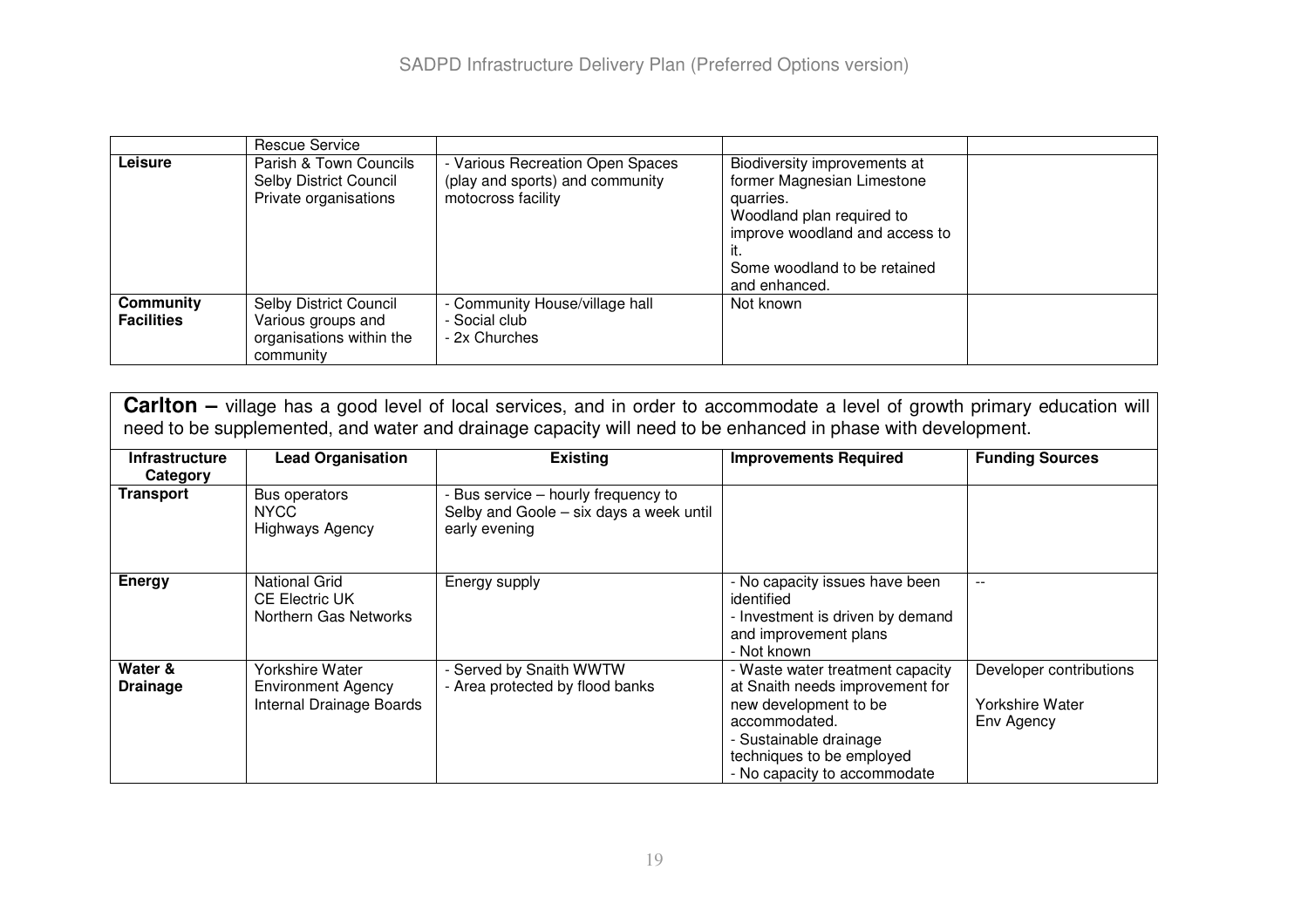|                   |                                         |                                       | foul and surface water from<br>Greenfield development. |                         |
|-------------------|-----------------------------------------|---------------------------------------|--------------------------------------------------------|-------------------------|
|                   |                                         |                                       | - EA currently assessing area                          |                         |
|                   |                                         |                                       | through the Lower Aire Strategy.                       |                         |
| <b>Education</b>  | <b>NYCC</b>                             | - Primary school                      | - Primary School at limit of                           | <b>NYCC</b>             |
|                   | <b>Education Providers</b>              | - Catholic secondary school           | capacity – extensions will be                          |                         |
|                   |                                         |                                       | required to accommodate any                            | Developer contributions |
|                   |                                         |                                       | additional dwellings.                                  |                         |
| <b>Health</b>     | York & North Yorkshire                  | - Doctors' surgery                    | No information supplied                                |                         |
|                   | <b>Primary Care Trust</b><br><b>NHS</b> |                                       |                                                        |                         |
|                   | <b>GP Practices</b>                     |                                       |                                                        |                         |
| <b>Emergency</b>  | North Yorkshire                         |                                       | No information supplied                                | $-$                     |
| <b>Services</b>   | Constabulary                            |                                       |                                                        |                         |
|                   | North Yorkshire Fire &                  |                                       |                                                        |                         |
|                   | Rescue Service                          |                                       |                                                        |                         |
| Leisure           | Parish & Town Councils                  | - Recreation Open Spaces including    | River Aire management and                              |                         |
|                   | Selby District Council                  | Cricket Ground (private) and equipped | access - improvements.                                 |                         |
|                   | Private organisations                   | play area.                            | Some woodland to be retained                           |                         |
|                   |                                         |                                       | and enhanced.                                          |                         |
|                   | Selby District Council                  | - 3x Churches                         | Not known                                              |                         |
| <b>Community</b>  | Various groups and                      | - Village hall                        |                                                        |                         |
| <b>Facilities</b> | organisations within the                |                                       |                                                        |                         |
|                   | community                               |                                       |                                                        |                         |

**Cawood –** Has good local services and is connected by bus to Selby and York. Depending on the level of future development in Cawood an extension may be required at the primary school and replacement flood defences could be necessary.

| <b>Infrastructure</b><br>Category | <b>Lead Organisation</b>                                | <b>Existing</b>                                                               | <b>Improvements Required</b> | <b>Funding Sources</b> |
|-----------------------------------|---------------------------------------------------------|-------------------------------------------------------------------------------|------------------------------|------------------------|
| <b>Transport</b>                  | Busl operators<br><b>NYCC</b><br><b>Highways Agency</b> | - Bus service – regularly throughout the<br>day and evening to York and Selby | $- -$                        |                        |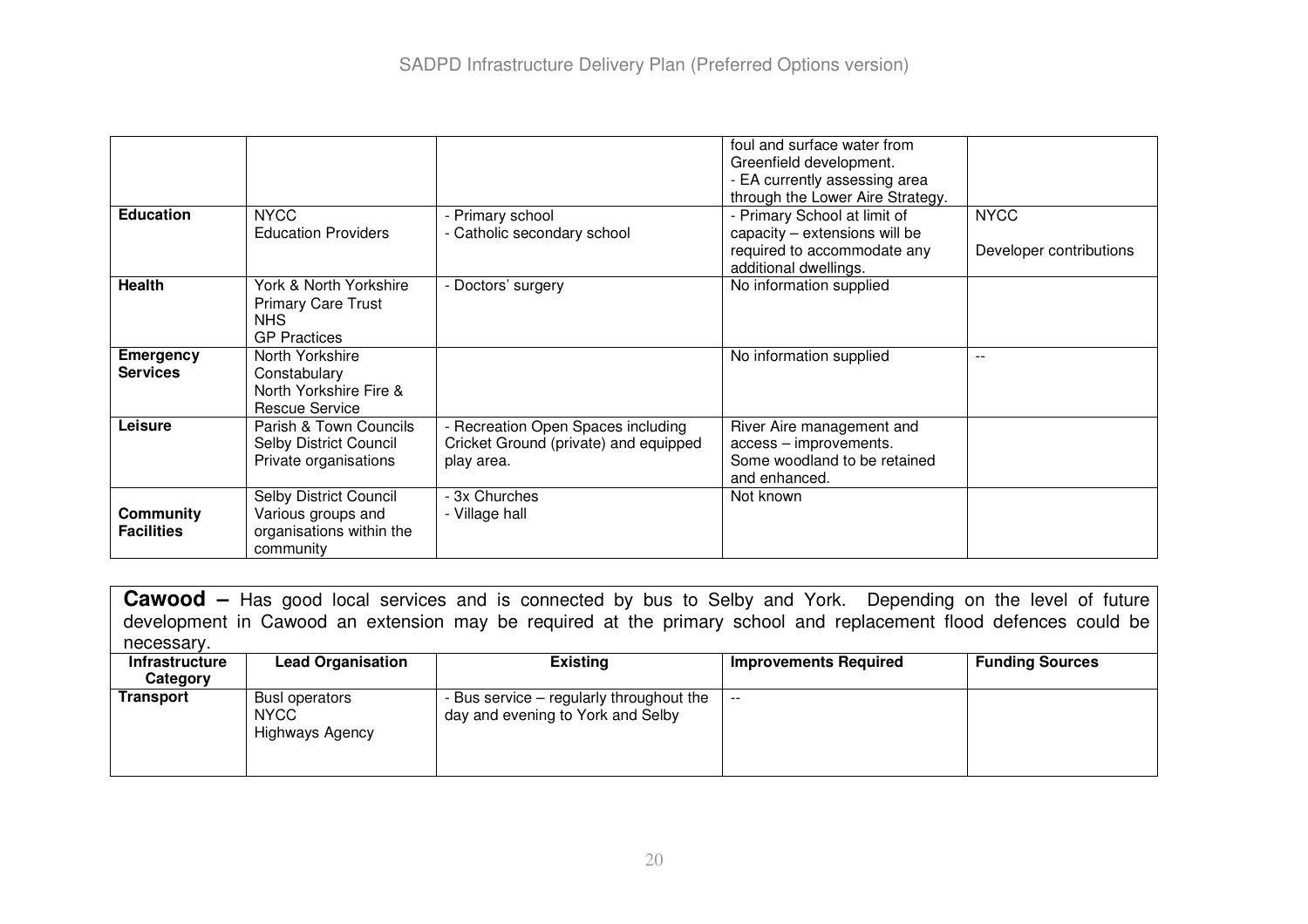| <b>Energy</b>                       | National Grid<br><b>CE Electric UK</b><br>Northern Gas Networks                          | Energy supply                                                                                                                                                                                                                                  | - No capacity issues have been<br>identified<br>- Investment is driven by demand<br>and improvement plans<br>- Not known                              |                                                      |
|-------------------------------------|------------------------------------------------------------------------------------------|------------------------------------------------------------------------------------------------------------------------------------------------------------------------------------------------------------------------------------------------|-------------------------------------------------------------------------------------------------------------------------------------------------------|------------------------------------------------------|
| Water &<br><b>Drainage</b>          | Yorkshire Water<br><b>Environment Agency</b><br>Internal Drainage Boards                 | - Water Supply<br>- Sewerage network for foul and surface<br>water.<br>- Kelfield WWTW has the capacity to<br>accommodate up 400 additional<br>dwellings.<br>- Area protected by flood defences (risk<br>to protection – evidence of movement) | - Replacement flood defences<br>approx $cost = £10$ million<br>- No capacity to accommodate<br>foul and surface water from<br>Greenfield development. | <b>Environment Agency</b><br>Developer contributions |
| <b>Education</b>                    | <b>NYCC</b><br><b>Education Providers</b>                                                | - Primary school                                                                                                                                                                                                                               | - No spare capacity – extensions<br>will be required to accommodate<br>additional dwellings.                                                          | <b>NYCC</b><br>Developer contributions               |
| <b>Health</b>                       | York & North Yorkshire<br><b>Primary Care Trust</b><br><b>NHS</b><br><b>GP Practices</b> | Branch Surgery closed March 2011 -<br>service now provided from Posterngate<br>Surgery, Selby.                                                                                                                                                 | No information supplied                                                                                                                               |                                                      |
| <b>Emergency</b><br><b>Services</b> | North Yorkshire<br>Constabulary<br>North Yorkshire Fire &<br><b>Rescue Service</b>       |                                                                                                                                                                                                                                                | No information supplied                                                                                                                               | $\overline{a}$                                       |
| Leisure                             | Parish & Town Councils<br>Selby District Council<br>Private organisations                | - Various Recreation Open Spaces<br>(sports and play) including Football,<br><b>Cricket and Tennis</b>                                                                                                                                         | Habitat connectiveity - living<br>landscapes                                                                                                          |                                                      |
| Community<br><b>Facilities</b>      | Selby District Council<br>Various groups and<br>organisations within the<br>community    | - Village hall                                                                                                                                                                                                                                 | Not known                                                                                                                                             |                                                      |

**Church Fenton –** Is well connected by public transport to <sup>a</sup> range of larger settlements, and provides <sup>a</sup> good range of services itself. In order to accommodate <sup>a</sup> level of growth it is anticipated that water and drainage capacity will need improvement together with an extension to the primary school.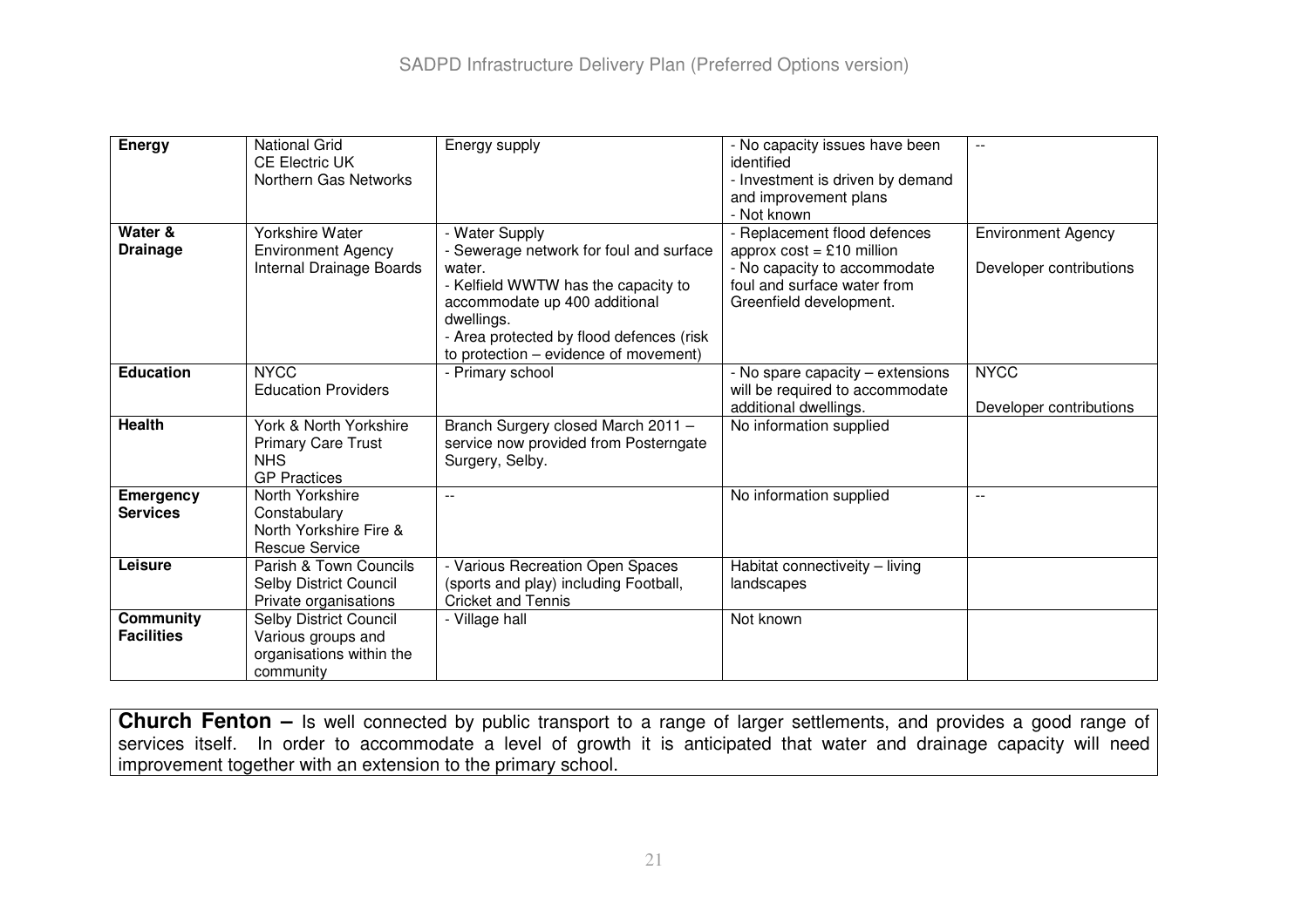| <b>Infrastructure</b>               | <b>Lead Organisation</b>                                                                 | <b>Existing</b>                                                                                                                                                                                                                                              | <b>Improvements Required</b>                                                                                                                                                              | <b>Funding Sources</b>                                   |
|-------------------------------------|------------------------------------------------------------------------------------------|--------------------------------------------------------------------------------------------------------------------------------------------------------------------------------------------------------------------------------------------------------------|-------------------------------------------------------------------------------------------------------------------------------------------------------------------------------------------|----------------------------------------------------------|
| Category                            |                                                                                          |                                                                                                                                                                                                                                                              |                                                                                                                                                                                           |                                                          |
| <b>Transport</b>                    | <b>Network Rail</b><br>Bus and Rail operators<br><b>NYCC</b><br><b>Highways Agency</b>   | - Rail station, with direct regular service<br>to York and Leeds and frequent service<br>to Selby (with a change)<br>- Bus service - intermittent (not<br>commuter) throughout the day to<br>Pontefract and Tadcaster                                        | $\overline{\phantom{a}}$                                                                                                                                                                  |                                                          |
| <b>Energy</b>                       | <b>National Grid</b><br><b>CE Electric UK</b><br>Northern Gas Networks                   | Energy supply                                                                                                                                                                                                                                                | - No capacity issues have been<br>identified<br>- Investment is driven by demand<br>and improvement plans<br>- Not known                                                                  | $\mathbf{L}$                                             |
| Water &<br><b>Drainage</b>          | <b>Yorkshire Water</b><br><b>Environment Agency</b><br>Internal Drainage Boards          | - Water Supply<br>- Sewerage network for foul and surface<br>water.<br>- Waste water capacity to deal with a<br>level of new development<br>- Protected by flood defences. (which<br>also prevent water from the wharf<br>flooding into Selby Dam catchment) | - Surface water drainage capacity<br>required<br>- Sustainable drainage<br>techniques to be employed<br>- Development of individual sites<br>may require infrastructure to be<br>upgraded | Developer contributions<br>Yorkshire Water<br>Env Agency |
| <b>Education</b>                    | <b>NYCC</b><br><b>Education Providers</b>                                                | - Primary school<br>- Playgroup<br>- After school club                                                                                                                                                                                                       | - Primary School at capacity,<br>extensions required to<br>accommodate any additional<br>dwellings.                                                                                       | <b>NYCC</b><br><b>Developer Contributions</b>            |
| <b>Health</b>                       | York & North Yorkshire<br><b>Primary Care Trust</b><br><b>NHS</b><br><b>GP Practices</b> | - Doctors' surgery                                                                                                                                                                                                                                           | No information supplied                                                                                                                                                                   |                                                          |
| <b>Emergency</b><br><b>Services</b> | North Yorkshire<br>Constabulary<br>North Yorkshire Fire &<br><b>Rescue Service</b>       | $\sim$                                                                                                                                                                                                                                                       | No information supplied                                                                                                                                                                   | $\mathbf{L}$                                             |
| Leisure                             | Parish & Town Councils<br>Selby District Council<br>Private organisations                | -Various Recreation Open Spaces<br>(sport and play), together with a bowling<br>green                                                                                                                                                                        | Not known                                                                                                                                                                                 |                                                          |
| Community                           | Selby District Council                                                                   | - 2x Churches                                                                                                                                                                                                                                                | Not known                                                                                                                                                                                 |                                                          |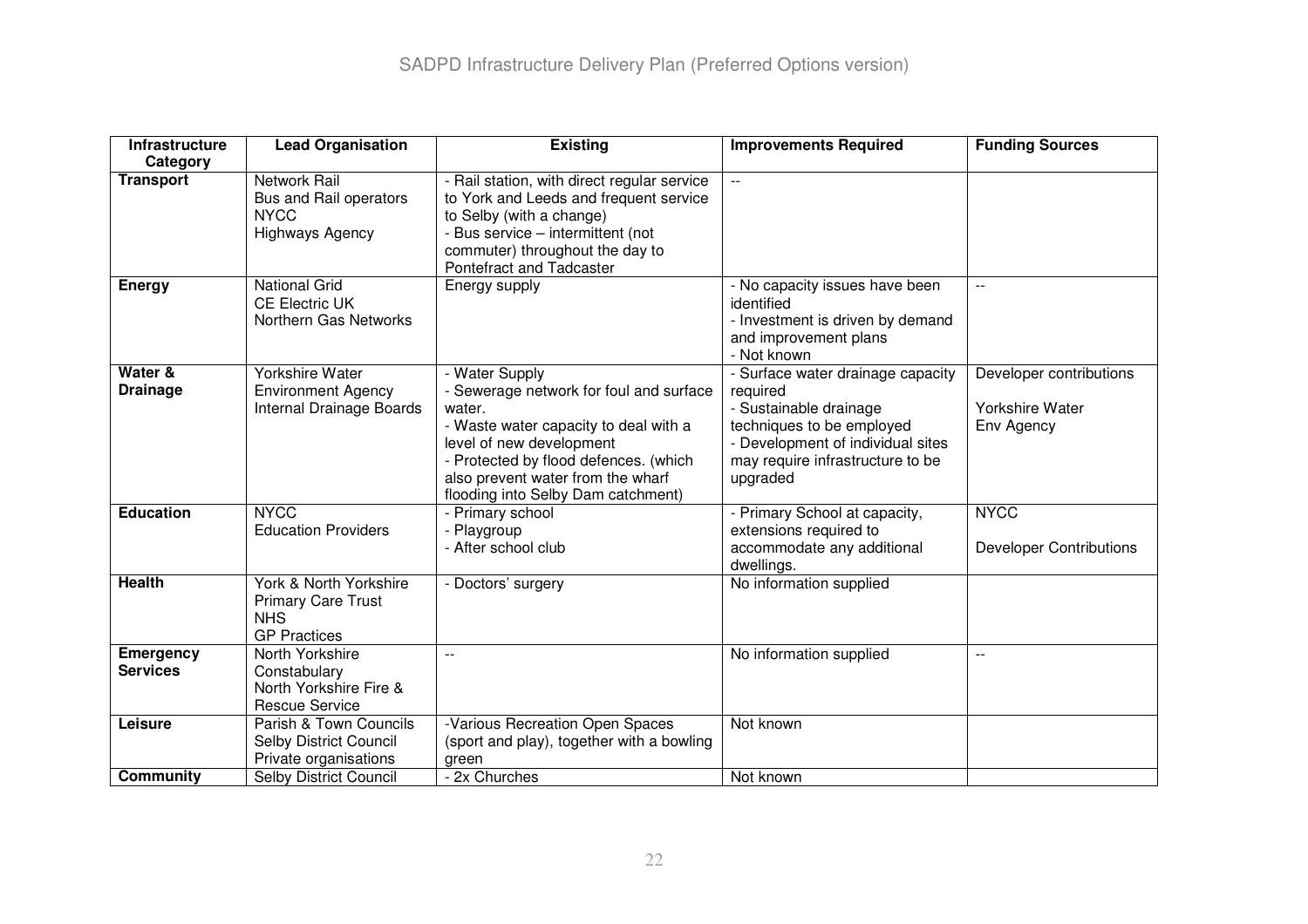| <b>Facilities</b> | Various groups and<br>organisations within the | <b>Village Hall</b> |  |
|-------------------|------------------------------------------------|---------------------|--|
|                   | community                                      |                     |  |

| <b>Eggborough &amp; Whitley</b> – Good range of services serve the combined villages, which make up the largest settlements in |                                                                                        |                                                                                                                                                                                                                                                         |                                                                                                                                                                              |                                            |  |
|--------------------------------------------------------------------------------------------------------------------------------|----------------------------------------------------------------------------------------|---------------------------------------------------------------------------------------------------------------------------------------------------------------------------------------------------------------------------------------------------------|------------------------------------------------------------------------------------------------------------------------------------------------------------------------------|--------------------------------------------|--|
|                                                                                                                                |                                                                                        | the south of the District. Good transport links. New developments would need to be in phase with water and drainage                                                                                                                                     |                                                                                                                                                                              |                                            |  |
|                                                                                                                                |                                                                                        | improvements, with demand management for highway use and a likely extension of the primary school.                                                                                                                                                      |                                                                                                                                                                              |                                            |  |
| <b>Infrastructure</b>                                                                                                          | <b>Lead Organisation</b>                                                               | <b>Existing</b>                                                                                                                                                                                                                                         | <b>Improvements Required</b>                                                                                                                                                 | <b>Funding Sources</b>                     |  |
| Category                                                                                                                       |                                                                                        |                                                                                                                                                                                                                                                         |                                                                                                                                                                              |                                            |  |
| <b>Transport</b>                                                                                                               | <b>Network Rail</b><br>Bus and Rail operators<br><b>NYCC</b><br><b>Highways Agency</b> | - Train station – commuter service to<br>Leeds through Castleford, Pontefract<br>etc.<br>- Bus service - Both villages connected<br>with hourly frequency to Selby and<br>Doncaster, and Eggborough connected<br>on an almost hourly basis to Wakefield |                                                                                                                                                                              |                                            |  |
|                                                                                                                                |                                                                                        | - M62                                                                                                                                                                                                                                                   | - Development to make best use<br>of existing sustainable transport<br>infrastructure. Also demand<br>management measures to be<br>incorporated in development<br>proposals. |                                            |  |
| <b>Energy</b>                                                                                                                  | <b>National Grid</b><br><b>CE Electric UK</b><br>Northern Gas Networks                 | Energy supply                                                                                                                                                                                                                                           | - No capacity issues have been<br>identified<br>- Investment is driven by demand<br>and improvement plans<br>- Not known                                                     |                                            |  |
| Water &<br><b>Drainage</b>                                                                                                     | Yorkshire Water<br><b>Environment Agency</b><br>Internal Drainage Boards               | - Water Supply<br>- Sewerage network for foul and surface<br>water.                                                                                                                                                                                     | - New development would need<br>to be in phase with planned<br>investment to Eggborough<br>WWTW.<br>- Sustainable drainage<br>techniques to be employed                      | Developer contributions<br>Yorkshire Water |  |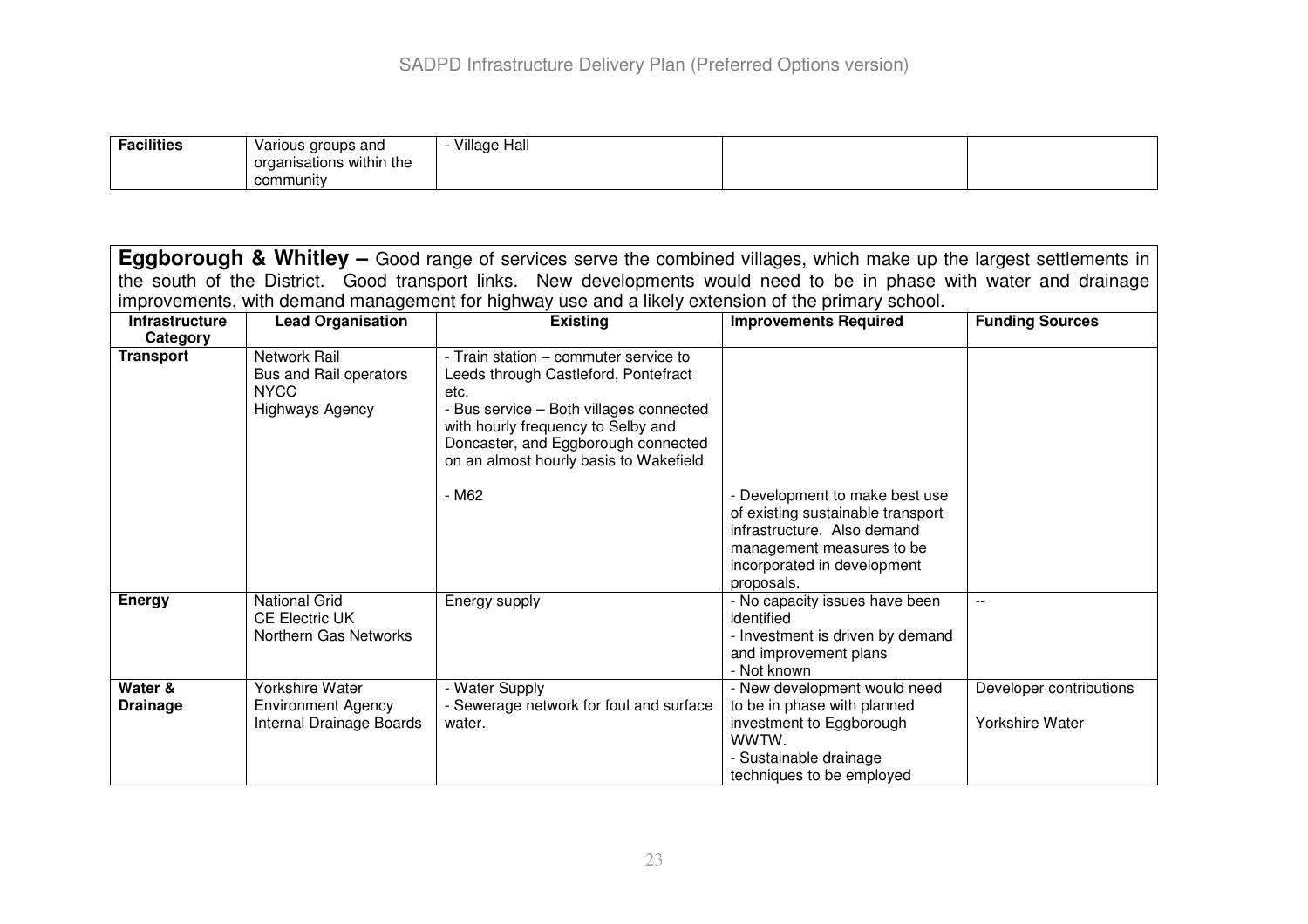|                   |                                         |                                       | Capacity for WWTW for existing<br>commitmernts |                         |
|-------------------|-----------------------------------------|---------------------------------------|------------------------------------------------|-------------------------|
|                   |                                         |                                       | - No capacity to accommodate                   |                         |
|                   |                                         |                                       | foul and surface water from                    |                         |
|                   |                                         |                                       | Greenfield development.                        |                         |
|                   |                                         |                                       | - EA currently assessing area                  |                         |
|                   |                                         |                                       | through the Lower Aire Strategy.               |                         |
| <b>Education</b>  | <b>NYCC</b>                             | - Primary School                      | - Primary School close to                      | <b>NYCC</b>             |
|                   | <b>Education Providers</b>              | - Day nursery                         | capacity, extensions required to               |                         |
|                   |                                         |                                       | accommodate more than 100                      | Developer contributions |
|                   |                                         |                                       | additional dwellings.                          |                         |
| <b>Health</b>     | York & North Yorkshire                  | - Doctors' surgery                    | No information supplied                        |                         |
|                   | <b>Primary Care Trust</b><br><b>NHS</b> |                                       |                                                |                         |
|                   | <b>GP</b> Practices                     |                                       |                                                |                         |
| <b>Emergency</b>  | North Yorkshire                         | Eggborough Police Station (restricted | No information supplied                        | $\sim$ $\sim$           |
| <b>Services</b>   | Constabulary                            | hours)                                |                                                |                         |
|                   | North Yorkshire Fire &                  |                                       |                                                |                         |
|                   | Rescue Service                          |                                       |                                                |                         |
| Leisure           | Parish & Town Councils                  | - Various Recreation Open Spaces      | GI connectivity and river                      |                         |
|                   | Selby District Council                  | (sport and play)                      | access/biodiversity                            |                         |
|                   | Private organisations                   |                                       | improvements.                                  |                         |
|                   |                                         |                                       | Some woodland to be retained                   |                         |
|                   |                                         |                                       | and enhanced.                                  |                         |
| <b>Community</b>  | Selby District Council                  | - 1x Church                           | Landscaping/planting screening                 |                         |
| <b>Facilities</b> | Various groups and                      | - Village Hall                        | to industry.                                   |                         |
|                   | organisations within the                | - Sports and social club              | Youth facilities                               |                         |
|                   | community                               |                                       | Village hall in Whitley                        |                         |

**Fairburn –** in close proximity and best connected to the larger settlements in adjoining Districts. Depending on the level of development to be accommodated additional capacity in the primary school and water and drainage improvements may be required.

| Intrastructure | <b>Lead Organisation</b> | Existina                      | Improvements Required | Funding Sources |
|----------------|--------------------------|-------------------------------|-----------------------|-----------------|
| Category       |                          |                               |                       |                 |
| Transport      | <b>Bus operators</b>     | Bus service – connecting with | $- -$                 |                 |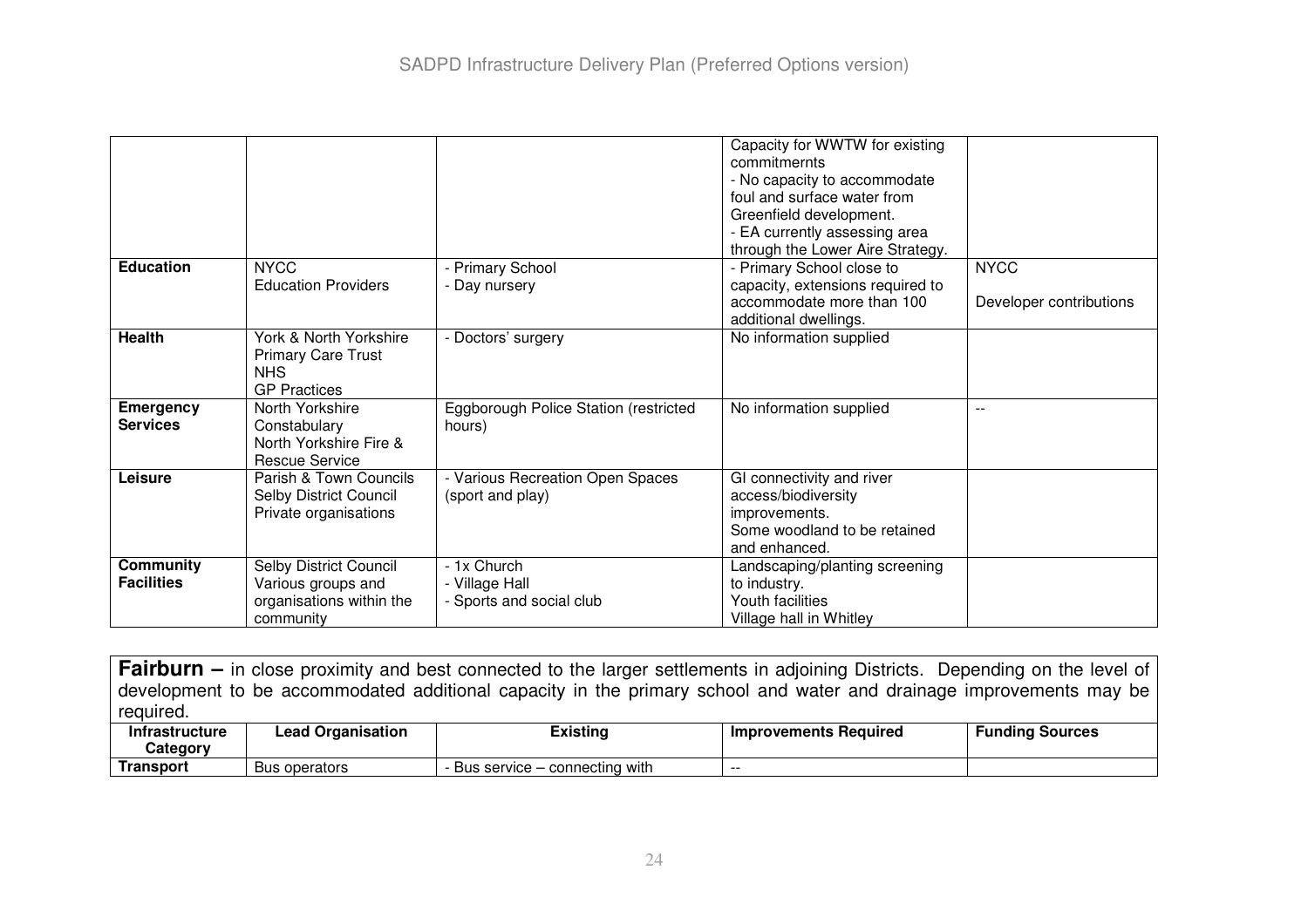|                                     | <b>NYCC</b><br><b>Highways Agency</b>                                                    | Tadcaster, Sherburn and Pontefract<br>regularly during the day (including a<br>commuter service) and Selby for |                                                                                                                                                                                                                                                                                                                                                                                                        |                                            |
|-------------------------------------|------------------------------------------------------------------------------------------|----------------------------------------------------------------------------------------------------------------|--------------------------------------------------------------------------------------------------------------------------------------------------------------------------------------------------------------------------------------------------------------------------------------------------------------------------------------------------------------------------------------------------------|--------------------------------------------|
| <b>Energy</b>                       | <b>National Grid</b><br><b>CE Electric UK</b><br>Northern Gas Networks                   | Monday Market days.<br>Energy supply                                                                           | - No capacity issues have been<br>identified<br>- Investment is driven by demand<br>and improvement plans<br>- Not known                                                                                                                                                                                                                                                                               | $\frac{1}{2}$                              |
| Water &<br><b>Drainage</b>          | <b>Yorkshire Water</b><br><b>Environment Agency</b><br>Internal Drainage Boards          | - Water Supply<br>- Sewerage network for foul and surface<br>water.                                            | - Sutton WWTW currently being<br>upgraded, but not to serve future<br>allocations, investment required.<br>- Sustainable drainage<br>techniques to be employed<br>- Development of individual sites<br>may require infrastructure to be<br>upgraded<br>- EA currently assessing area<br>through the Lower Aire Strategy.<br>- Risk when the Ings used as<br>flood storage reservoir for<br>Castleford. | Developer contributions<br>Yorkshire Water |
| <b>Education</b>                    | <b>NYCC</b><br><b>Education Providers</b>                                                | - Primary School                                                                                               | - Limited capacity, extension<br>required to accommodate more<br>than 60 additional dwellings.                                                                                                                                                                                                                                                                                                         | <b>NYCC</b><br>Developer contributions     |
| <b>Health</b>                       | York & North Yorkshire<br><b>Primary Care Trust</b><br><b>NHS</b><br><b>GP Practices</b> |                                                                                                                | No information supplied                                                                                                                                                                                                                                                                                                                                                                                |                                            |
| <b>Emergency</b><br><b>Services</b> | North Yorkshire<br>Constabulary<br>North Yorkshire Fire &<br><b>Rescue Service</b>       | $\mathbf{L}$                                                                                                   | No information supplied                                                                                                                                                                                                                                                                                                                                                                                | $\overline{a}$                             |
| Leisure                             | Parish & Town Councils<br>Selby District Council<br>Private organisations                | - Various Recreation Open Spaces<br>(sport and play) plus skate and BMX<br>park<br>- Fairburn Ings RSPB site   | Improved access to the Ings -<br>visitor parking and facilities                                                                                                                                                                                                                                                                                                                                        |                                            |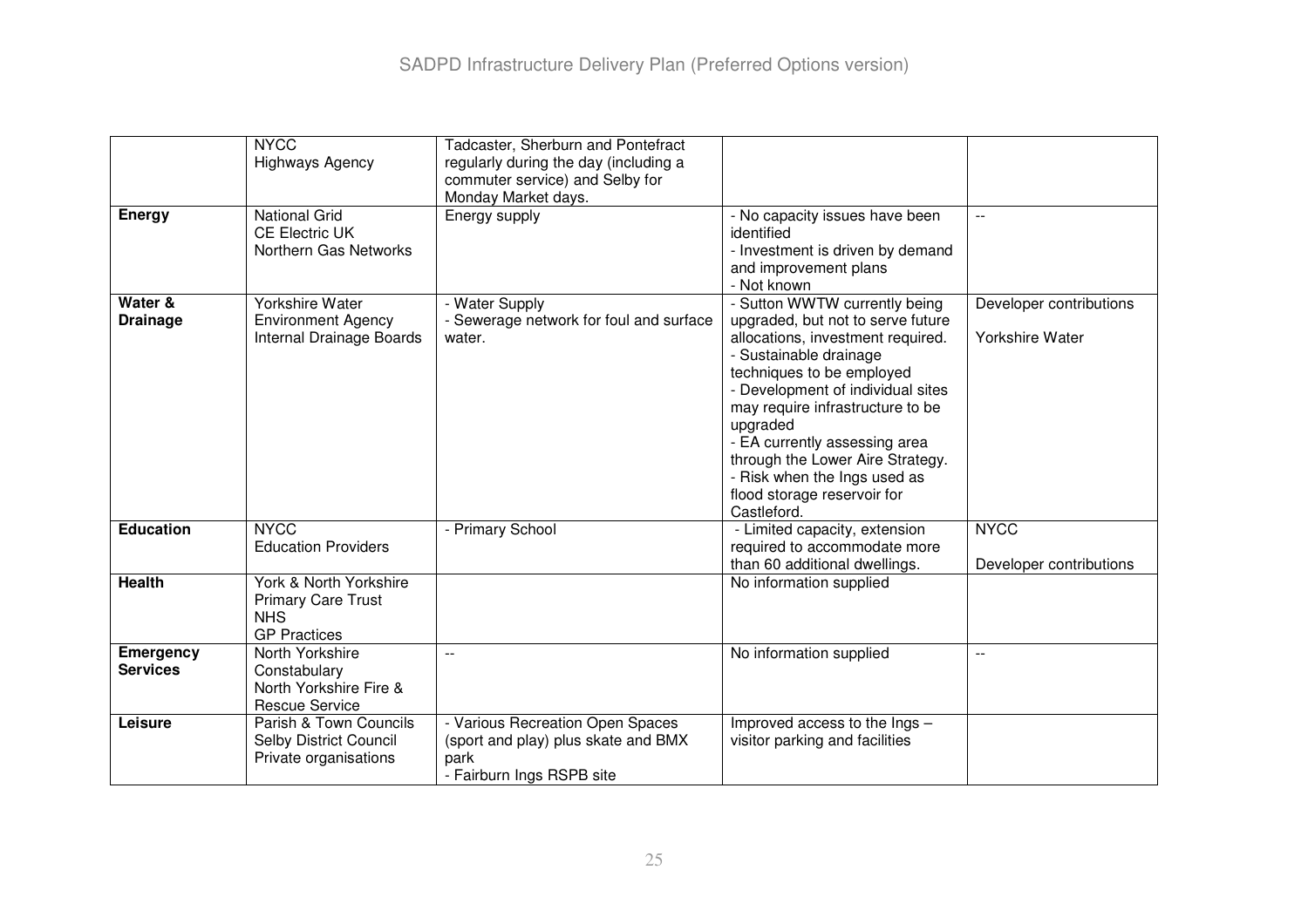| Community         | <b>Selby District Council</b> | Church & hall    | Not known |  |
|-------------------|-------------------------------|------------------|-----------|--|
| <b>Facilities</b> | Various groups and            | Community centre |           |  |
|                   | organisations within the      |                  |           |  |
|                   | community                     |                  |           |  |

| <b>Hambleton -</b> Is well connected to services and employment opportunities. In order to accommodate development, capacity<br>will be required at the primary school, and improvements may be necessary to water and drainage infrastructure. |                                                                          |                                                                                   |                                                                                                                                                                                                                                                                                                                                               |                                            |  |
|-------------------------------------------------------------------------------------------------------------------------------------------------------------------------------------------------------------------------------------------------|--------------------------------------------------------------------------|-----------------------------------------------------------------------------------|-----------------------------------------------------------------------------------------------------------------------------------------------------------------------------------------------------------------------------------------------------------------------------------------------------------------------------------------------|--------------------------------------------|--|
| <b>Infrastructure</b><br>Category                                                                                                                                                                                                               | <b>Lead Organisation</b>                                                 | <b>Existing</b>                                                                   | <b>Improvements Required</b>                                                                                                                                                                                                                                                                                                                  | <b>Funding Sources</b>                     |  |
| <b>Transport</b>                                                                                                                                                                                                                                | Bus operators<br><b>NYCC</b><br><b>Highways Agency</b>                   | - Bus service to Selby and Leeds,<br>hourly during the day - no Sunday<br>service |                                                                                                                                                                                                                                                                                                                                               |                                            |  |
| Energy                                                                                                                                                                                                                                          | <b>National Grid</b><br><b>CE Electric UK</b><br>Northern Gas Networks   | Energy supply                                                                     | - No capacity issues have been<br>identified<br>- Investment is driven by demand<br>and improvement plans<br>- Not known                                                                                                                                                                                                                      | $\overline{a}$                             |  |
| Water &<br><b>Drainage</b>                                                                                                                                                                                                                      | Yorkshire Water<br><b>Environment Agency</b><br>Internal Drainage Boards | - Water Supply<br>- Sewerage network for foul and surface<br>water.               | - Waste water is at capacity and<br>new development may need to be<br>in phase with investment to<br>Hambleton WWTW.<br>- Development of individual sites<br>may require infrastructure to be<br>upgraded<br>- existing commitments already<br>accommodated.<br>- Expansion of works can be<br>undertaken 2015-20 if found to be<br>required. | Developer contributions<br>Yorkshire Water |  |
| <b>Education</b>                                                                                                                                                                                                                                | <b>NYCC</b><br><b>Education Providers</b>                                | <b>Primary School</b><br>- Children's play group                                  | - No capacity at Primary School,<br>extensions required to<br>accommodate any additional<br>dwellings.                                                                                                                                                                                                                                        | <b>NYCC</b><br>Developer contributions     |  |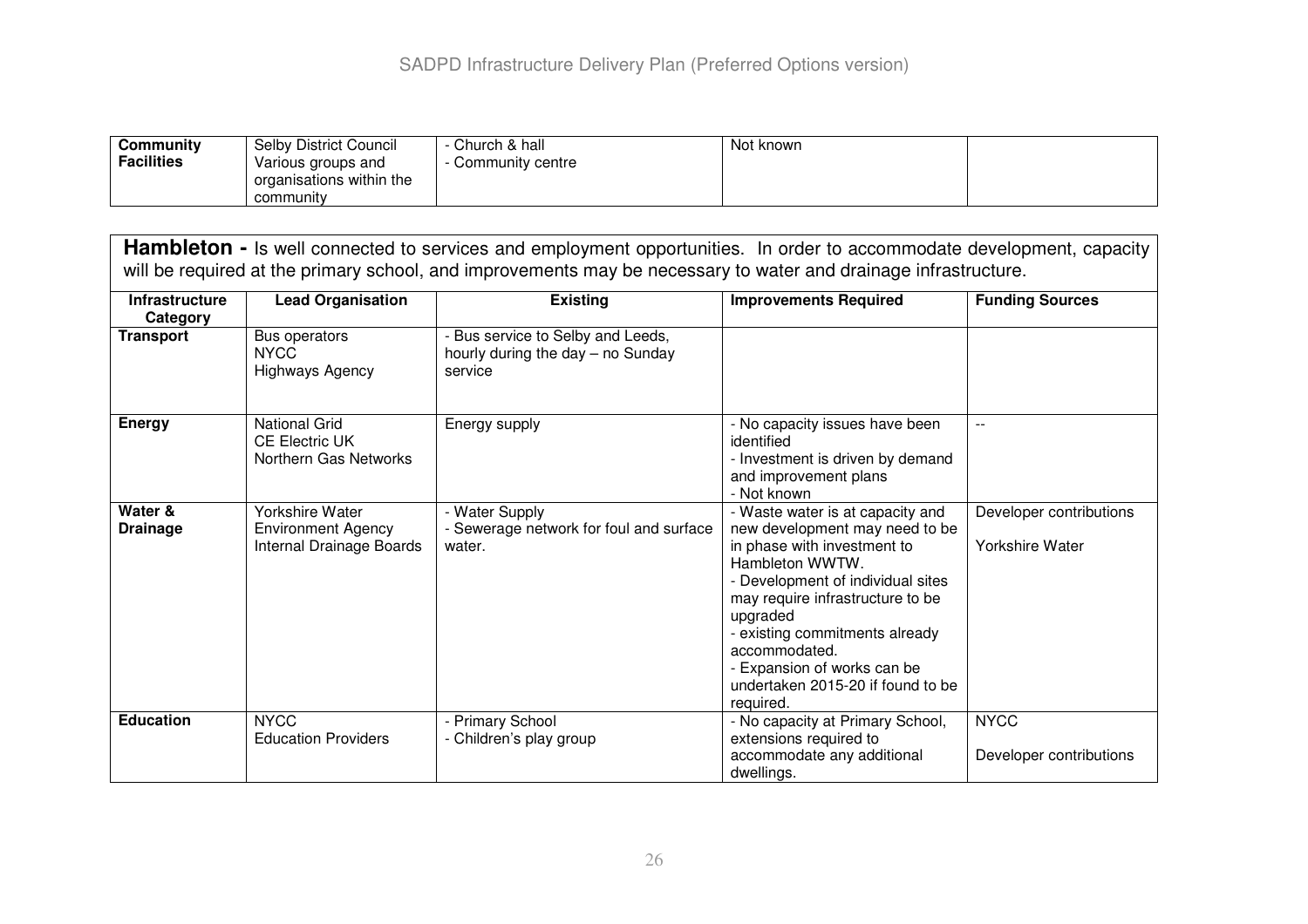| Health            | York & North Yorkshire<br><b>Primary Care Trust</b><br>NHS.<br><b>GP Practices</b> |                                | No information supplied   |  |
|-------------------|------------------------------------------------------------------------------------|--------------------------------|---------------------------|--|
| <b>Emergency</b>  | North Yorkshire                                                                    |                                | No information supplied   |  |
| <b>Services</b>   | Constabulary                                                                       |                                |                           |  |
|                   | North Yorkshire Fire &                                                             |                                |                           |  |
|                   | Rescue Service                                                                     |                                |                           |  |
| Leisure           | Parish & Town Councils                                                             | Various Recreation Open Spaces | Youth club                |  |
|                   | Selby District Council                                                             | (sport and play)               |                           |  |
|                   | Private organisations                                                              |                                |                           |  |
| Community         | Selby District Council                                                             | - Village Hall                 | School drop-off area      |  |
| <b>Facilities</b> | Various groups and                                                                 | - Church                       | Additional play areas     |  |
|                   | organisations within the                                                           |                                | Employment to reduce out- |  |
|                   | community                                                                          |                                | commuting                 |  |

| Hemingbrough - Provides a good range of local services and infrastructure. Depending on the scale of development to be<br>accommodated improvements to capacity for water and drainage, education and health may be required. |                                                                          |                                                                                                            |                                                                                                                          |                                                          |
|-------------------------------------------------------------------------------------------------------------------------------------------------------------------------------------------------------------------------------|--------------------------------------------------------------------------|------------------------------------------------------------------------------------------------------------|--------------------------------------------------------------------------------------------------------------------------|----------------------------------------------------------|
| <b>Infrastructure</b><br>Category                                                                                                                                                                                             | <b>Lead Organisation</b>                                                 | <b>Existing</b>                                                                                            | <b>Improvements Required</b>                                                                                             | <b>Funding Sources</b>                                   |
| <b>Transport</b>                                                                                                                                                                                                              | Bus operators<br><b>NYCC</b><br><b>Highways Agency</b>                   | Bus service to Selby and Goole 4<br>times per day (none commuter times<br>and no Sunday service)           | Access to A63.<br>Barlby junctyion improvements.<br>Bus services improvements in<br>times, not necessarily frequency     |                                                          |
| <b>Energy</b>                                                                                                                                                                                                                 | National Grid<br><b>CE Electric UK</b><br>Northern Gas Networks          | Energy supply                                                                                              | - No capacity issues have been<br>identified<br>- Investment is driven by demand<br>and improvement plans<br>- Not known |                                                          |
| Water &<br><b>Drainage</b>                                                                                                                                                                                                    | Yorkshire Water<br><b>Environment Agency</b><br>Internal Drainage Boards | - Water Supply<br>- Sewerage network for foul and surface<br>water.<br>- WWTW undergoing expansion to meet | New development may need to<br>be in phase with investment to<br>Hemingbrough WWTW.                                      | Developer contributions<br>Yorkshire Water<br>Env Agency |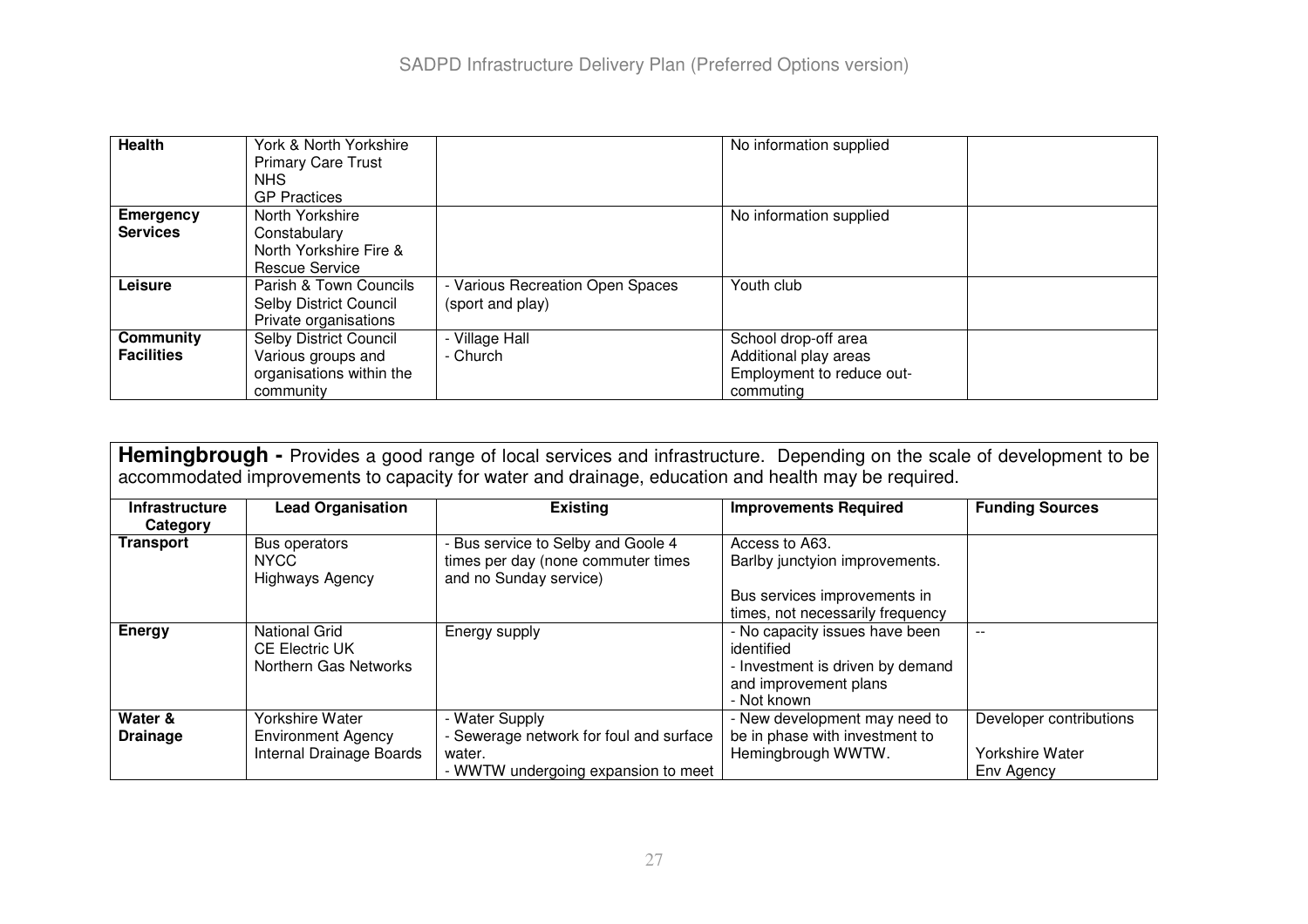|                                       |                                                                                       | EU standards.                                                                                 |                                                                                                                  |                                        |
|---------------------------------------|---------------------------------------------------------------------------------------|-----------------------------------------------------------------------------------------------|------------------------------------------------------------------------------------------------------------------|----------------------------------------|
| <b>Education</b>                      | <b>NYCC</b><br><b>Education Providers</b>                                             | - Primary school<br>- Day nursery                                                             | - Current capacity to<br>accommodate 160 new dwellings,<br>development beyond this would<br>call for extensions. | <b>NYCC</b><br>Developer contributions |
| <b>Health</b>                         | York & North Yorkshire<br><b>Primary Care Trust</b><br>NHS.<br><b>GP</b> Practices    | Doctors' surgery held four times a<br>week.                                                   | - Due to size of premises, can<br>only accommodate a small<br>increase in patient numbers.                       |                                        |
| <b>Emergency</b><br><b>Services</b>   | North Yorkshire<br>Constabulary<br>North Yorkshire Fire &<br>Rescue Service           | $-$                                                                                           | No information supplied                                                                                          |                                        |
| Leisure                               | Parish & Town Councils<br>Selby District Council<br>Private organisations             | - Various Recreation Open Spaces<br>(sport and play) plus bowling green and<br>fitness centre | Green infrastructure/ cycle/<br>footpath links to Selby and other<br>settlements                                 |                                        |
| <b>Community</b><br><b>Facilities</b> | Selby District Council<br>Various groups and<br>organisations within the<br>community | - 2x Churches<br>- Village hall                                                               | Local employment creation                                                                                        |                                        |

**Kellington -** <sup>A</sup> village with limited services, but very well related to larger neighbours. Depending on the scale of development, an extension to the Primary School may be required and development should be in phase with improvements to the WWTW.

| <b>Infrastructure</b><br>Category | <b>Lead Organisation</b>                        | <b>Existing</b>                                                    | Improvements Required | <b>Funding Sources</b> |
|-----------------------------------|-------------------------------------------------|--------------------------------------------------------------------|-----------------------|------------------------|
| <b>Transport</b>                  | Bus operators<br><b>NYCC</b><br>Highways Agency | Bus service – hourly daytime to Selby,<br>Pontefract and Wakefield | $- -$                 |                        |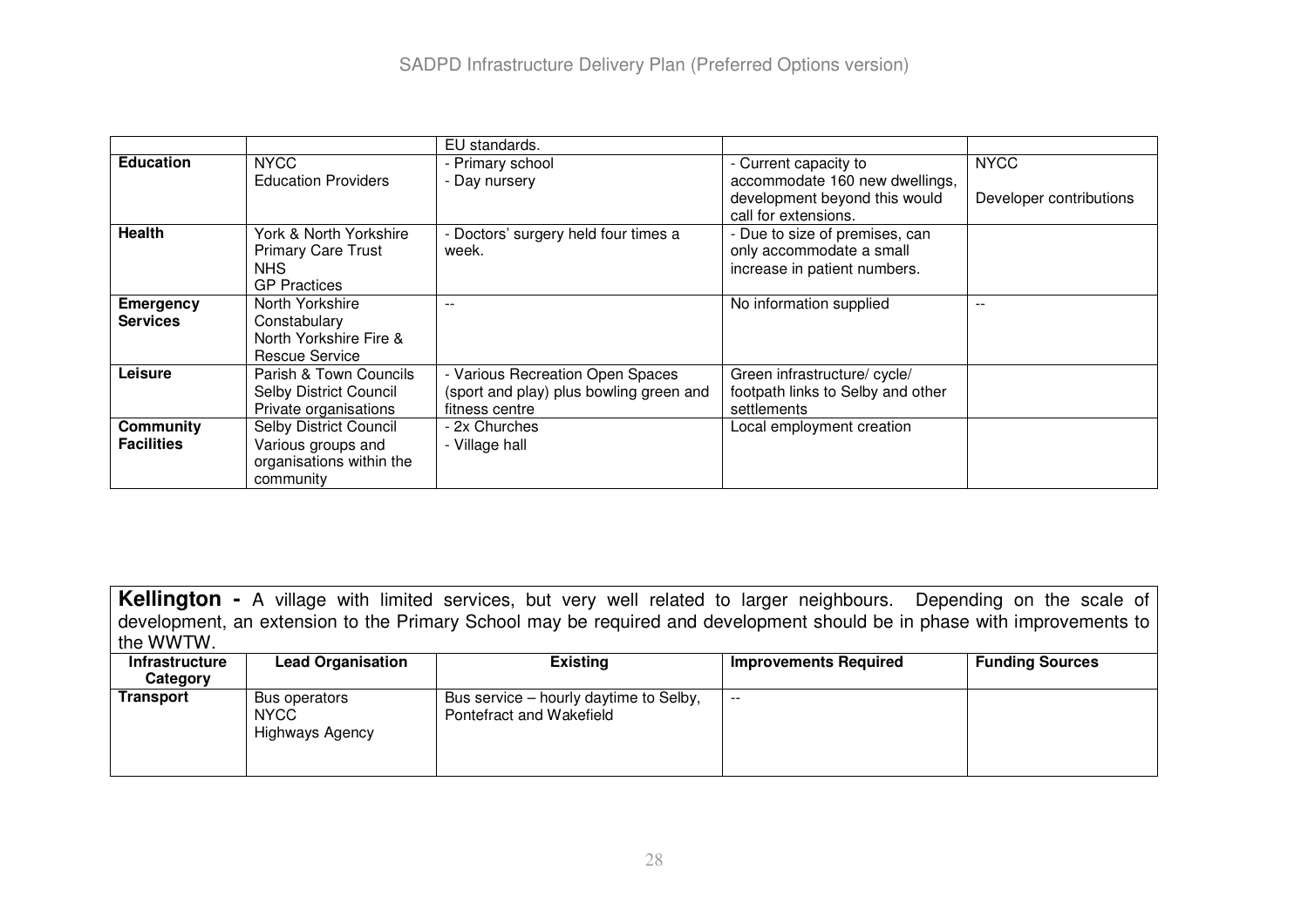| <b>Energy</b>                         | <b>National Grid</b><br><b>CE Electric UK</b><br>Northern Gas Networks                       | Energy supply                                                                                                                                                                                           | - No capacity issues have been<br>identified<br>- Investment is driven by demand<br>and improvement plans<br>- Not known                                  |                                                          |
|---------------------------------------|----------------------------------------------------------------------------------------------|---------------------------------------------------------------------------------------------------------------------------------------------------------------------------------------------------------|-----------------------------------------------------------------------------------------------------------------------------------------------------------|----------------------------------------------------------|
| Water &<br><b>Drainage</b>            | <b>Yorkshire Water</b><br><b>Environment Agency</b><br>Internal Drainage Boards              | - Water Supply<br>- Sewerage network for foul and surface<br>water.<br>- Very limited waste capacity.<br>- Protected by River bank and back<br>barrier bank (risk to properties if failure<br>occurred) | - New development will need to<br>be in phase with investment in<br>Eggborough WWTW.<br>- EA currently assessing area<br>through the Lower Aire Strategy. | Developer contributions<br>Yorkshire Water<br>Env Agency |
| <b>Education</b>                      | <b>NYCC</b><br><b>Education Providers</b>                                                    | - Primary School                                                                                                                                                                                        | - Limited capacity, development<br>beyond 40 additional dwellings<br>will require extensions.                                                             | <b>NYCC</b><br>Developer contributions                   |
| <b>Health</b>                         | York & North Yorkshire<br><b>Primary Care Trust</b><br><b>NHS</b><br><b>GP Practices</b>     | - Dental surgery                                                                                                                                                                                        | No information supplied                                                                                                                                   |                                                          |
| <b>Emergency</b><br><b>Services</b>   | North Yorkshire<br>Constabulary<br>North Yorkshire Fire &<br><b>Rescue Service</b>           | $-$                                                                                                                                                                                                     | No information supplied                                                                                                                                   | $\overline{\phantom{m}}$                                 |
| Leisure                               | Parish & Town Councils<br>Selby District Council<br>Private organisations                    | - Equipped play area                                                                                                                                                                                    | Habitat enhancement/living<br>landscape of the River Aire.<br>Access and biodiversity<br>improvements.                                                    |                                                          |
| <b>Community</b><br><b>Facilities</b> | <b>Selby District Council</b><br>Various groups and<br>organisations within the<br>community | - Village Hall                                                                                                                                                                                          | Street lighting<br>Open space/play<br>Allotment gardens<br>War memorial                                                                                   |                                                          |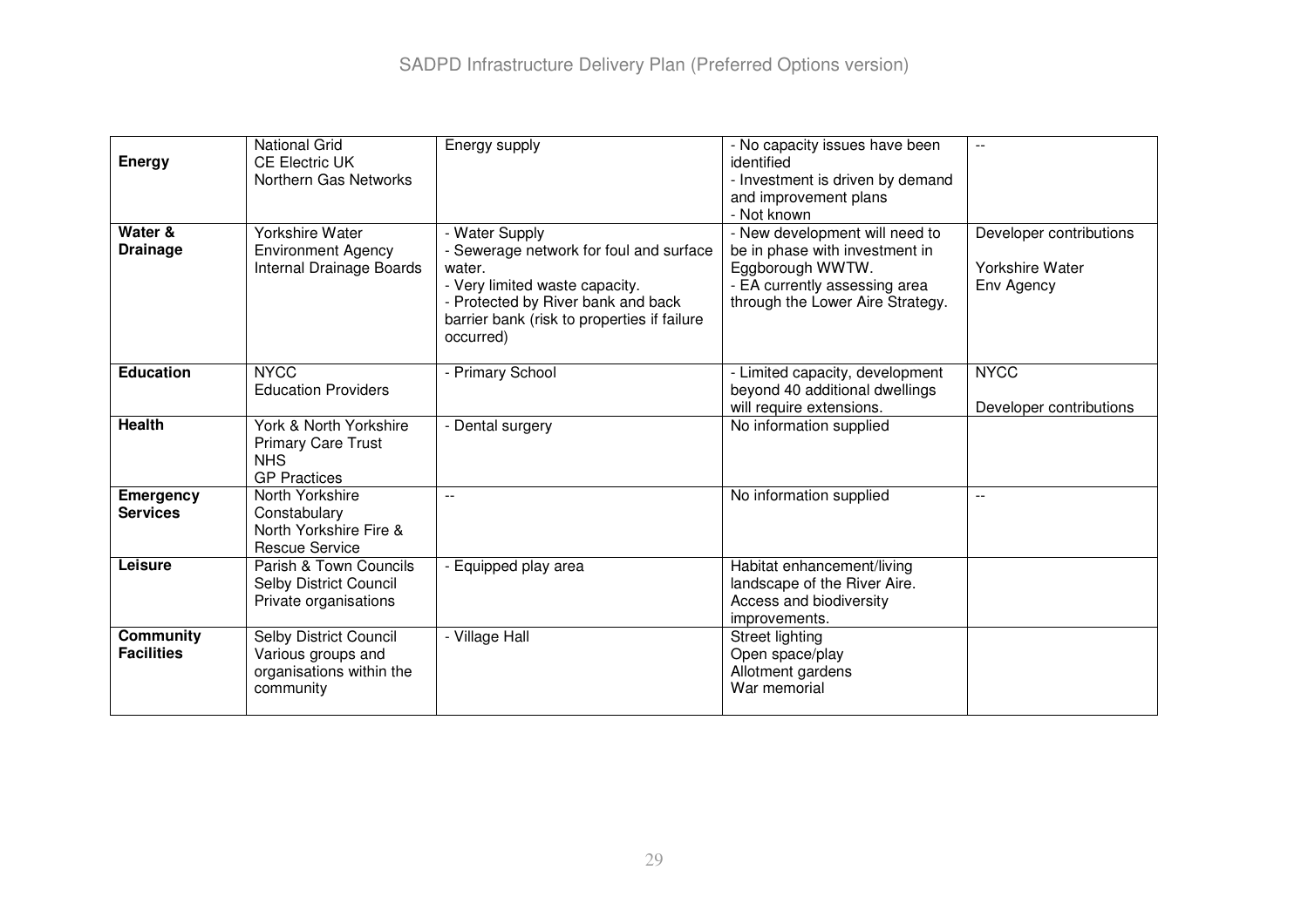| <b>Monk Fryston &amp; Hillam -</b> Good range of combined local services. Depending on the level of development proposed,<br>improvements may be required to water and drainage infrastructure and capacity added to the primary school. |                                                                                          |                                                                                                                                                                                                        |                                                                                                                                                                                                        |                                                          |
|------------------------------------------------------------------------------------------------------------------------------------------------------------------------------------------------------------------------------------------|------------------------------------------------------------------------------------------|--------------------------------------------------------------------------------------------------------------------------------------------------------------------------------------------------------|--------------------------------------------------------------------------------------------------------------------------------------------------------------------------------------------------------|----------------------------------------------------------|
| Infrastructure<br>Category                                                                                                                                                                                                               | <b>Lead Organisation</b>                                                                 | <b>Existing</b>                                                                                                                                                                                        | <b>Improvements Required</b>                                                                                                                                                                           | <b>Funding Sources</b>                                   |
| <b>Transport</b>                                                                                                                                                                                                                         | Bus operators<br>NYCC<br><b>Highways Agency</b>                                          | - Bus service - Monk Fryston - mostly<br>hourly to (day and evening) to Selby,<br>Sherburn and Leeds, and both villages<br>- mostly hourly during the daytime to<br>Pontefract, Sherburn and Tadcaster | Access to A63 fro Hillam                                                                                                                                                                               |                                                          |
| <b>Energy</b>                                                                                                                                                                                                                            | <b>National Grid</b><br><b>CE Electric UK</b><br>Northern Gas Networks                   | Energy supply                                                                                                                                                                                          | - No capacity issues have been<br>identified<br>- Investment is driven by demand<br>and improvement plans<br>- Not known                                                                               | $\mathbf{L}$                                             |
| Water &<br><b>Drainage</b>                                                                                                                                                                                                               | <b>Yorkshire Water</b><br><b>Environment Agency</b><br>Internal Drainage Boards          | - Water Supply<br>Sewerage network for foul and surface<br>water.<br>- WWTW has very limited capacity to<br>accommodate new development.                                                               | - No capacity to accommodate<br>foul and surface water from<br>Greenfield development.<br>- Hillam WWTW may require<br>upgrading.<br>- EA currently assessing area<br>through the Lower Aire Strategy. | Developer contributions<br>Yorkshire Water<br>Env Agency |
| <b>Education</b>                                                                                                                                                                                                                         | <b>NYCC</b><br><b>Education Providers</b>                                                | - Primary school                                                                                                                                                                                       | - Primary School close to capacity<br>(capacity for 20 dwellings),<br>extensions required.                                                                                                             | <b>NYCC</b><br>Developer contributions                   |
| <b>Health</b>                                                                                                                                                                                                                            | York & North Yorkshire<br><b>Primary Care Trust</b><br><b>NHS</b><br><b>GP Practices</b> | - Doctors' surgery                                                                                                                                                                                     | No information supplied                                                                                                                                                                                |                                                          |
| <b>Emergency</b><br><b>Services</b>                                                                                                                                                                                                      | North Yorkshire<br>Constabulary<br>North Yorkshire Fire &<br><b>Rescue Service</b>       | $\overline{a}$                                                                                                                                                                                         | No information supplied                                                                                                                                                                                | $-$                                                      |
| Leisure                                                                                                                                                                                                                                  | Parish & Town Councils<br>Selby District Council                                         | - Various Recreation Open Spaces<br>(sport and play)                                                                                                                                                   | Some woodland to be retained<br>and enhanced.                                                                                                                                                          |                                                          |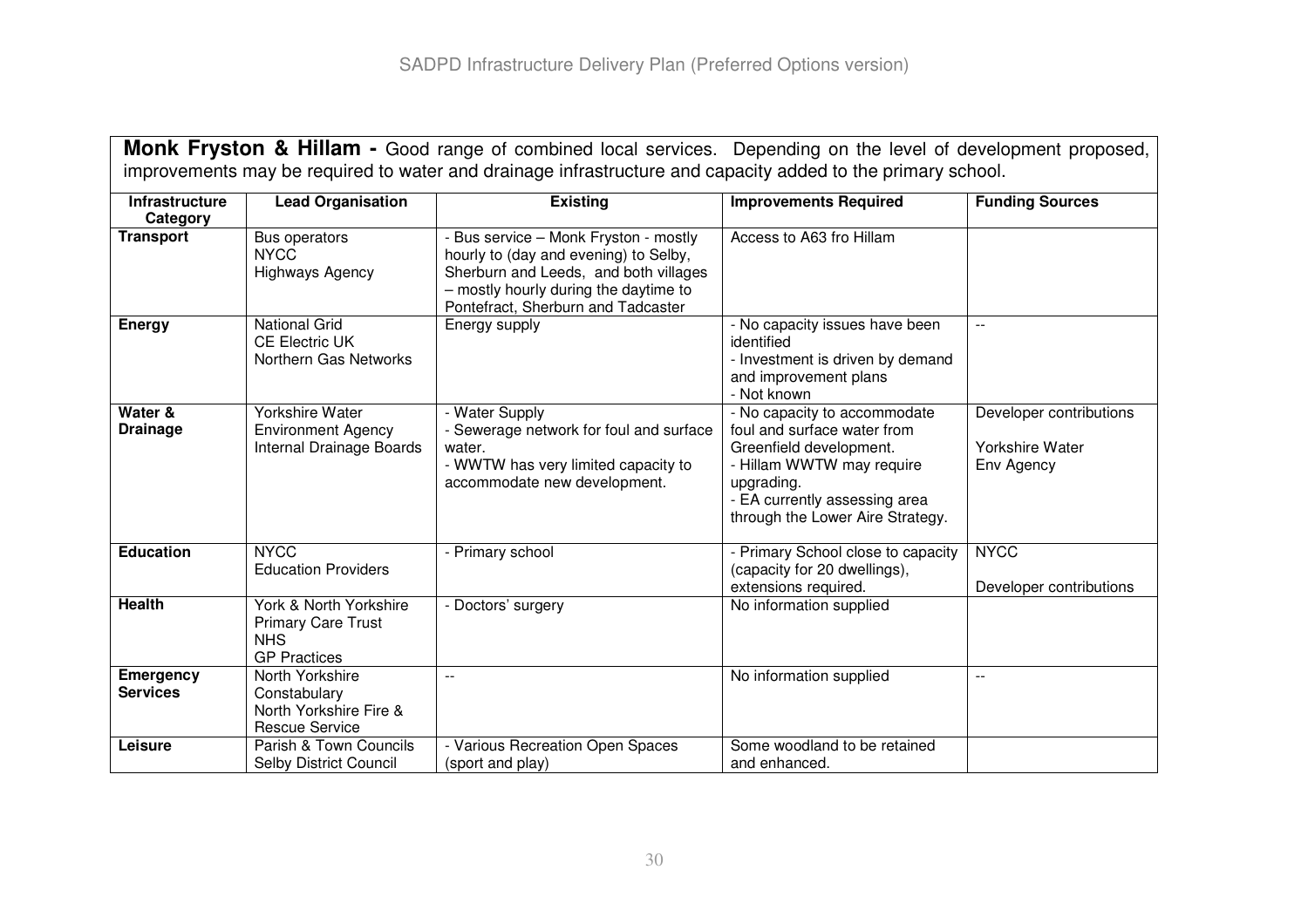|                   | Private organisations         |              |                              |  |
|-------------------|-------------------------------|--------------|------------------------------|--|
| Community         | <b>Selby District Council</b> | Village Hall | Village Hall required        |  |
| <b>Facilities</b> | Various groups and            |              | School drop off facility     |  |
|                   | organisations within the      |              | Village green/open space     |  |
|                   | community                     |              | Local employment             |  |
|                   |                               |              | Pedestrian crossing on A63 - |  |
|                   |                               |              | traffic calming              |  |
|                   |                               |              | Broadband                    |  |
|                   |                               |              | Cemetery land                |  |

**North Duffield -** Provides <sup>a</sup> good level of local services. The known capacity issues that will need to be addressed to accommodate development centres on primary school capacity and the need for water and drainage improvements.

| <b>Infrastructure</b><br>Category | <b>Lead Organisation</b>                                               | <b>Existing</b>                                                                                                                                                            | <b>Improvements Required</b>                                                                                                                                                                                                                                                         | <b>Funding Sources</b>                                          |
|-----------------------------------|------------------------------------------------------------------------|----------------------------------------------------------------------------------------------------------------------------------------------------------------------------|--------------------------------------------------------------------------------------------------------------------------------------------------------------------------------------------------------------------------------------------------------------------------------------|-----------------------------------------------------------------|
| <b>Transport</b>                  | Bus operators<br>NYCC.<br><b>Highways Agency</b>                       | - Bus to York, day and evening every 2<br>hrs and 4 x per day on Sundays                                                                                                   |                                                                                                                                                                                                                                                                                      |                                                                 |
| <b>Energy</b>                     | <b>National Grid</b><br><b>CE Electric UK</b><br>Northern Gas Networks | - Energy supply                                                                                                                                                            | - No capacity issues have been<br>identified<br>- Investment is driven by demand<br>and improvement plans<br>- Not known                                                                                                                                                             | $- -$                                                           |
| Water &<br><b>Drainage</b>        | Yorkshire Water<br>Environment Agency<br>Internal Drainage Boards      | - Water Supply<br>- Sewerage network for foul and surface<br>water.<br>- Hambleton WWTW at capacity -<br>expansion scheme to be considered if<br>development necessitates. | - New development will need to<br>be in phase with investment in<br><b>WWTW</b><br>- No capacity to accommodate<br>foul and surface water from<br>Greenfield development.<br>- Known sewer capacity and<br>internal flooding issues in the<br>village<br>- Expansion of works can be | Developer contributions<br><b>Yorkshire Water</b><br>Env Agency |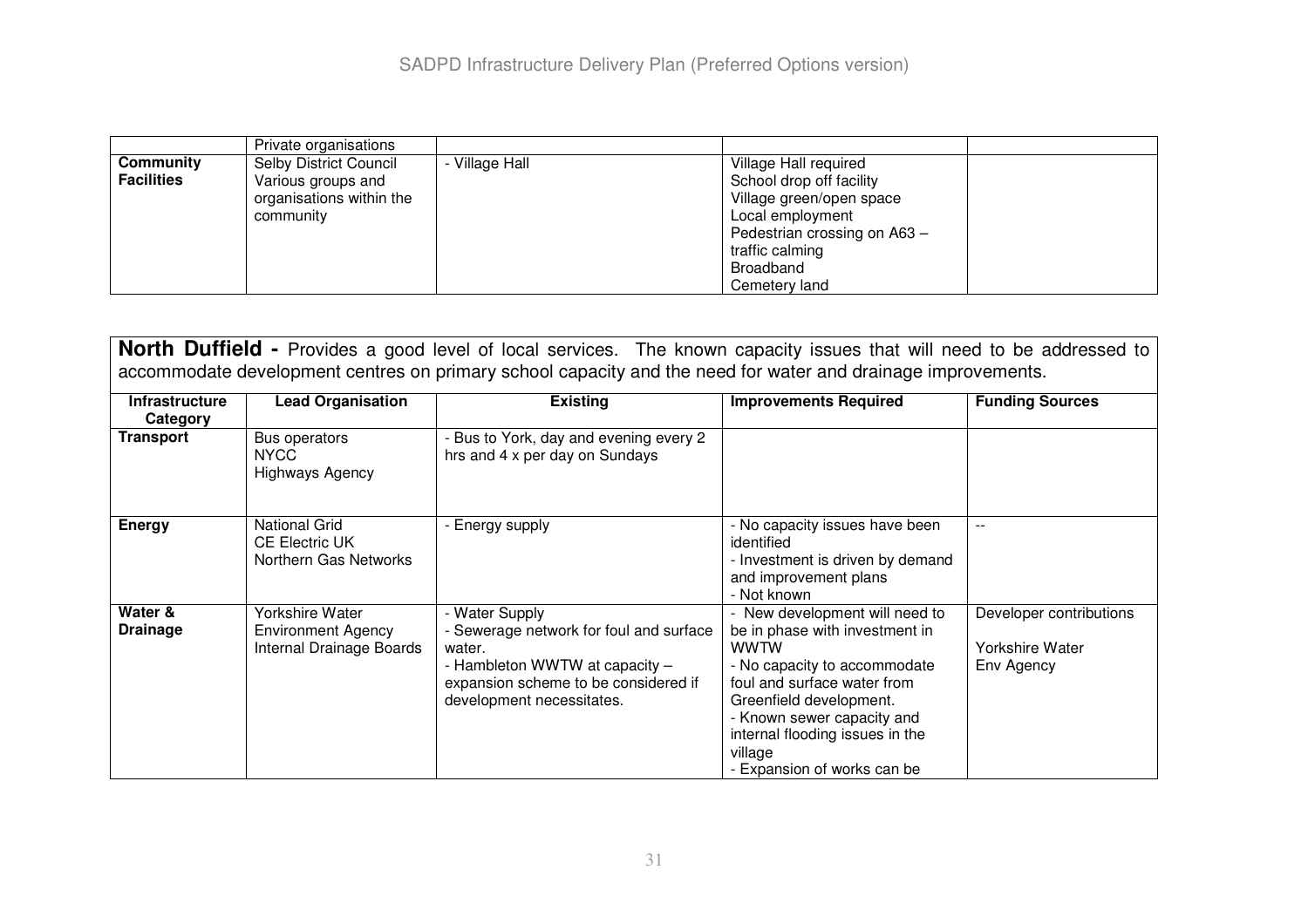|                                |                                                                                       |                                                                                   | undertaken 2015-20 if found to be<br>required.                                                             |                                        |
|--------------------------------|---------------------------------------------------------------------------------------|-----------------------------------------------------------------------------------|------------------------------------------------------------------------------------------------------------|----------------------------------------|
| <b>Education</b>               | <b>NYCC</b><br><b>Education Providers</b>                                             | - Primary School                                                                  | - School at capacity, extensions<br>will be required.                                                      | <b>NYCC</b><br>Developer contributions |
| <b>Health</b>                  | York & North Yorkshire<br><b>Primary Care Trust</b><br>NHS.<br><b>GP Practices</b>    | - Doctors' surgery                                                                | No information supplied                                                                                    |                                        |
| Emergency<br><b>Services</b>   | North Yorkshire<br>Constabulary<br>North Yorkshire Fire &<br>Rescue Service           |                                                                                   | No information supplied                                                                                    |                                        |
| Leisure                        | Parish & Town Councils<br>Selby District Council<br>Private organisations             | - Various Recreation Open spaces<br>(sport and play) including a bowling<br>green | Biodiversity/habitat creation.<br>Access management to Bubwith<br>footpath - protected site<br>natura2000. |                                        |
| Community<br><b>Facilities</b> | Selby District Council<br>Various groups and<br>organisations within the<br>community | - Village Hall<br>- Church                                                        | Investigation of NDUF006<br>archaeology                                                                    |                                        |

**Riccall -** Provides a good level of local services and is well connected by highway and public transport to larger centres. Any proposed development will need to take into account capacity issues relating to primary education and water and drainage infrastructure.

| <b>Infrastructure</b> | <b>Lead Organisation</b>                                        | <b>Existing</b>                                                                                      | <b>Improvements Required</b>                                                                              | <b>Funding Sources</b> |
|-----------------------|-----------------------------------------------------------------|------------------------------------------------------------------------------------------------------|-----------------------------------------------------------------------------------------------------------|------------------------|
| Category              |                                                                 |                                                                                                      |                                                                                                           |                        |
| Transport             | Bus operators<br><b>NYCC</b><br>Highways Agency                 | - Bus service to Selby and York approx<br>every 20mins daily, Evenings hourly,<br>Sunday half hourly | Access to A19                                                                                             |                        |
| Energy                | National Grid<br><b>CE Electric UK</b><br>Northern Gas Networks | Energy supply                                                                                        | - No capacity issues have been<br>identified<br>- Investment is driven by demand<br>and improvement plans | $- -$                  |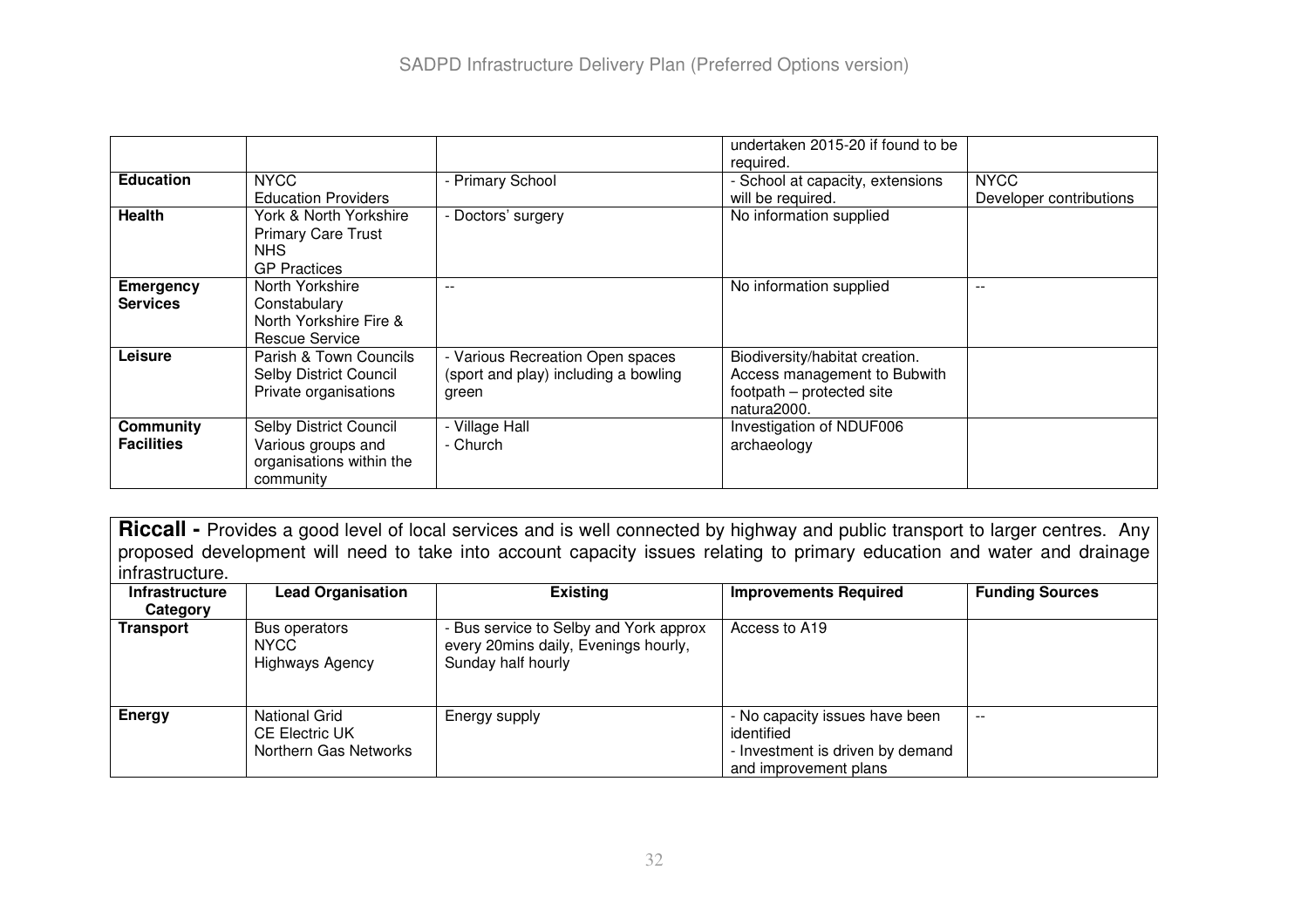|                   |                               |                                         | - Not known                            |                         |
|-------------------|-------------------------------|-----------------------------------------|----------------------------------------|-------------------------|
| Water &           | Yorkshire Water               | - Water Supply                          | - Any large developments will          | Developer contributions |
| <b>Drainage</b>   | <b>Environment Agency</b>     | - Sewerage network for foul and surface | need to be phased with                 |                         |
|                   | Internal Drainage Boards      | water.                                  | investment                             | Yorkshire Water         |
|                   |                               | - WWTW capacity at Barlby for approx    | - Known sewer capacity and             | Env Agency              |
|                   |                               | 500 additional dwellings.               | flooding issues in the village         |                         |
|                   |                               |                                         | - Capacity for 500 dwellings at        |                         |
|                   |                               |                                         | WWTW (Barlby)                          |                         |
| <b>Education</b>  | <b>NYCC</b>                   | - Primary School                        | - School at capacity, extensions       | <b>NYCC</b>             |
|                   | <b>Education Providers</b>    |                                         | required to accommodate any            |                         |
|                   |                               |                                         | additional dwellings.                  | Developer contributions |
| <b>Health</b>     | York & North Yorkshire        | - Doctors' surgery                      | No information supplied                |                         |
|                   | <b>Primary Care Trust</b>     |                                         |                                        |                         |
|                   | <b>NHS</b>                    |                                         |                                        |                         |
|                   | <b>GP</b> Practices           |                                         |                                        |                         |
| <b>Emergency</b>  | North Yorkshire               |                                         | No information supplied                | $\sim$ $\sim$           |
| <b>Services</b>   | Constabulary                  |                                         |                                        |                         |
|                   | North Yorkshire Fire &        |                                         |                                        |                         |
| Leisure           | <b>Rescue Service</b>         |                                         |                                        |                         |
|                   | Parish & Town Councils        | - Various Recreation Open Spaces        | Cycle routes and allotments are        |                         |
|                   | <b>Selby District Council</b> | (sport and play)                        | important GI - enhancement             |                         |
|                   | Private organisations         |                                         | needed. Management of access           |                         |
|                   |                               |                                         | and habitats on Skipwith               |                         |
| <b>Community</b>  | Selby District Council        | - 2x Church                             | common.                                |                         |
| <b>Facilities</b> | Various groups and            | - Village hall                          | Some local employment<br>opportuities. |                         |
|                   | organisations within the      | - Community Centre                      |                                        |                         |
|                   | community                     |                                         |                                        |                         |
|                   |                               |                                         |                                        |                         |

**South Milford -** Supplies good local services and in close proximity to Sherburn in Elmet. The rail station will require improvements should its use be impacted upon by significant development in the surrounding area. Other travel impact will need to be taken into account and depending on the scale of development; the local primary school may require an extension.

| Intrastructure | <b>Lead Organisation</b> | Existing                                        | <b>Necessary Provision</b>        | <b>Funding Sources</b> |
|----------------|--------------------------|-------------------------------------------------|-----------------------------------|------------------------|
| Category       |                          |                                                 |                                   |                        |
| Transport      | Rail<br>Network          | Rail station $-$<br>- direct and regular trains | Rail authority keen to gain funds |                        |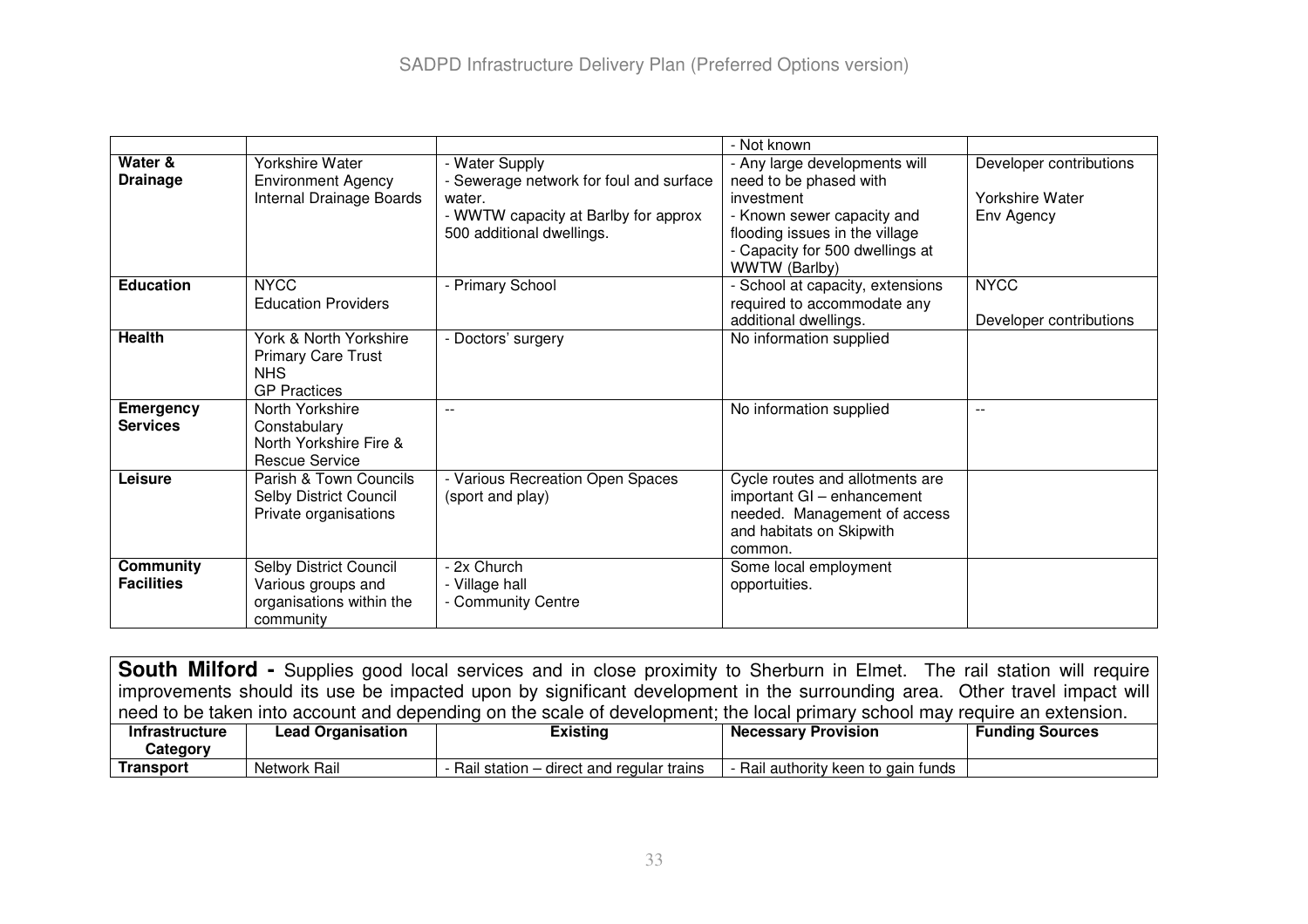|                                     | Bus and Rail operators<br><b>NYCC</b><br><b>Highways Agency</b>                          | to York and Leeds with a change<br>- Bus service - approx hourly 6 days a<br>week to Selby & Leeds (Sunday 2<br>hourly) and 6 days a week $-$ hourly $-$ to<br>Pontefract and Sherburn<br>$-$ A <sub>1</sub> | to build a car park at the station -<br>estimated costs excluding land =<br>£500,000.<br>- Development to make best use<br>of existing sustainable transport<br>infrastructure. Also demand<br>management measures to be<br>incorporated in development<br>proposals.<br>- parking problematic in older<br>housing areas (pre-car)<br>- additional bus stops/improved<br>facilities |                                            |
|-------------------------------------|------------------------------------------------------------------------------------------|--------------------------------------------------------------------------------------------------------------------------------------------------------------------------------------------------------------|-------------------------------------------------------------------------------------------------------------------------------------------------------------------------------------------------------------------------------------------------------------------------------------------------------------------------------------------------------------------------------------|--------------------------------------------|
| Energy                              | <b>National Grid</b><br><b>CE Electric UK</b><br>Northern Gas Networks                   | Energy supply                                                                                                                                                                                                | - No capacity issues have been<br>identified<br>- Investment is driven by demand<br>and improvement plans<br>- Not known                                                                                                                                                                                                                                                            | $\overline{\phantom{a}}$                   |
| Water &<br><b>Drainage</b>          | <b>Yorkshire Water</b><br><b>Environment Agency</b><br>Internal Drainage Boards          | - Water Supply<br>- Sewerage network for foul and surface<br>water.<br>- WWTW capacity at Sherburn to<br>accommodate reasonable growth of the<br>village                                                     | No surface water capacity<br>$\blacksquare$<br>exists.<br>-Foul flow can eb<br>accommodated                                                                                                                                                                                                                                                                                         | Yorkshire Water<br>Developer contributions |
| <b>Education</b>                    | <b>NYCC</b><br><b>Education Providers</b>                                                | - Primary School                                                                                                                                                                                             | - Current capacity for 100<br>additional dwellings.<br>Development beyond this will<br>require extensions.                                                                                                                                                                                                                                                                          | <b>NYCC</b><br>Developer contributions     |
| <b>Health</b>                       | York & North Yorkshire<br><b>Primary Care Trust</b><br><b>NHS</b><br><b>GP Practices</b> | - Doctors' surgery                                                                                                                                                                                           | No information supplied                                                                                                                                                                                                                                                                                                                                                             |                                            |
| <b>Emergency</b><br><b>Services</b> | North Yorkshire<br>Constabulary<br>North Yorkshire Fire &                                |                                                                                                                                                                                                              | No information supplied                                                                                                                                                                                                                                                                                                                                                             | $-$                                        |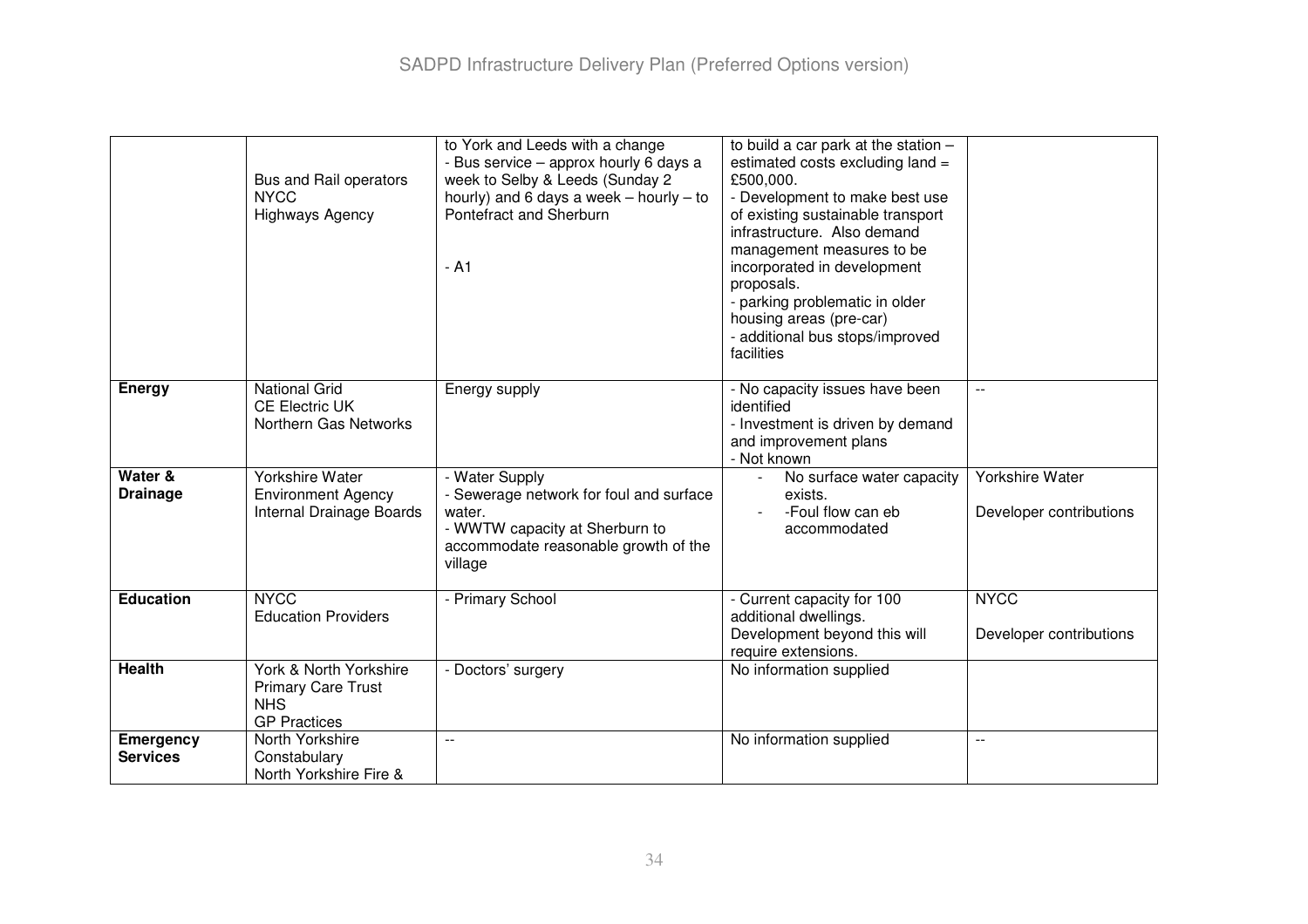|                                | Rescue Service                                                                        |                                                    |                                                                                                                                         |  |
|--------------------------------|---------------------------------------------------------------------------------------|----------------------------------------------------|-----------------------------------------------------------------------------------------------------------------------------------------|--|
| Leisure                        | Parish & Town Councils<br><b>Selby District Council</b><br>Private organisations      | Various Recreation Open Spaces<br>(sport and play) | Improved footpath/cycle/GI links<br>with Sherburn.<br>Allotment gardens<br>Childrens play and open spaces.<br>Village hall /improvement |  |
| Community<br><b>Facilities</b> | Selby District Council<br>Various groups and<br>organisations within the<br>community | - 2x Church<br>- Church hall<br>- W.I. hall        | Not known                                                                                                                               |  |

**Thorpe Willoughby -** Good local services and access to Selby and larger settlements. To accommodate any new development the WWTW in Hambleton will need investment. To accommodate significant development will require expansion.

| <b>Infrastructure</b><br>Category | <b>Lead Organisation</b>                                               | <b>Existing</b>                                                                                 | <b>Improvements Required</b>                                                                                                                                                                                                                        | <b>Funding Sources</b>                     |
|-----------------------------------|------------------------------------------------------------------------|-------------------------------------------------------------------------------------------------|-----------------------------------------------------------------------------------------------------------------------------------------------------------------------------------------------------------------------------------------------------|--------------------------------------------|
| <b>Transport</b>                  | Bus operators<br>NYCC.<br>Highways Agency                              | Bus service - Bus service to Selby and<br>Leeds, hourly during the day $-$ no<br>Sunday service |                                                                                                                                                                                                                                                     |                                            |
| <b>Energy</b>                     | <b>National Grid</b><br><b>CE Electric UK</b><br>Northern Gas Networks | Energy supply                                                                                   | - No capacity issues have been<br>identified<br>- Investment is driven by demand<br>and improvement plans<br>- Not known                                                                                                                            |                                            |
| Water &<br><b>Drainage</b>        | Yorkshire Water<br>Environment Agency<br>Internal Drainage Boards      | - Water Supply<br>- Sewerage network for foul and surface<br>water.                             | - capacity for existing<br>commitments only<br>- No capacity to accommodate<br>significant development -<br>development will need to be in<br>phase with investment at<br>Hambleton WWTW.<br>- No capacity to accommodate<br>foul and surface water | Yorkshire Water<br>Developer contributions |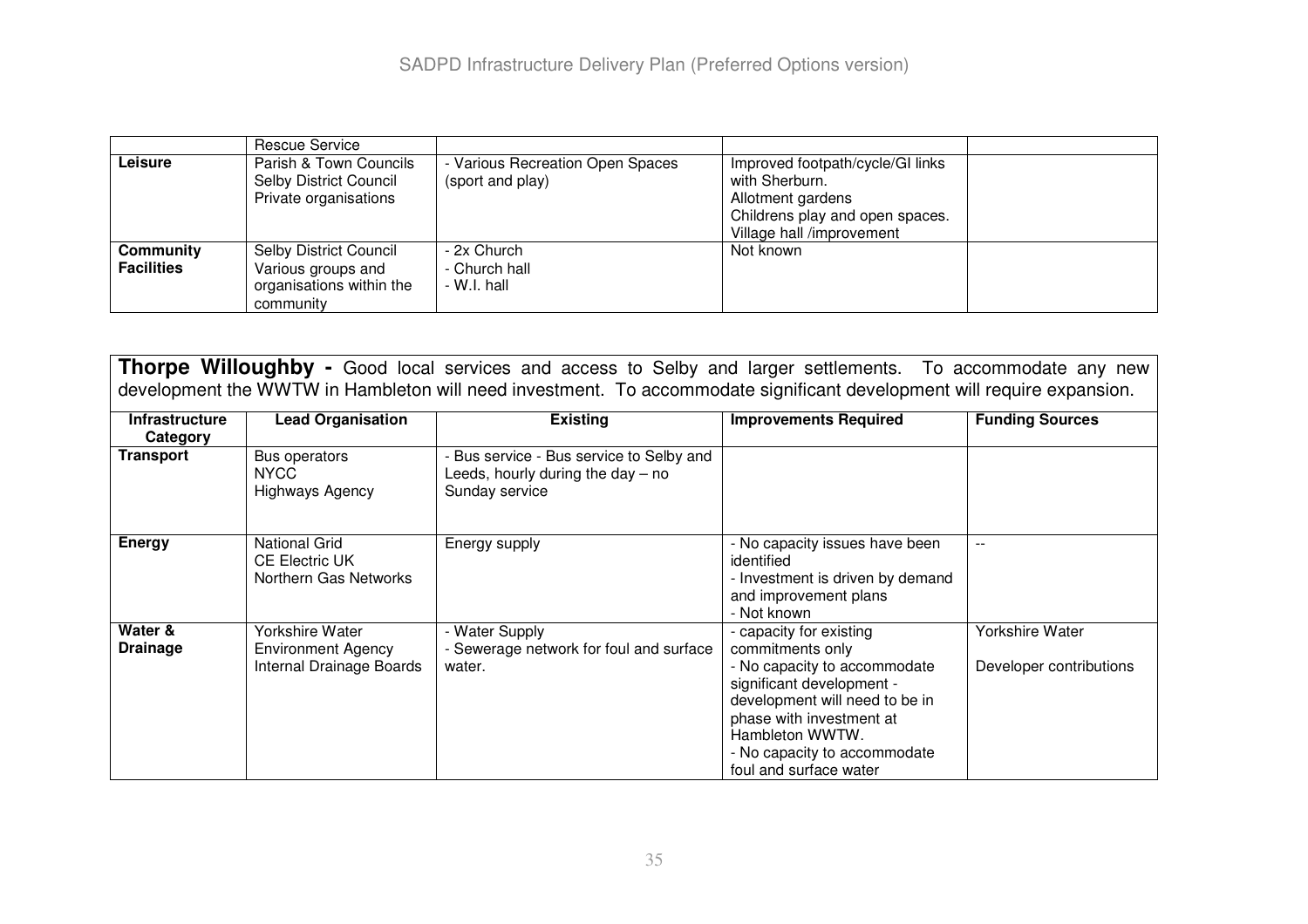| <b>Education</b>                      | <b>NYCC</b><br><b>Education Providers</b>                                             | - Primary school<br>- Day nursery                    | - Capacity to accommodate up to<br>220 additional dwellings,<br>development beyond this will<br>require extensions.               | <b>NYCC</b><br>Developer contributions |
|---------------------------------------|---------------------------------------------------------------------------------------|------------------------------------------------------|-----------------------------------------------------------------------------------------------------------------------------------|----------------------------------------|
| <b>Health</b>                         | York & North Yorkshire<br><b>Primary Care Trust</b><br>NHS.<br><b>GP Practices</b>    | - Doctors' surgery                                   | No information supplied                                                                                                           |                                        |
| Emergency<br><b>Services</b>          | North Yorkshire<br>Constabulary<br>North Yorkshire Fire &<br>Rescue Service           | $-$                                                  | No information supplied                                                                                                           | $- -$                                  |
| Leisure                               | Parish & Town Councils<br><b>Selby District Council</b><br>Private organisations      | - Various Recreation Open Spaces<br>(sport and play) | Improvement of GI/habitat at<br>bishops Wood and GI links across<br>the village.<br>Some woodland to be retained<br>and enhanced. |                                        |
| <b>Community</b><br><b>Facilities</b> | Selby District Council<br>Various groups and<br>organisations within the<br>community | - Church<br>- Village hall                           | Not known                                                                                                                         |                                        |

**Ulleskelf –** The village has limited local services, but is well linked by public transport to larger settlements. In order to accommodate any new development primary school extension and capacity at Tadcaster WWTW will need to be addressed. Flood alleviation remains a risk.

**Parish Council –** School capacity issues – many bussed out to neighbouring areas. Flood issues. Consider RAF flight path requirements.

| <b>Infrastructure</b><br>Category | <b>Lead Organisation</b>                              | <b>Existing</b>                                                                                           | Improvements Required                                      | <b>Funding Sources</b> |
|-----------------------------------|-------------------------------------------------------|-----------------------------------------------------------------------------------------------------------|------------------------------------------------------------|------------------------|
| Transport                         | Network Rail<br>Bus and Rail operators<br><b>NYCC</b> | - Rail station – Direct service to York<br>and Leeds serving commuters<br>- Bus Services – to Pontefract, | Railway station facilities lacking -<br>especially trains. |                        |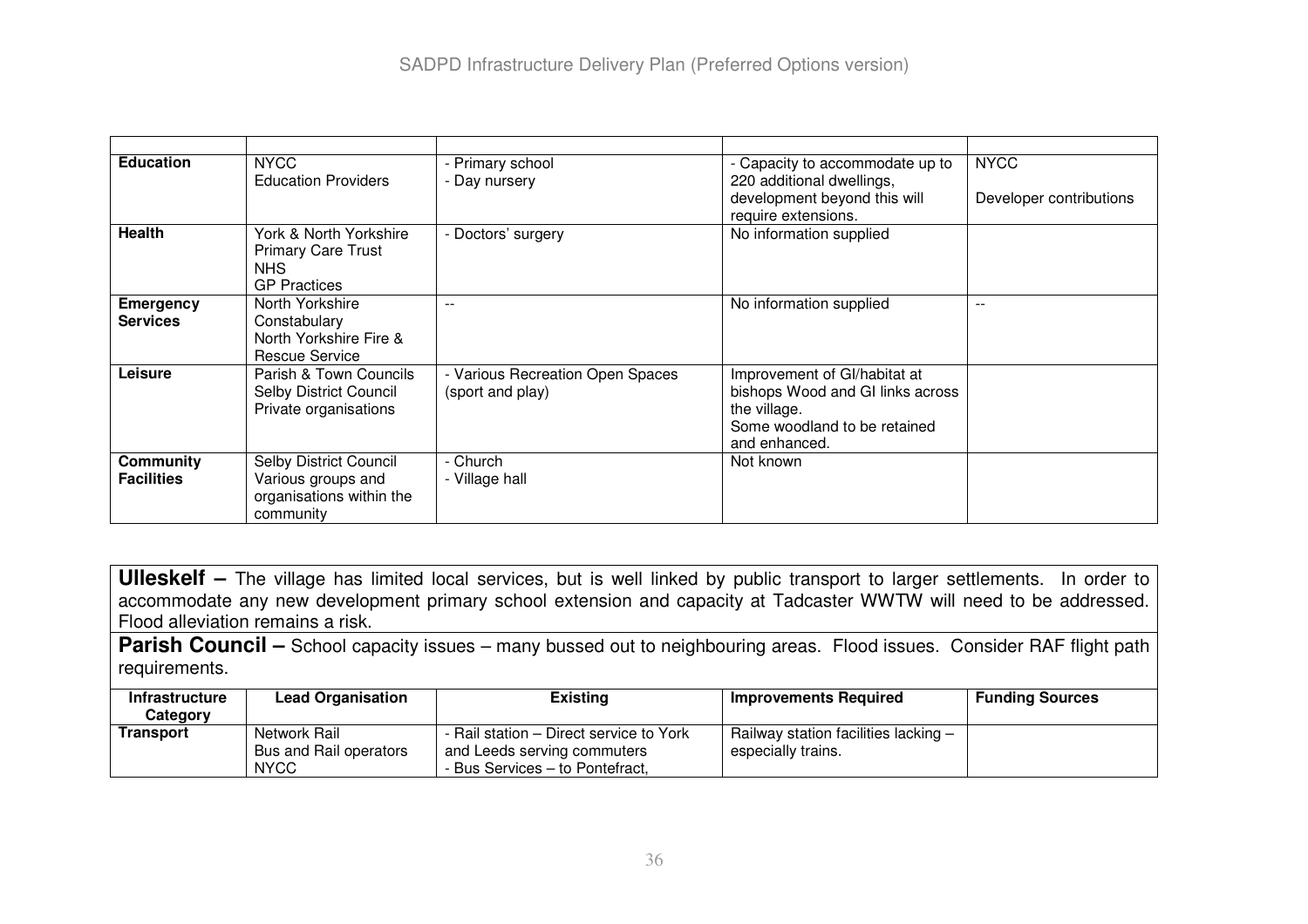|                                     | <b>Highways Agency</b>                                                                   | Sherburn and Tadcaster approx 2<br>hourly during the day $-6$ days per week                                 |                                                                                                                                                                                                                                                                                                           |                                                          |
|-------------------------------------|------------------------------------------------------------------------------------------|-------------------------------------------------------------------------------------------------------------|-----------------------------------------------------------------------------------------------------------------------------------------------------------------------------------------------------------------------------------------------------------------------------------------------------------|----------------------------------------------------------|
| <b>Energy</b>                       | <b>National Grid</b><br><b>CE Electric UK</b><br>Northern Gas Networks                   |                                                                                                             | - No capacity issues have been<br>identified<br>- Investment is driven by demand<br>and improvement plans<br>- Not known                                                                                                                                                                                  |                                                          |
| Water &<br><b>Drainage</b>          | Yorkshire Water<br><b>Environment Agency</b><br>Internal Drainage Boards                 | - Water Supply<br>- Sewerage network for foul and surface<br>water.<br>- Flood protected to a 1:30 standard | -capacity for existing<br>commitments only<br>- No capacity to accommodate<br>new dwellings - development will<br>need to be in phase with<br>investment in Tadcaster WWTW.<br>- No capacity to accommodate<br>foul and surface water<br>- New Flood Alleviation Scheme<br>would cost approx £10 million. | Yorkshire Water<br>Env Agency<br>Developer contributions |
| <b>Education</b>                    | <b>NYCC</b><br><b>Education Providers</b>                                                | - Kirk Fenton Primary school in Church<br>Fenton                                                            | - Primary School at capacity,<br>extensions required to<br>accommodate any additional<br>dwellings.                                                                                                                                                                                                       | <b>NYCC</b><br>Developer contributions                   |
| <b>Health</b>                       | York & North Yorkshire<br><b>Primary Care Trust</b><br><b>NHS</b><br><b>GP Practices</b> | - Doctors' Surgery (from Sherburn<br>Group Practice) two mornings per<br>week.                              | No information supplied                                                                                                                                                                                                                                                                                   |                                                          |
| <b>Emergency</b><br><b>Services</b> | North Yorkshire<br>Constabulary<br>North Yorkshire Fire &<br><b>Rescue Service</b>       | $-$                                                                                                         | No information supplied                                                                                                                                                                                                                                                                                   | $-$                                                      |
| Leisure                             | Parish & Town Councils<br><b>Selby District Council</b><br>Private organisations         | - Various Recreation Open Spaces<br>(sport and play)                                                        | Not known                                                                                                                                                                                                                                                                                                 |                                                          |
| Community<br><b>Facilities</b>      | Selby District Council<br>Various groups and<br>organisations within the<br>community    | - Village Hall<br>- Church<br>- Post Office<br>- Garage                                                     | Broadband capacity needs<br>increasing                                                                                                                                                                                                                                                                    |                                                          |